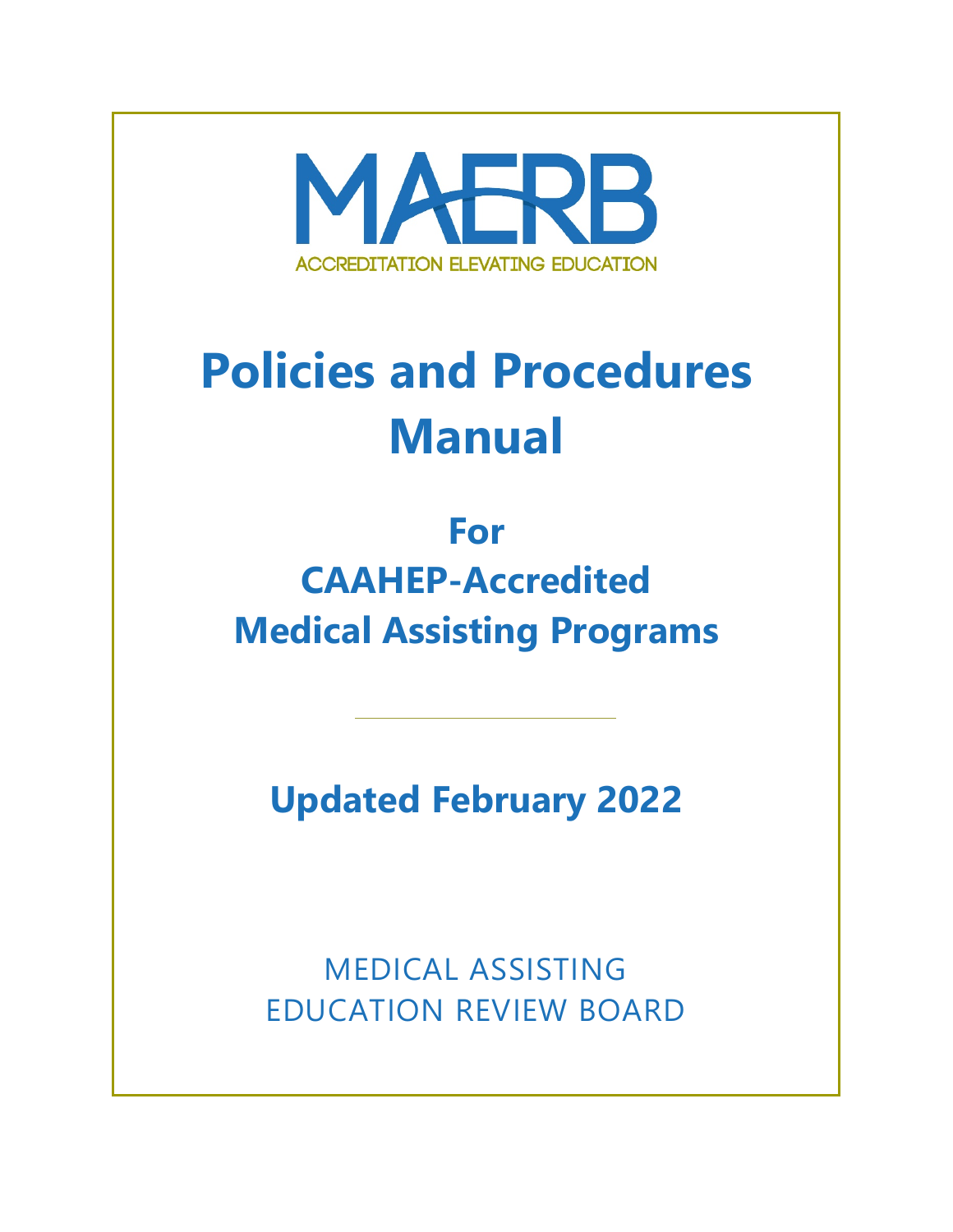## **MAERB Policy Manual**

### **Contents**

| Policy 140: Transfer of Credit, Advanced Placement, and Experiential Learning Credit 27 |  |
|-----------------------------------------------------------------------------------------|--|
|                                                                                         |  |
|                                                                                         |  |
|                                                                                         |  |
|                                                                                         |  |
|                                                                                         |  |
|                                                                                         |  |
| Policy 220: Retention of Course Documents and Student Achievement Records  39           |  |
|                                                                                         |  |
|                                                                                         |  |
|                                                                                         |  |
|                                                                                         |  |
|                                                                                         |  |
|                                                                                         |  |
|                                                                                         |  |
|                                                                                         |  |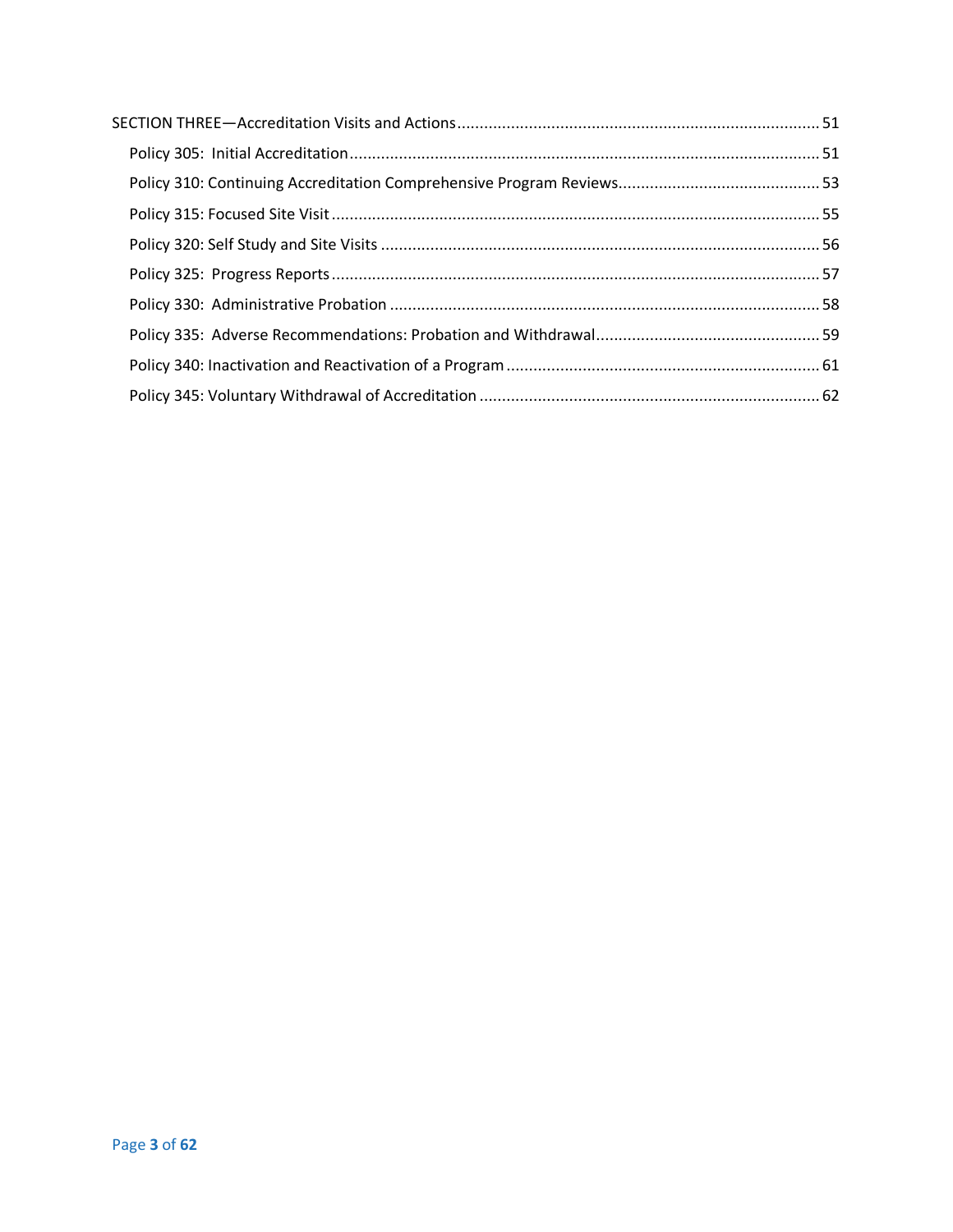### <span id="page-3-0"></span>**Introduction**

The Medical Assisting Education Review Board (MAERB) is committed to transparency and consistency in its accreditation activities, and the *MAERB Policy Manual* supports that goal.

The *MAERB Policy Manual* works in conjunction with the CAAHEP *Policies and Procedures*  (www.caahep.org), and medical assisting Program Directors should keep both *Manuals* available for easy reference.

The *MAERB Policy Manual* is designed to support and bolster the accreditation process for the CAAHEPaccredited medical assisting programs in further enhancing the competency-based education that they offer. The policies outlined in the *MAERB Policy Manual* are designed to ensure that MAERB's communities of interest are fully informed about the method by which MAERB makes decisions about accreditation status. In addition, these policies also provide an interpretation of *CAAHEP's Standards and Guidelines for the Accreditation of Educational Programs in Medical Assisting* in terms of what is required for Program Directors to do to ensure compliance with the *Standards*. It is expected that medical assisting Program Directors of CAAHEP-accredited institutions will be familiar with these policies.

In addition to providing policy information, the *MAERB Policy Manual* also, when applicable, provides the Program Director with information about the procedures so that there is a clear understanding of the method by which policy decisions are enacted. In some instances, the procedures are outlined in one of MAERB's other publications and that is referenced in the procedure section. Along with the procedure, there are examples designed to provide an illustration for enhanced understanding of a specific policy or procedure.

The MAERB Policies and Procedures are reviewed on at least an annual basis by a MAERB subcommittee to ensure currency and clarity. Feedback and input about the policies is always welcome. Program Directors wishing to provide input or feedback are encouraged to contact Sarah Marino, MAERB Executive Director. When there are changes in policies, Program Directors and the sponsoring organizations are notified of those changes by email, and the revised *Policy Manual* is posted on the MAERB website.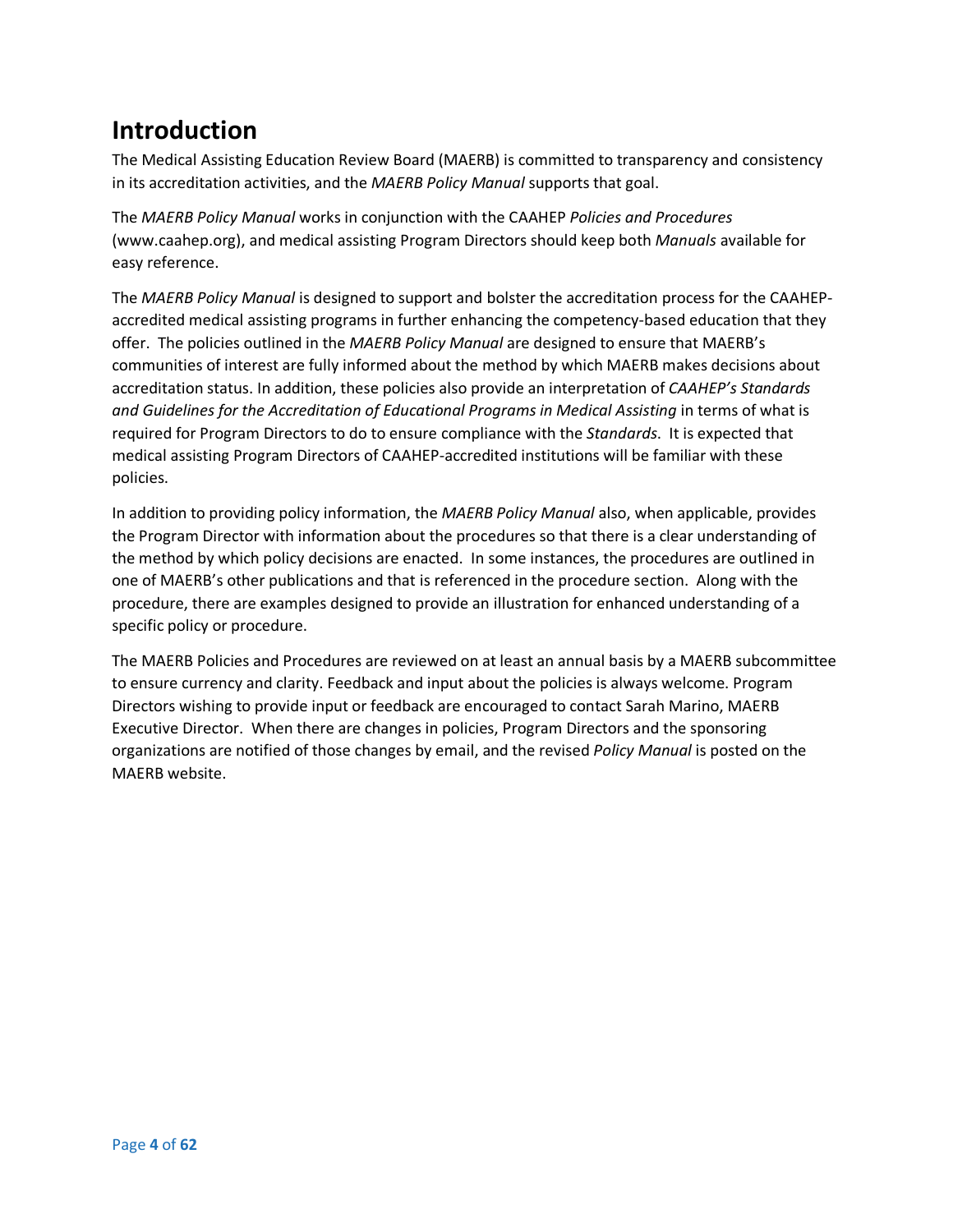### <span id="page-4-0"></span>**Summary of Recent Changes**

| <b>Date</b>     | <b>Policy</b> |                                               |                                         |
|-----------------|---------------|-----------------------------------------------|-----------------------------------------|
| <b>Approved</b> | #             | <b>Brief Summary of change</b>                | Rationale                               |
|                 |               | It was determined that an institution with    |                                         |
|                 |               | an accredited program did not have to go      |                                         |
|                 |               | through the full initial accreditation        | Programs were concerned about the       |
|                 |               | process (waiting for the first graduate       | students who were entering into the     |
|                 |               | class) if they choose to add an additional    | new option and MAERB retained the       |
| 8/17/2018       | 120           | award option.                                 | use of an award granting Self Study.    |
|                 |               |                                               | It was determined that surveyors        |
|                 |               |                                               | could still check transcripts for       |
|                 |               | Eliminated the need for programs to retain    | sequence, but the transcripts were      |
|                 |               | transcripts for accreditation                 | just unnecessarily replicating          |
| 8/17/2018       | 220           | documentation.                                | information.                            |
|                 |               |                                               | There was concern that those items      |
|                 |               | The policy about initial accreditation was    | were not checked for another 10         |
|                 |               | significantly expanded and programs are       | years. It also provides more robust     |
|                 |               | required to submit a report three 1/2 years   | evidence for deciding about             |
| 8/16/2018       | 305           | after initial accreditation was received.     | continuing accreditation.               |
|                 |               |                                               | This change was based upon the          |
|                 |               | A focused visit can occur if a program is     | change in Policy 205, with the ARF      |
| 11/17/2018      | 315           | not meeting its outcomes.                     | requirements.                           |
|                 |               |                                               | The goal was to reduce the number of    |
|                 |               | MAERB changed the amount of time for a        | programs on probation by providing      |
|                 |               | program to respond to a potential adverse     | more time while still being true to the |
| 2/17/2018       | 335           | recommendation.                               | expectations and requirements.          |
|                 |               |                                               | There was a new medical assisting       |
| 8/16/2018       | 205           | A new exam was added for outcomes.            | exam accredited by NCCA.                |
|                 |               | It was determined that when a program         |                                         |
|                 |               | demonstrated a trend of unmet                 |                                         |
|                 |               | thresholds, they would submit an action       |                                         |
|                 |               | plan rather than immediately receiving an     | Just looking at outcomes did not        |
| 8/17/2018       | 205           | adverse recommendation.                       | uncover the context.                    |
|                 |               | The wording and format changed to             |                                         |
|                 |               | provide more clarification, but the           | There had been some confusion in a      |
| 2/18/2018       | 110           | substance remained the same.                  | citation.                               |
|                 |               | Rather than including all of "Foundations     |                                         |
|                 |               | for Clinical Practice," there were certain    |                                         |
|                 |               | sections delineated within "Foundations       | The policy did not change when the      |
|                 |               | for Clinical Practice" that require a special | curriculum design changed, and it       |
| 2/18/2018       | 132           | workbook.                                     | should have.                            |
|                 |               | It was clarified that there must be           |                                         |
|                 |               | graduates from the program that have          |                                         |
|                 |               | been taught and assessed o the entire         | That statement had been implicit, and   |
| 2/18/2018       | 305           | <b>MAERB Core Curriculum</b>                  | the goal was to make it explicit.       |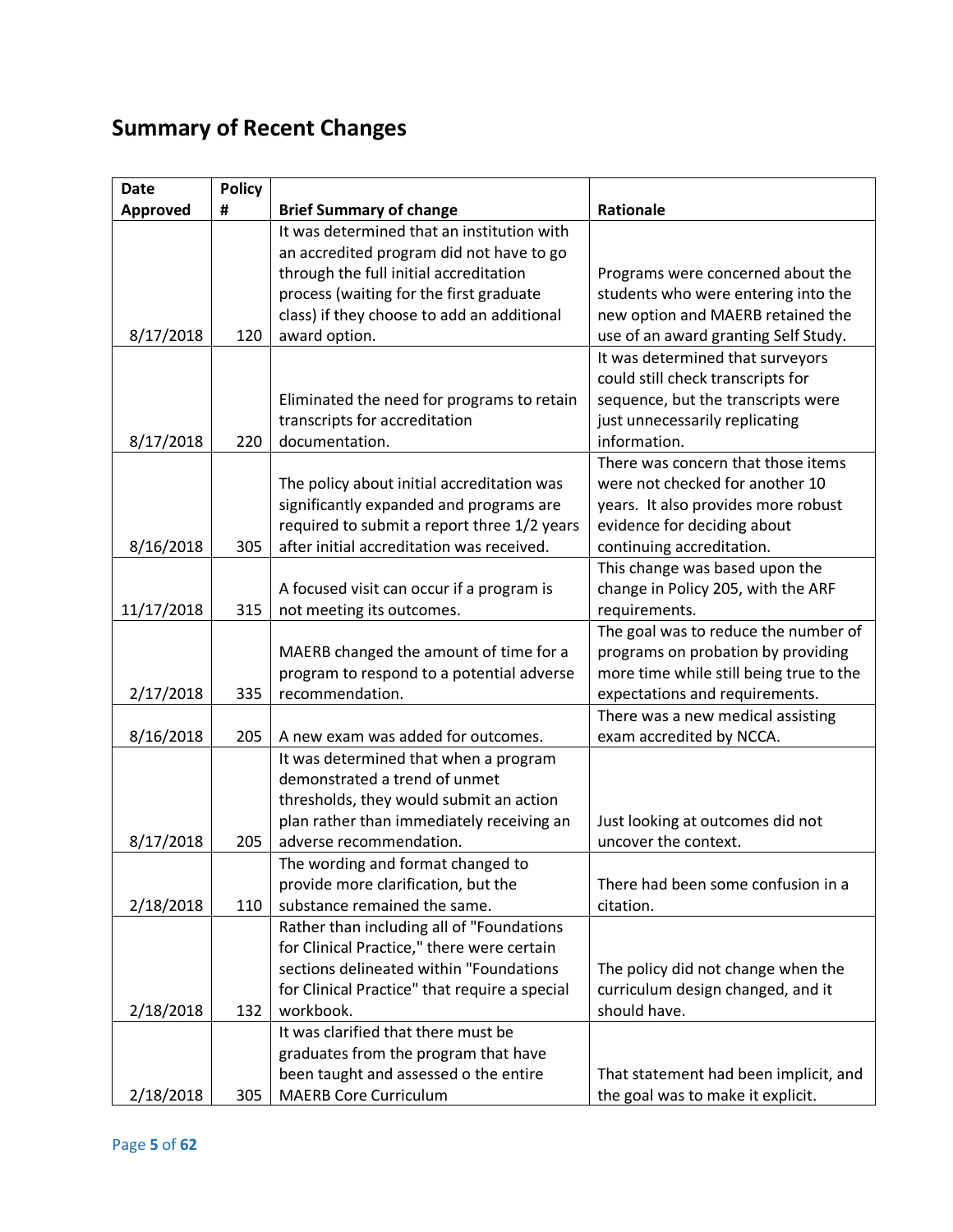|           |     | The Practicum Policy was thoroughly                                                      | The MAERB wanted to provide the                                               |
|-----------|-----|------------------------------------------------------------------------------------------|-------------------------------------------------------------------------------|
| 2/18/2018 | 145 | updated based upon the survey that was                                                   | Program Directors with more advice o<br>the Practicum.                        |
|           |     | done of the Program Directors in fall 2016.<br>Due to a change in CAAHEP policy, initial |                                                                               |
|           |     | accreditation programs no longer have an                                                 |                                                                               |
|           |     | "expiration" date. Instead, there is a five                                              |                                                                               |
|           |     | year period for initial accreditation, with a                                            |                                                                               |
|           |     | paper review of materials in the fourth                                                  |                                                                               |
|           |     | year. Then a decision will be made about                                                 | CAAHEP changed its policy and, due to<br>that, the MAERB kept the process the |
| 1/1/2019  | 305 | continued accreditation.                                                                 | same but changed the language.                                                |
|           |     | Beginning in fall 2020, programs will be                                                 | MAERB is auditing more and more                                               |
|           |     | required to submit a tracking tool to verify                                             | ARFs and the tracking tool will provide                                       |
| 8/19/2019 | 205 | the integrity of the ARF material.                                                       | a good road map.                                                              |
|           |     |                                                                                          |                                                                               |
|           |     | Beginning in fall 2020, programs will be<br>required to submit their annual resource     | This will provide a nudge to programs                                         |
| 8/1/2019  | 225 | assessment.                                                                              | to fulfill this responsibility.                                               |
|           |     | Beginning in fall 2020, programs will be                                                 |                                                                               |
|           |     | required to submit the minutes of their                                                  | This will provide a nudge to programs                                         |
| 8/1/2019  | 230 | <b>Annual Advisory Meeting</b>                                                           | to fulfill this responsibility.                                               |
|           |     | Removed the reference to initial                                                         |                                                                               |
|           |     | accreditation programs having their                                                      |                                                                               |
|           |     | accreditation expire and replaced it with                                                |                                                                               |
|           |     | the requirement to have a site visit to be                                               | The change was made to be                                                     |
| 8/19/2019 | 325 | consistent with policy 305.                                                              | consistent with Policy 305.                                                   |
|           |     | Added in details in the "Examples and                                                    |                                                                               |
|           |     | Procedures" about how to publish the                                                     |                                                                               |
|           |     | outcomes based upon the new ARF                                                          | This change was made based upon the                                           |
| 11/1/2019 | 205 | methodology.                                                                             | new ARF methodology.                                                          |
|           |     | The language was clarified in 215.III to                                                 |                                                                               |
|           |     | ensure that the teaching of the cognitive                                                |                                                                               |
|           |     | objectives was done prior to or in                                                       |                                                                               |
|           |     | conjunction with the psychomotor and                                                     | This change was made to avoid any                                             |
| 1/20/2020 | 215 | affective competencies                                                                   | confusion.                                                                    |
|           |     | Programs are no longer required to                                                       |                                                                               |
|           |     | included CAAHEP's address and phone                                                      |                                                                               |
|           |     | number, but they must include the full                                                   | This change was based on a change in                                          |
| 8/3/2020  | 110 | name of CAAHEP and the website.                                                          | CAAHEP policy.                                                                |
|           |     | Increased the Program Director Change fee                                                |                                                                               |
|           |     | by \$50 to include a bundled Virtual                                                     | The change was based upon                                                     |
| 8/3/2020  | 115 | Program Director Boot Camp.                                                              | additional services provided.                                                 |
|           |     | NEW POLICY. Programs are now required                                                    |                                                                               |
|           |     | to have the addition of an apprenticeship                                                | This change is based on a change in                                           |
| 8/3/2020  | 133 | component approved.                                                                      | the medical assisting environment.                                            |
|           |     | The Employer Survey Participation was                                                    | There were more reports for entire                                            |
|           |     | changed from a 30% threshold for                                                         | systems not allowing responses to the                                         |
| 8/3/2020  | 205 | response rate to programs being required                                                 | employer surveys.                                                             |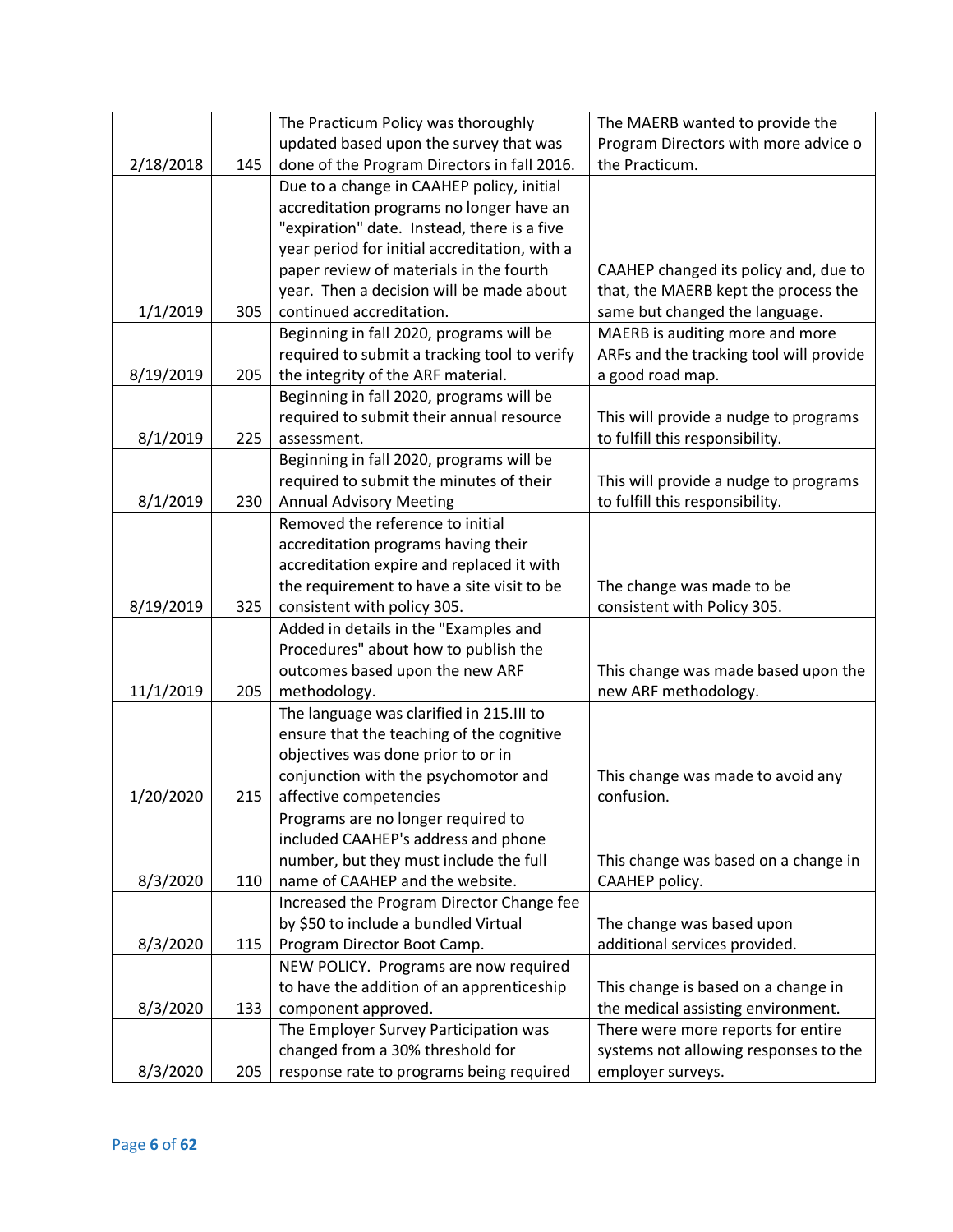|          |     | to send out surveys to a 100% of the          |                                        |
|----------|-----|-----------------------------------------------|----------------------------------------|
|          |     | employers who hired graduates.                |                                        |
|          |     | New Program Directors are required to         |                                        |
|          |     | attend a virtual Program Director Boot        |                                        |
|          |     | Camp within the first year of their           | The MAERB would like to further        |
| 8/3/2020 | 240 | employment.                                   | support new Program Directors.         |
|          |     | Program Directors of programs that            |                                        |
|          |     | receive initial accreditation are required to |                                        |
|          |     | attend a virtual Program Director Boot        | The MAERB would like to further        |
|          |     | Camp within the first year of initial         | support Program Directors of initially |
| 8/3/2020 | 305 | accreditation.                                | accredited programs.                   |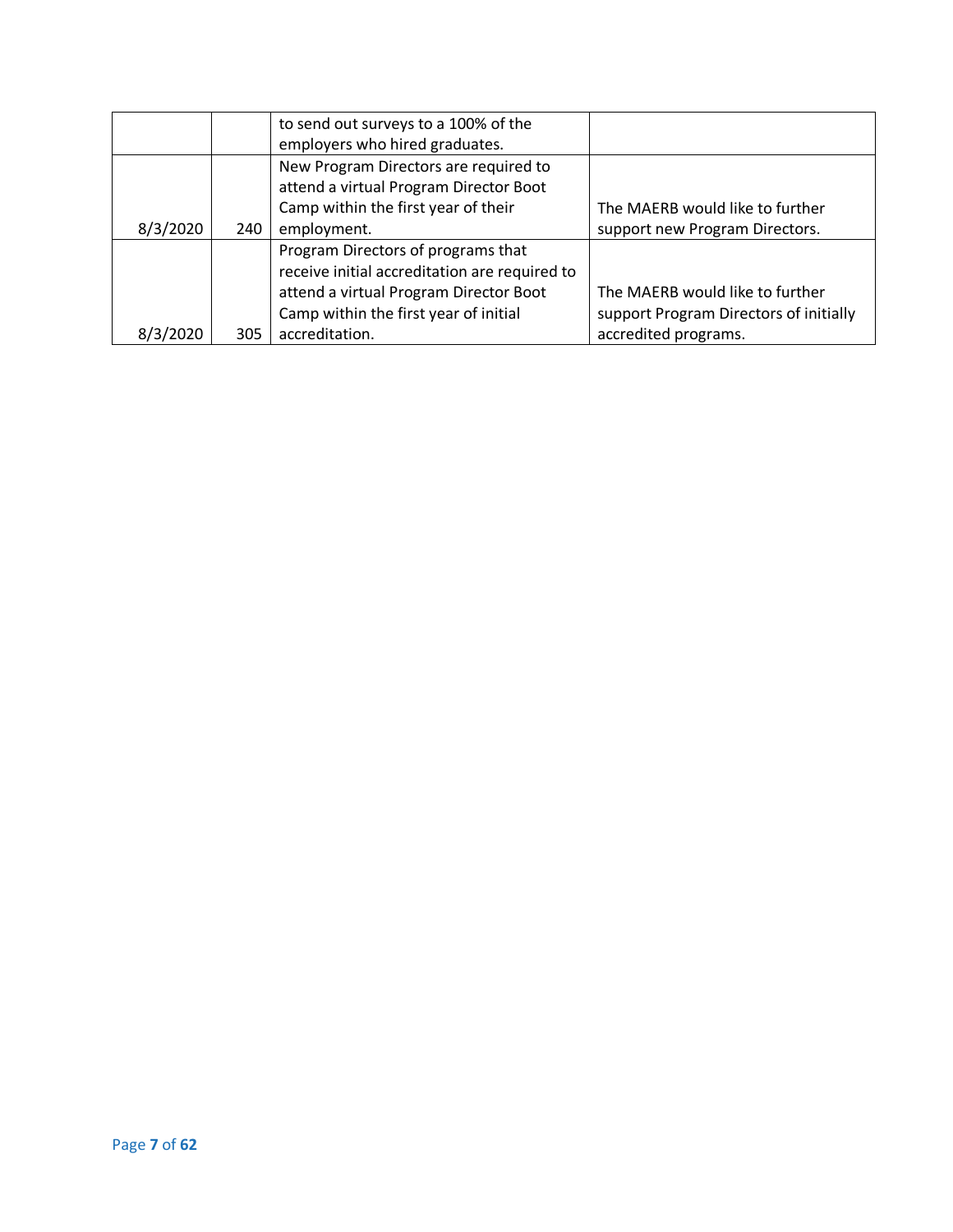### <span id="page-7-0"></span>**SECTION ONE—General Information**

### <span id="page-7-1"></span>**Policy 105: Confidentiality and Code of Ethics**

- I. The MAERB members, MAERB site surveyors, and MAERB staff are committed to maintaining confidentiality, avoiding conflicts of interest, behaving professionally and impartially in their service to the CAAHEP-accredited medical assisting programs, and adhering to MAERB's Code of Ethics.
- II. Any breach of confidentiality, professionalism, impartiality, and ethics may result in disciplinary action, which may include the following:
	- a. termination of employment as a staff member or consultant
	- b. termination of term for volunteers
	- c. legal action.
- III. All MAERB representatives and staff will be required to annually sign a code of ethics and conflict of interest form in to document their understanding of and compliance with these standards.

#### **EXAMPLES AND PROCEDURES**

The MAERB members, site surveyors, and staff annually sign both a code of ethics and conflict of interest form to ensure their ongoing understanding of the high standards to which they are held. The confidentiality code defines the relationship between the MAERB volunteers and staff and the CAAHEP-accredited medical assisting programs. The *Internal Policy Manual*, designed for MAERB members, and the *Surveyor Handbook*, contain more information about the ethical code and the conflict of interest policies.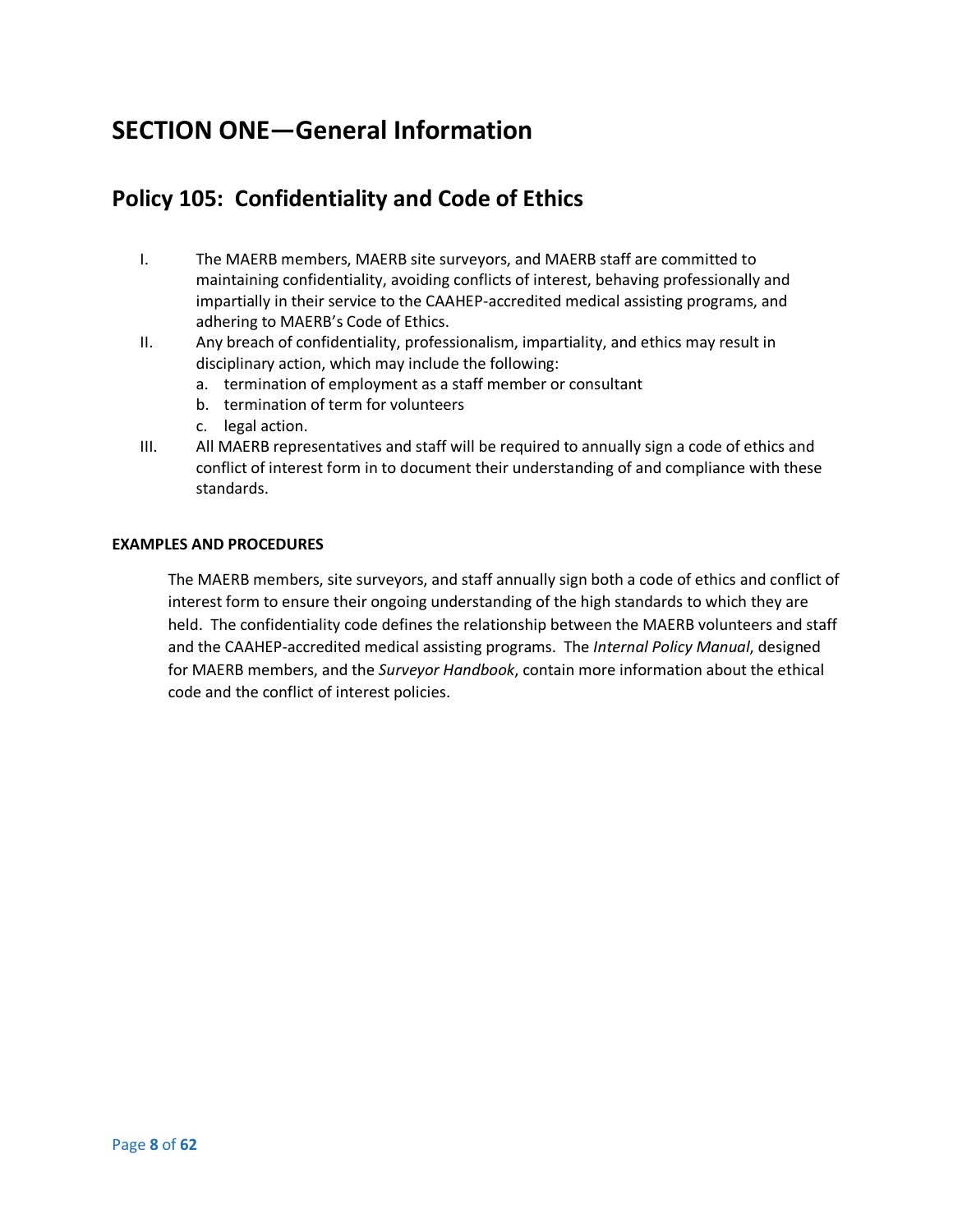### <span id="page-8-0"></span>Policy 110: Advertising of Accreditation Status

- I. CAAHEP requires sponsors and programs to be accurate in reporting to the public the program's accreditation information and status.
- II. If a program has not yet been accredited by CAAHEP and has not yet been scheduled for an initial site visit, no mention of CAAHEP accreditation may be made.
	- a. Once a site visit has been scheduled, a program may publish the following statement:

"The [name of program] at [institution] has a site visit scheduled for pursuing initial accreditation by CAAHEP. This step in the process is neither a status of accreditation nor a guarantee that accreditation will be granted."

There should be no claims of timelines or when accreditation might be achieved.

III. The program needs to post complete accreditation information, as outlined below, in one of its official publications, such as website, catalog, or program handbook, ensuring that both current and prospective students, have access to that information.

The information about CAAHEP, including the full name of CAAHEP and website, along with a reference to the Medical Assisting Education Review Board (MAERB), needs to follow the following format at least once:

"The [name of program] is accredited by the Commission on Accreditation of Allied Health Education Programs (www.caahep.org) upon the recommendation of Medical Assisting Education Review Board (MAERB)."

The program may also include the address and phone number:

CAAHEP 9355 – 113th St. N, #7709 Seminole, FL 33775 727-210-2350

IV. The program needs to inform all current students and applicants in writing of any changes in accreditation status, such as voluntary withdrawal, probation, or involuntary withdrawal. If a program has been placed on Probationary Accreditation by CAAHEP, it must inform all students and applicants in writing and must disclose this status whenever reference is made to its accreditation status, by including this statement:

> "The [Name of program] is accredited by the Commission on Accreditation of Allied Health Education Programs (www.caahep.org) upon the recommendation of Medical Assisting Education Review Board (MAERB)**.** The program has been placed on Probationary Accreditation as of [date of Probation action]."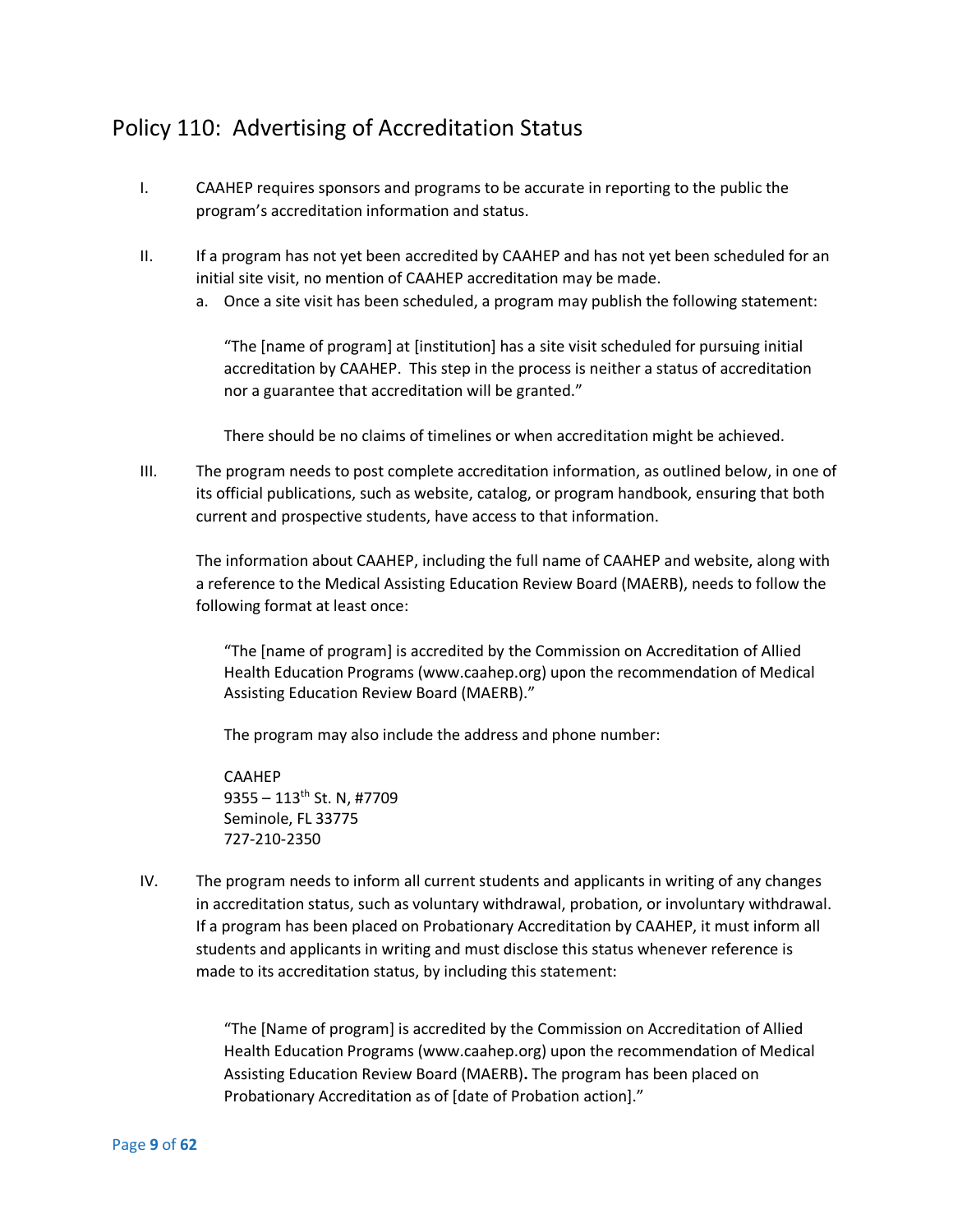The program placed on probation will need to send the MAERB office documentation indicating that this statement is included on the website and in the relevant literature, along with the letter that was sent to the students.

#### **EXAMPLES AND PROCEDURES**

CAAHEP-accredited medical assisting programs have the responsibility of accurately informing their communities of interests of their accreditation status. Accreditation is a publicly held status and, as such, CAAHEP-accredited programs must provide the communities of interest accurate and easy access to the accreditation status.

In the situation of a program announcing probation status, it is appropriate for the program/institution to also define probationary accreditation as, in CAAHEP's terms "a temporary status of accreditation imposed when a program does not continue to meet accreditation *Standards* but should be able to meet them within a specified time" (CAAHEP Policy 204).

Documentation must be sent to the MAERB office promptly to ensure that the sponsoring organization and the program are informing the students and public of its probational status.

Updated 2/18 Updated 7/20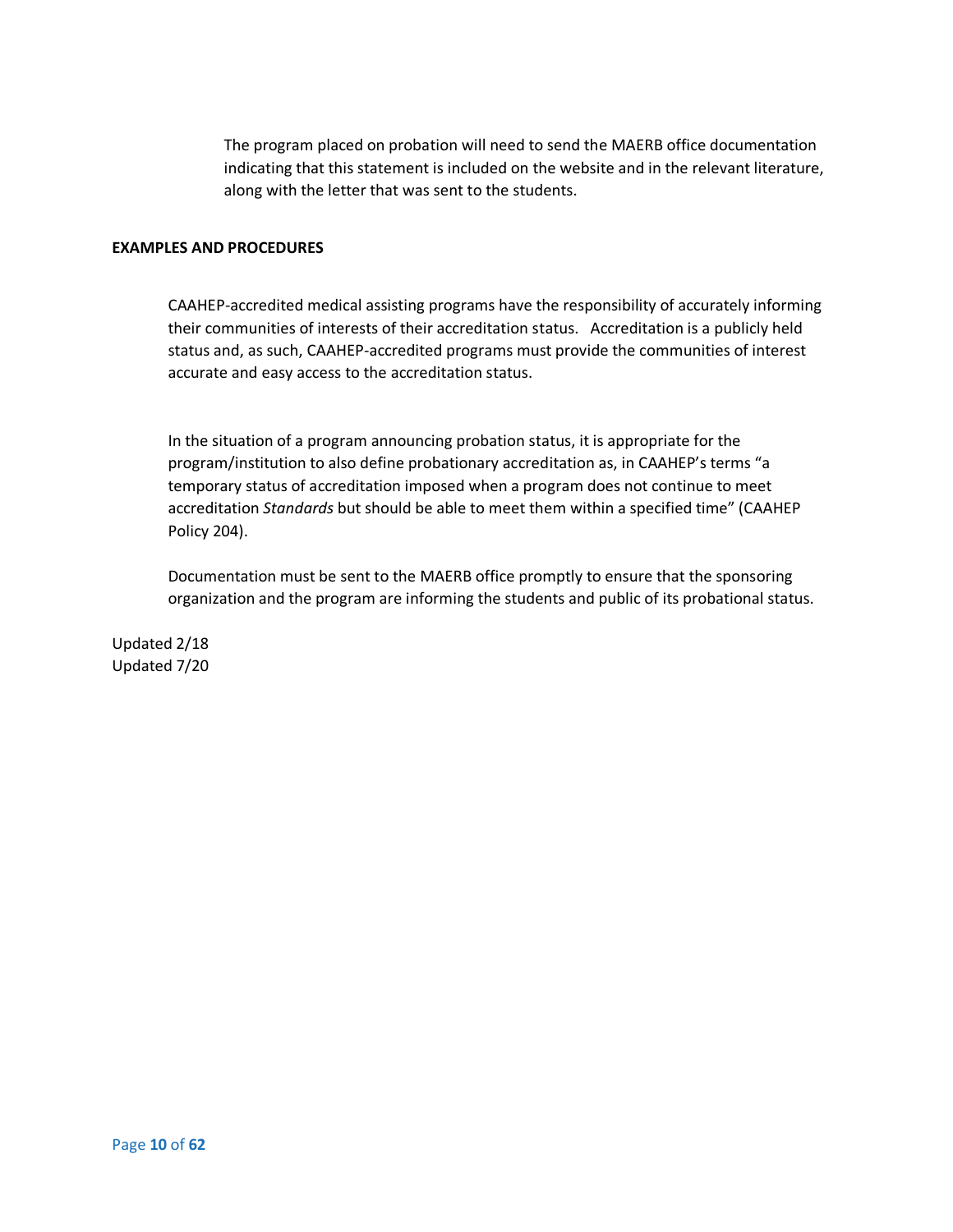### <span id="page-10-0"></span>**Policy 115: Accreditation Fees**

- I. Institutions are required to abide by the MAERB Accreditation Fee Schedule that is published by MAERB and available on the MAERB website. The Fee Schedule includes specific amounts as well as timelines for submission.
	- a. Delays in paying any fees may result in specific processes being put on hold.
	- b. Fees not paid by the deadline will result in a late fee being assessed.
	- c. Failure to pay any fee by the due date of the second notice will result in the program being placed on Administrative Probation by CAAHEP.

### **EXAMPLES AND PROCEDURES**

The *MAERB Accreditation Fee Schedule*, found on the MAERB website and below, outlines when specific fees are due.

In terms of timelines, the MAERB office may cease working on specific accreditation activities if a given fee is not paid by the due date on the invoice. For example, if the comprehensive review fee is not paid on time, the program will be contacted that the site visit may need to be delayed. The program will be sent a second notice for the invoice. If the fee is not paid by the due date on the second invoice, the program will be placed on Administrative Probation and will be assessed a late fee.

Administrative Probation is a sign that the program is not in good standing with CAAHEP's administrative policies. It is designated as a temporary status, so MAERB will designate a time frame within which this administrative issue needs to be resolved. There is more information about Administrative Probation in MAERB Policy 330.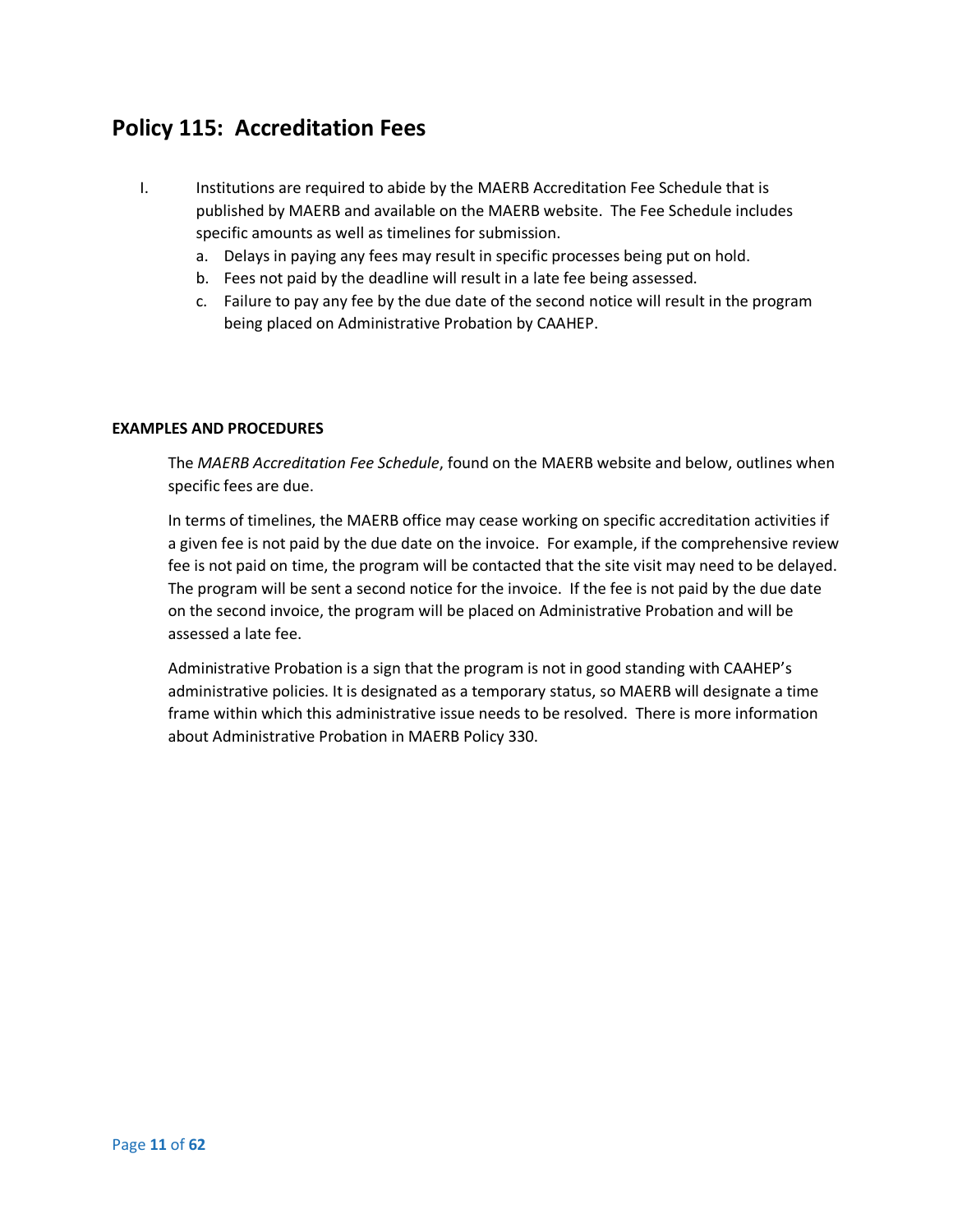### <span id="page-11-0"></span>MAERB Accreditation Fee Schedule

#### Application Fees

The increase in fees denoted in red font will begin for applications submitted beginning in January 2023 (announced February 2022).

|  | 1. Initial Accreditation (1 campus/1 program) | \$1500/\$1800 |
|--|-----------------------------------------------|---------------|
|  | a. Each additional campus                     | \$650/\$900   |
|  | b. Each additional program                    | \$650/\$900   |

Programs applying for Initial accreditation should submit the application fee as soon as they know when they want to have the visit scheduled.

The increase in fees will begin for programs who have their site visits scheduled in spring 2023 (announced August 2021).

| 2. Continuing Accreditation (1 campus/1 program) | \$800/\$950                |             |
|--------------------------------------------------|----------------------------|-------------|
|                                                  | a. Each additional campus  | \$400/\$475 |
|                                                  | b. Each additional program | \$400/\$475 |

CAAHEP-accredited programs need to "apply" for continued accreditation by paying fees four months prior to the comprehensive site visit.

| 3. Multiple Campus Program Application | \$500 |
|----------------------------------------|-------|
| 4. Change of Ownership                 | \$500 |
| 5. Transfer of Sponsorship             | \$950 |
| 6. Reactivation of an Inactive Program | \$400 |

All application fees are due with the applications and are not refundable.

#### Annual Service Fee

The increase in fees denoted in red font is applicable for the invoices sent in October 2023 for the calendar year 2023 fees (announced February 2022).

|  | 1. One program on one campus | \$1500/1700 |
|--|------------------------------|-------------|
|  | a. Each additional program   | \$750/850   |
|  | b. Each additional campus    | \$750/850   |

2. Initial Accreditation granted after June 30 of invoiced year for one program on one campus`  $$750/850$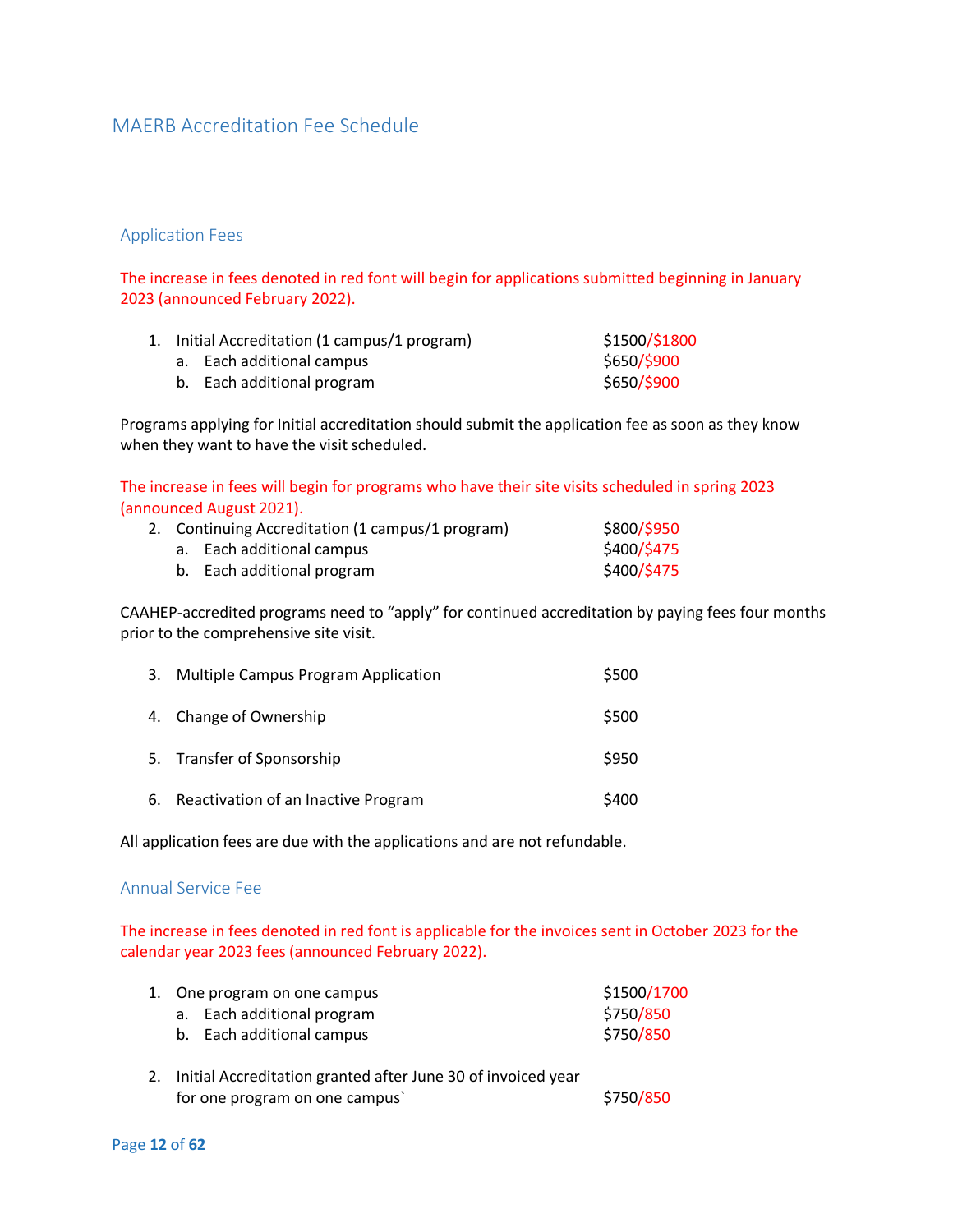| a. Each additional program | \$375/425 |
|----------------------------|-----------|
| b. Each additional campus  | \$375/425 |

CAAHEP-accredited medical assisting programs are sent the invoices in October with the final due date on the first business day of the New Year for the period January 1 through December 31 of the previous year. These fees are charged retroactively, so programs pay for the past year. In other words, for the Annual Service Fee due in January 2022, CAAHEP-accredited programs are paying for 2021 services. There are no partial year rates, with the exception of programs accredited on or after July 1 of the year covered by the fee.

#### Comprehensive Review Fee

The increase in fees denoted in red font will take place for site visits scheduled in August 2023 and after (announced February 2022).

|  | 1. One program on one campus (two days)          | \$2700/\$3000 |
|--|--------------------------------------------------|---------------|
|  | a. Additional Surveyor (more than one campus/one |               |
|  | program, two days)                               | \$1350/\$1500 |
|  | b. Additional Day(s) (more than one campus/one   |               |
|  | program)                                         | \$700/\$800   |

The Comprehensive Review Fees pay for the travel, lodging and food of the surveyors who visit the program site. Comprehensive Review Fees are due when programs submit the Self-Study four months prior to the actual visit. Programs will be required to pay additional survey expenses if the actual expenses are in excess of these fees. The program will be invoiced for the entire amount of excess costs at the conclusion of the survey. The program will be responsible for the additional expenses incurred if, when a scheduled surveyor is not able to attend the visit, the program determines that the survey should not continue, even if the remaining available surveyor is qualified to conduct the survey as a sole surveyor. There will be no refunds of the Comprehensive Review Fee.

#### Mandated Focused Visit

1. Focused Visit **Actual costs** Actual costs

If MAERB schedules a focused visit to an institution based upon specific issues that have emerged, the institution will be charged the actual survey expenses (travel, lodging, hotel) of the surveyors. The program will be invoiced after the visit.

#### Self-Study and other Accreditation Workshop Fees 1. One representative of a currently accredited CAAHEP medical assisting program that has paid the Annual Program Service Fee. \$200 2. One additional representative from each additional program or campus that has paid the additional Award Program or Campus fee, along with the Annual Program Service Fee. \$200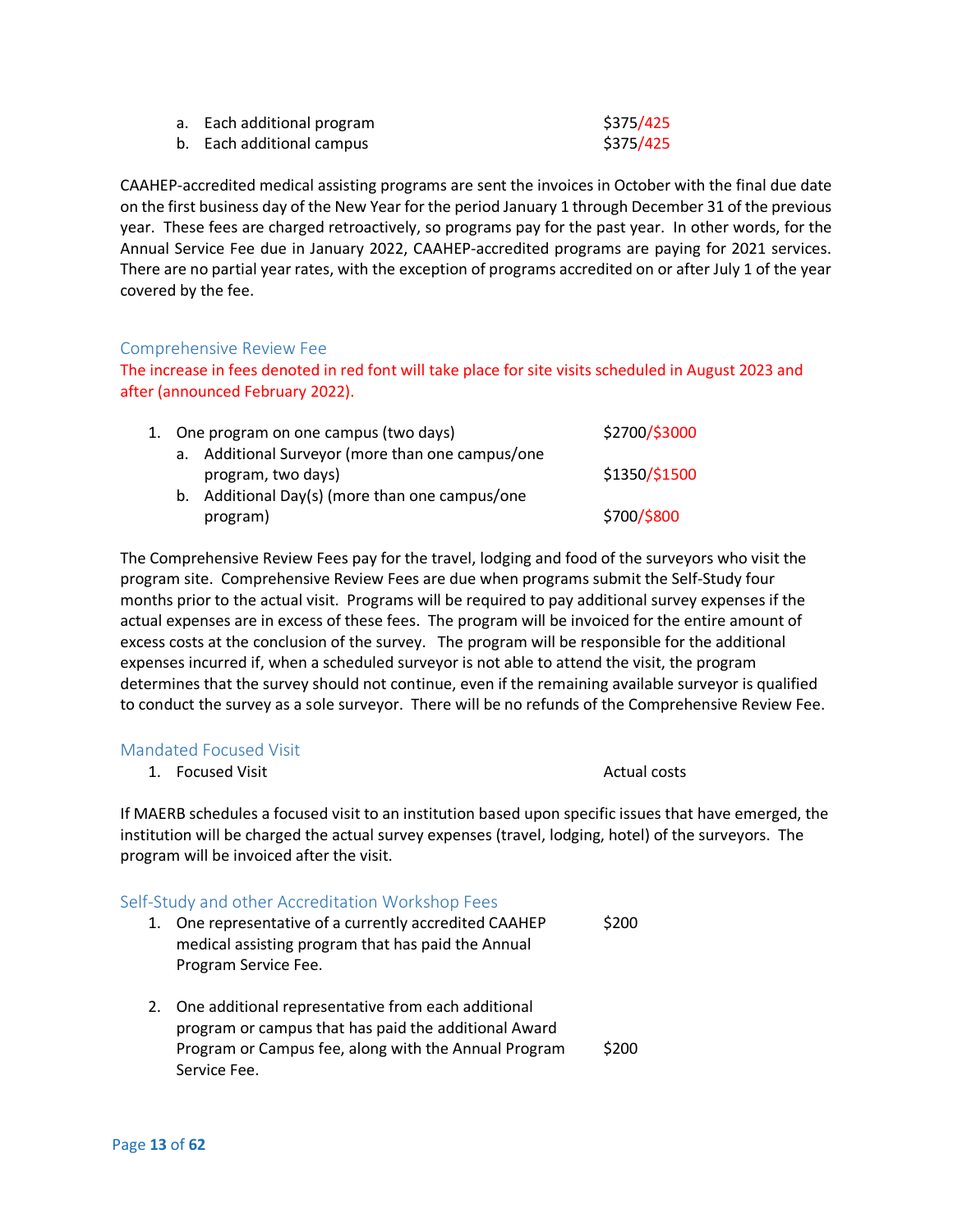| 3.                 | A representative from an unaccredited program that has<br>paid the Initial Accreditation Application Fee                                                            | \$200          |
|--------------------|---------------------------------------------------------------------------------------------------------------------------------------------------------------------|----------------|
| 4.                 | A representative from an unaccredited program that has<br>not yet paid the application fee or the application fee was<br>paid over 12 months prior to the workshop. | \$200          |
| 5.                 | A representative from a currently accredited program who<br>already has the maximum number attending.                                                               | \$200          |
|                    | Virtual Program Director Boot Camp Fees                                                                                                                             |                |
| 1.                 | New Program Directors who were hired after August 1,<br>2021                                                                                                        | \$0            |
| 2.                 | Program Directors whose programs are accredited after<br>August 1, 2021                                                                                             | \$0            |
| 3.                 | Current program directors                                                                                                                                           | \$100          |
| <b>Change Fees</b> |                                                                                                                                                                     |                |
| 1.                 | <b>Curriculum Change Fees</b><br>10 - 50% change in total credits or clock hours<br>a.<br>51% or greater change in total credits or clock hours<br>b.               | \$300<br>\$500 |
| 2.                 | Change of Award (Change a degree to a<br>certificate/diploma or vice versa)/Addition of another<br>accredited program                                               | \$500          |
| 3.                 | Personnel Change<br>Program Director<br>a.<br>Practicum Coordinator (additional or replacement)<br>b.                                                               | \$400<br>\$75  |
| 4.                 | Teaching Invasive of Protective Competencies via Distance                                                                                                           | \$250          |
| 5.                 | Education<br>Adding an Apprenticeship Component                                                                                                                     | \$250          |
|                    | <b>Administrative Charges</b>                                                                                                                                       |                |
| 1.                 | Failure to report Program Director or Practicum<br>Coordinator change within 14 days of the vacancy                                                                 | \$250          |
| 2.                 | Failure to submit completed Program Director or<br>Practicum Coordinator, including documentation, within<br>30 days of the vacancy                                 | \$250          |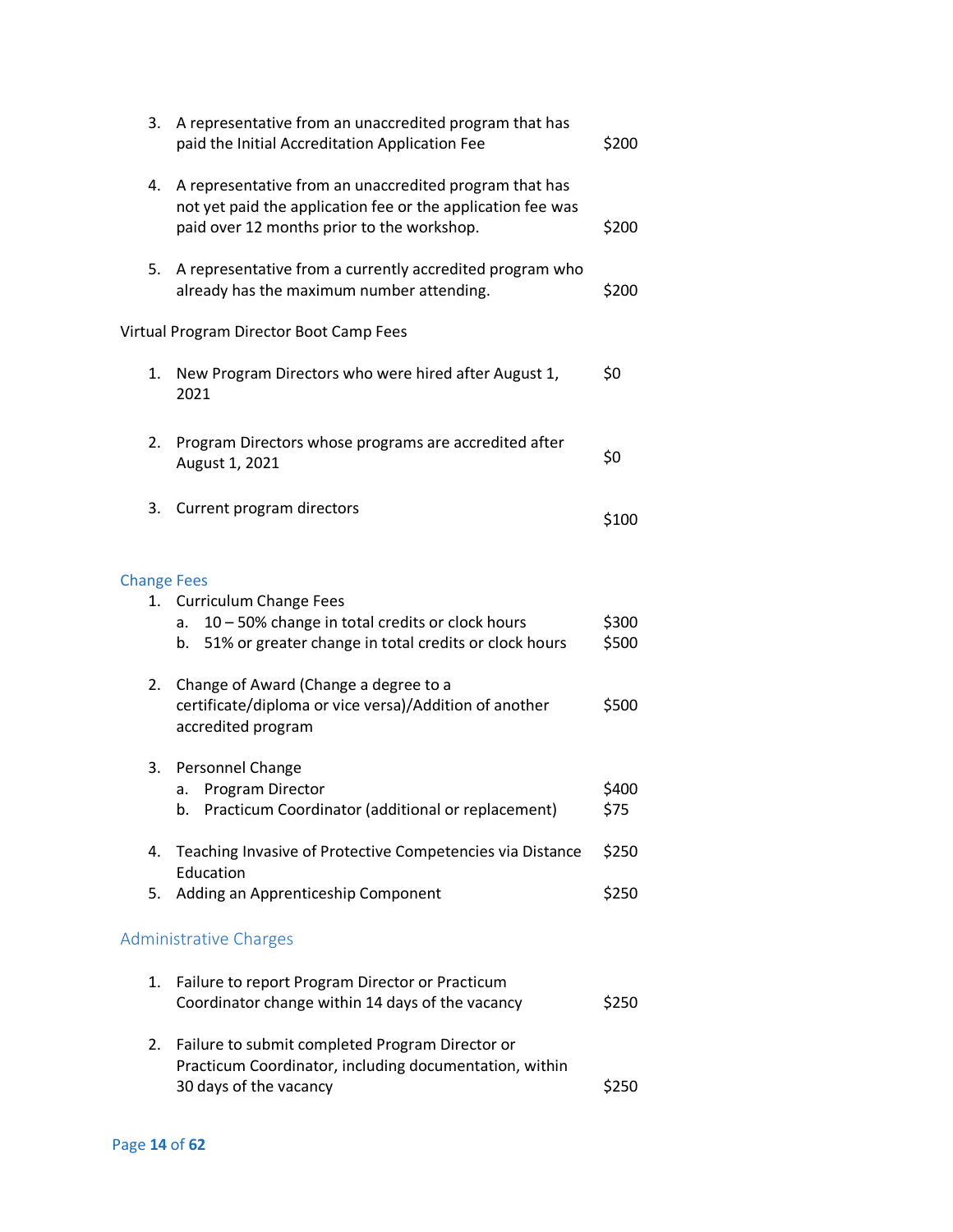|    | 3. Failure to submit Annual Service Fee by second notice due<br>date                                      | \$250                                         |
|----|-----------------------------------------------------------------------------------------------------------|-----------------------------------------------|
|    | 4. Failure to submit any requested documentation by second<br>notice due date                             | \$250                                         |
|    | 5. Annual Report Form Unlock Fee                                                                          | \$200                                         |
| 6. | Rescheduling comprehensive site visit within six months of<br>the confirmed date at the program's request | \$500 (plus any additional travel<br>charges) |

These administrative fees cover staff time and other administrative costs that incur due to late or incomplete material being submitted or changes being made.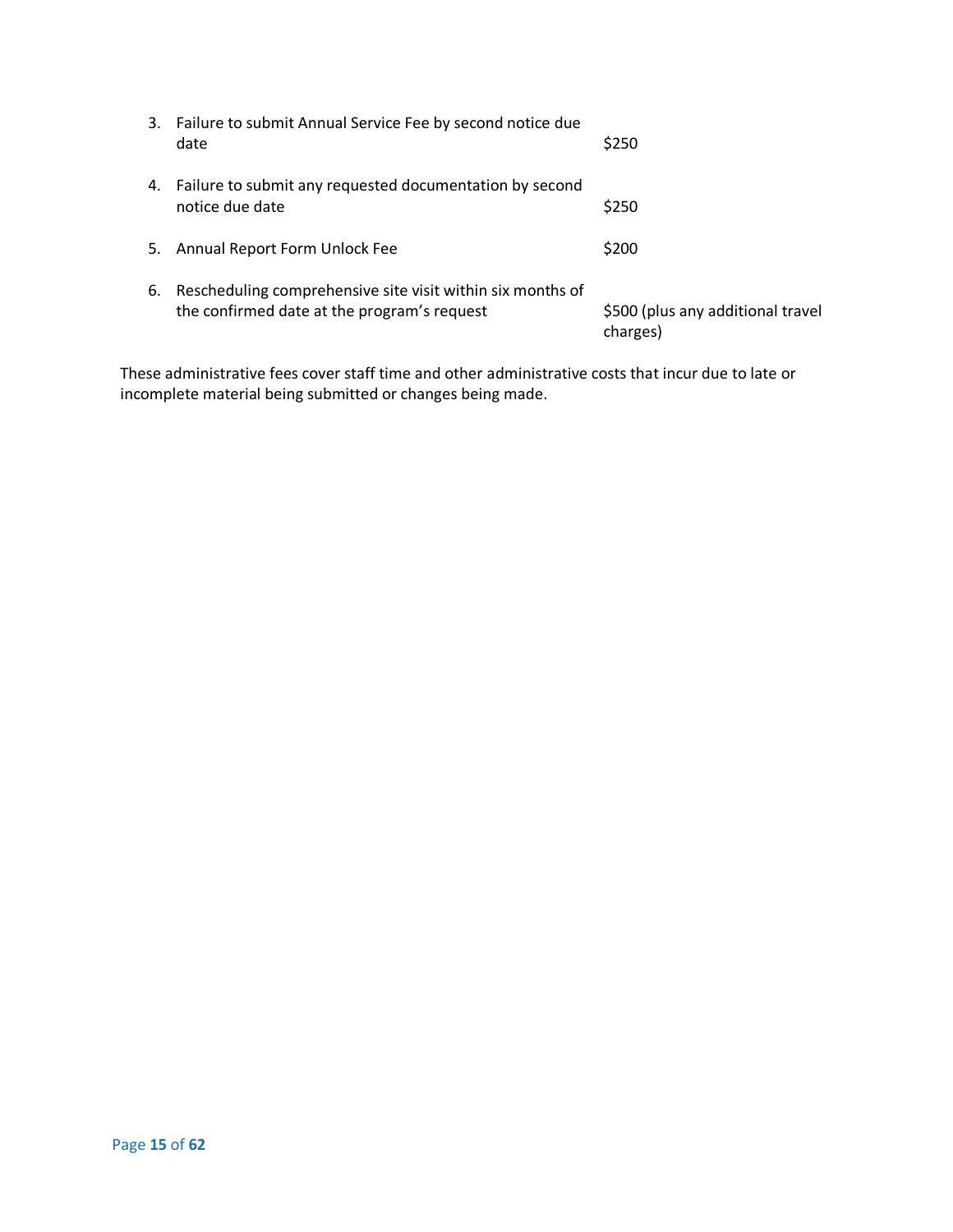### <span id="page-15-0"></span>**Policy 120: Multiple Program Awards**

OTHER POLICIES LINKED TO THIS POLICY AND PROCEDURE: Policy 125, "Accreditation of a Multiple Campus Program"

- I. A sponsoring educational institution may offer multiple medical assisting programs (diploma/certificate and associate degree) at the same or different campuses.
- II. A program can determine that it wants to change the award level of its accredited program (degree to certificate/diploma or certificate/diploma to degree).
	- a. The outcomes threshold history from the Annual Report Form of the original award will be applied to the new award.

### **EXAMPLES AND PROCEDURES**

For any of these options, the institution and/or program needs to supply the appropriate information outlined below. In these instances, a site visit may be deemed necessary and, if so, the appropriate fees will be applied. After review and approval by MAERB, CAAHEP will be informed of the award granting addition or switch.

**Policy 120.1:** Programs can have multiple awards that are separately accredited with CAAHEP.

- For example, the program may have both a certificate and associate degree option on one campus that is accredited with CAAHEP.
- Or a sponsoring educational institution may have a medical assisting associate degree on one campus and a medical assisting certificate on another campus. NOTE: Because these are different awards, policy 125 "Accreditation of a Multiple Campus Program" would not apply.

There can be a number of variations on the two models above, but ultimately a sponsoring educational institution can have several accredited programs. In these instances, both programs undergoing comprehensive review would need to submit the CAAHEP Request for Accreditation Services (RAS), the specific fees, and individual Self-Studies. Each program will receive an On-Site Survey Report (OSSR) after the surveyor team visits. If there is a need for a progress report, each program would need to submit the necessary report. In addition, each award option is required to submit separate annual reports and curriculum changes.

Programs with multiple awards offered do have the following options:

- 1. seek separate CAAHEP accreditation for each award
- 2. set up the curriculum so that only the certificate/diploma is CAAHEP-accredited
- 3. determine that they want only one medical assisting award to be accredited

It is an institutional decision, but programs can discuss these options with MAERB staff.

Programs may add award options and apply for accreditation of those programs at any time. For example, a program may determine that it would like to offer an associate degree in addition to a certificate program. Programs that determine that they would like to add an award and apply for accreditation will need to submit a CAAHEP Request for Accreditation Services (RAS) form, an award granting option Self Study Report, and the associated continuing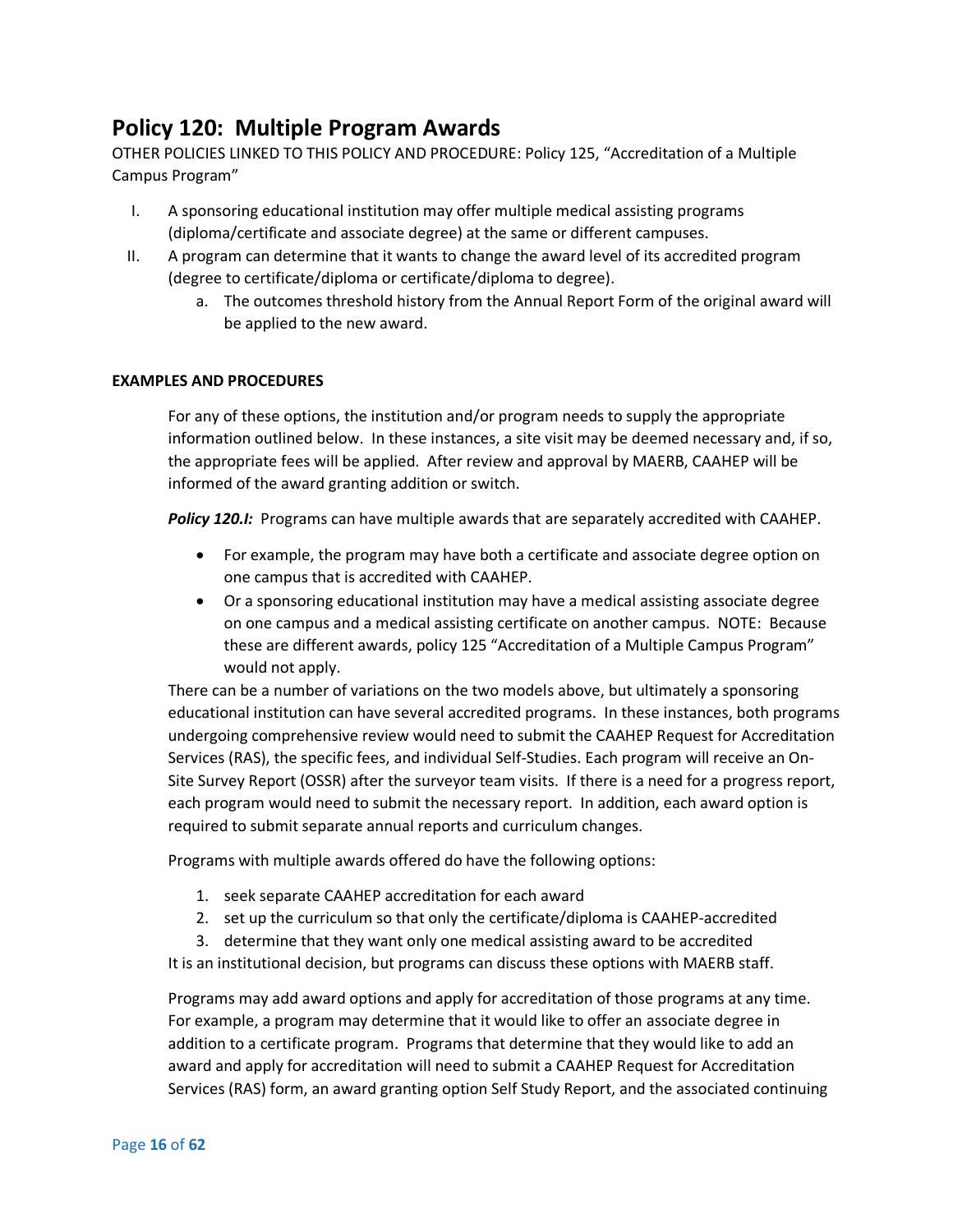accreditation application fee. Programs can submit this information prior to the program start so that it will be accredited from its inception.

Policy 120.II: An associate degree program may determine that it would be more effective to change to a certificate program (or vice versa). In those instances, the program will need to submit an award granting option Self Study Report and the appropriate fee. With the change, the outcomes threshold history that is part of the Annual Report would stay the same for the new award granting option, so the new award granting program would retain the history of the previous program. Materials need to be submitted and approved prior to the start of the new award granting option.

### **Updated 8/17**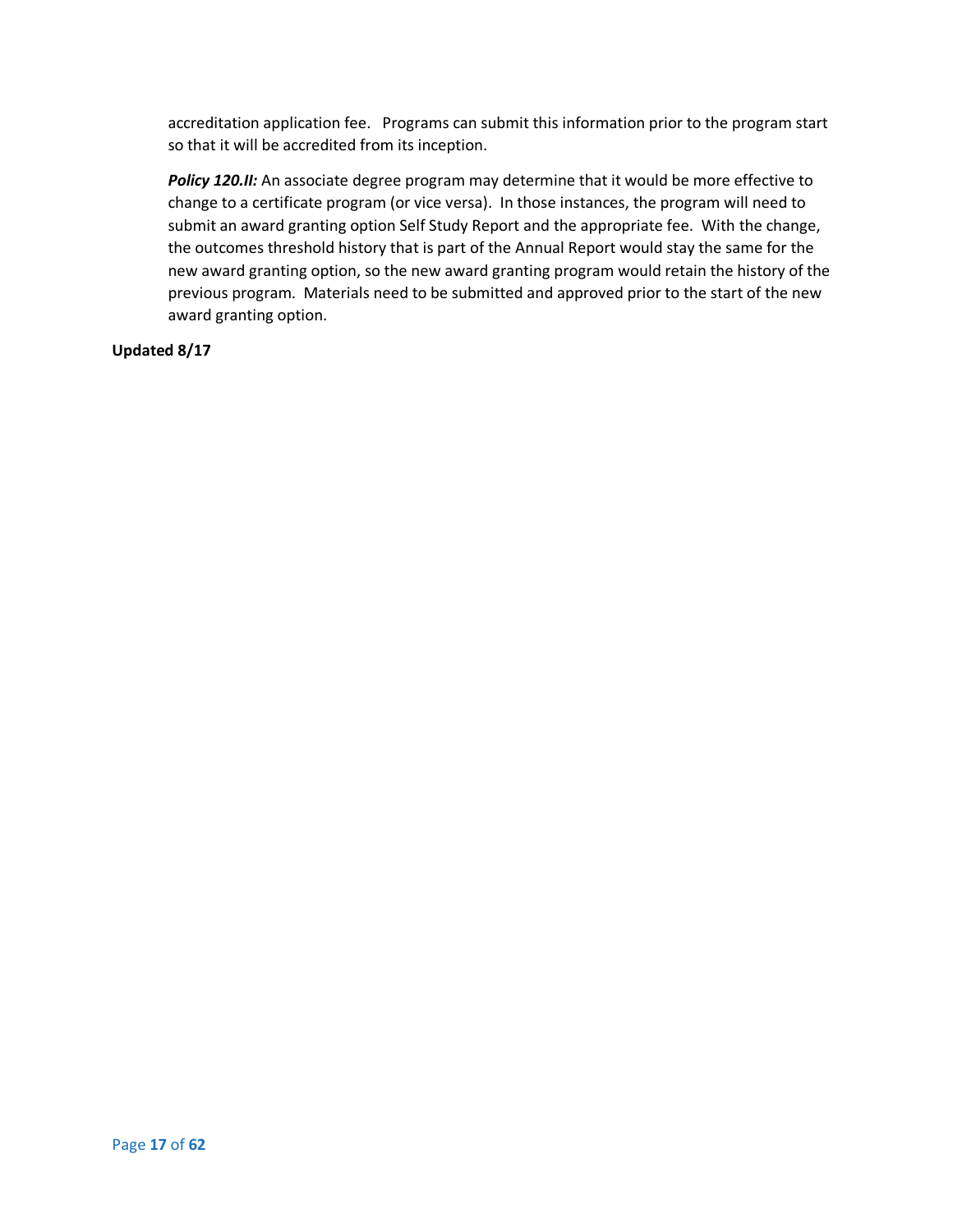### <span id="page-17-0"></span>**Policy 125: Accreditation of a Multiple Campus Program**

OTHER POLICIES LINKED TO THIS POLICY AND PROCEDURE: Policy 220, "Retention of Course Documents and Student Achievement Records"

- I. A multiple campus medical assisting program operates and is recognized as a single program within the same educational institution. The sponsoring institution identifies a main campus for the program, and the institution can apply for the same accredited program to be offered on no more than three additional campuses that are in the same state and located no more than 120 miles away from the main campus. The additional campuses must be recognized by the institutional accreditor.
	- a. The medical assisting program must be offered in its entirety on each campus.
	- b. Students at all campuses must be subject to the same set of admission criteria.
	- c. Students at all campuses must have access to the full range of student services.
	- d. All campuses must have the full range of resources (computer, classroom/laboratory, supplies, faculty, and so on) for program effectiveness
- II. All programs on all campuses must be compliant with the CAAHEP *Standards and Guidelines*.
	- a. The medical assisting program, designed in accordance with the MAERB Core Curriculum, must be exactly the same on each campus, including, but not limited to, the same curriculum, the same sequence, and the same evaluation standards for the competencies.
	- b. The Annual Report and Self-Study report contain aggregated data from all campuses.
	- c. Any citations, resulting either from the comprehensive review or the Annual Report, which result in an adverse action from CAAHEP will affect the accreditation status of all the campuses that are a part of the approved multiple campus Program.
- III. The medical assisting programs at all the campuses must be led by one Program Director who meets the qualifications and fulfills all the responsibilities designated in the CAAHEP *Standards and Guidelines.* 
	- a. The Program Director must report to only one immediate supervisor (Dean, Division Chair, Department Head, or other).
	- b. The Program Director must visit each campus at least once every two weeks.
- IV. The main campus must grant the associate degree, diploma, or certificate, and issue the transcript.
	- a. If an address is listed on the transcript, it must be that of the main campus.

### **EXAMPLES AND PROCEDURES**

For programs seeking multiple campus status concurrent with an accreditation site visit, either as an initial accreditation applicant or as a program that is already CAAHEP accredited, the medical assisting program will need to submit with the Self Study the documents to apply for the multiple campus program, along with the appropriate fees. The information for the multiple campus program needs to be in separate folders as a section within the one Self-Study. The accreditation site visit and survey report will include the additional campus(es) that are seeking approval under the multiple campus. In such a scenario, no approval of the additional campuses can be given until the survey report is reviewed and approved by CAAHEP.

For medical assisting programs that are already CAAHEP-accredited and that intend to become a multiple campus program in the midst of an accreditation cycle, the program will need to submit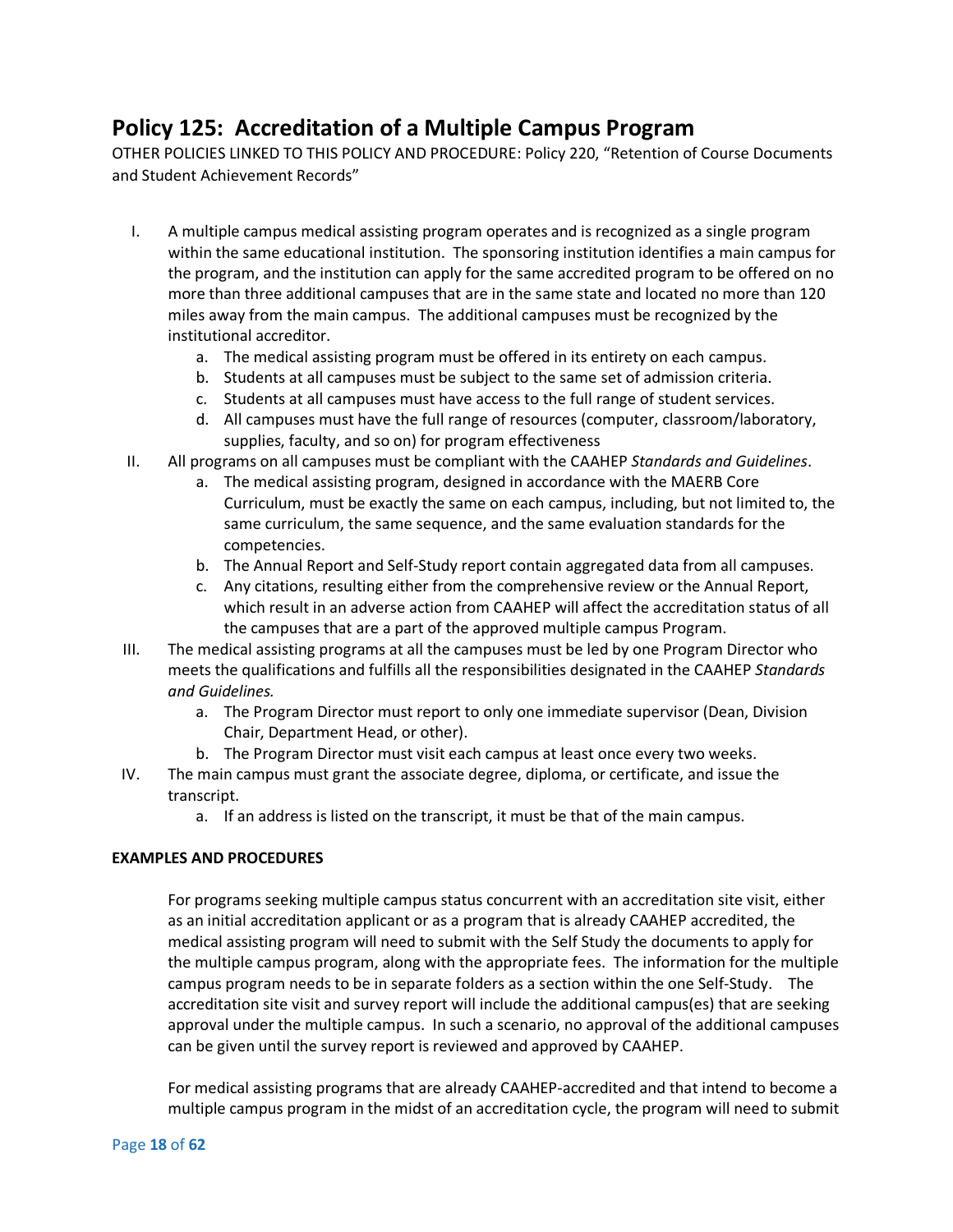a multiple campus application in order to demonstrate compliance with the conditions outlined in the policy. Those documents will then be reviewed by the MAERB liaison and, if the program is in full compliance, will be approved by MAERB without a site visit. If there are concerns, there may be a site visit. In the case of a multiple campus application not being fully compliant with the standards of Policy 125, the program will be asked to re-apply at a time in which compliance can be demonstrated and ensured to appropriately continue the procedure.

A Multiple Campus program will need to aggregate the data for all the campuses for the Annual Report Form, so that all the students enrolled in the medical assisting program across the multiple campuses are represented. In addition, for continuing accreditation Self-Studies, the information about the students and the faculty will be aggregated.

At the same time, for the site visit, the surveyors will ask to see documentation that is individual to each campus, so Policy 220, "Retention of Course Documents and Student Achievement Records" needs to be applied to courses on all the campuses that the one program is offered. The surveyors will also evaluate a multiple campus program according to its adherence to this policy. For example, they will ask the Program Director for a calendar of visits to the other program sites to ensure that the other campus(es) is visited every two weeks and will probably ask for verification from the students for that reason.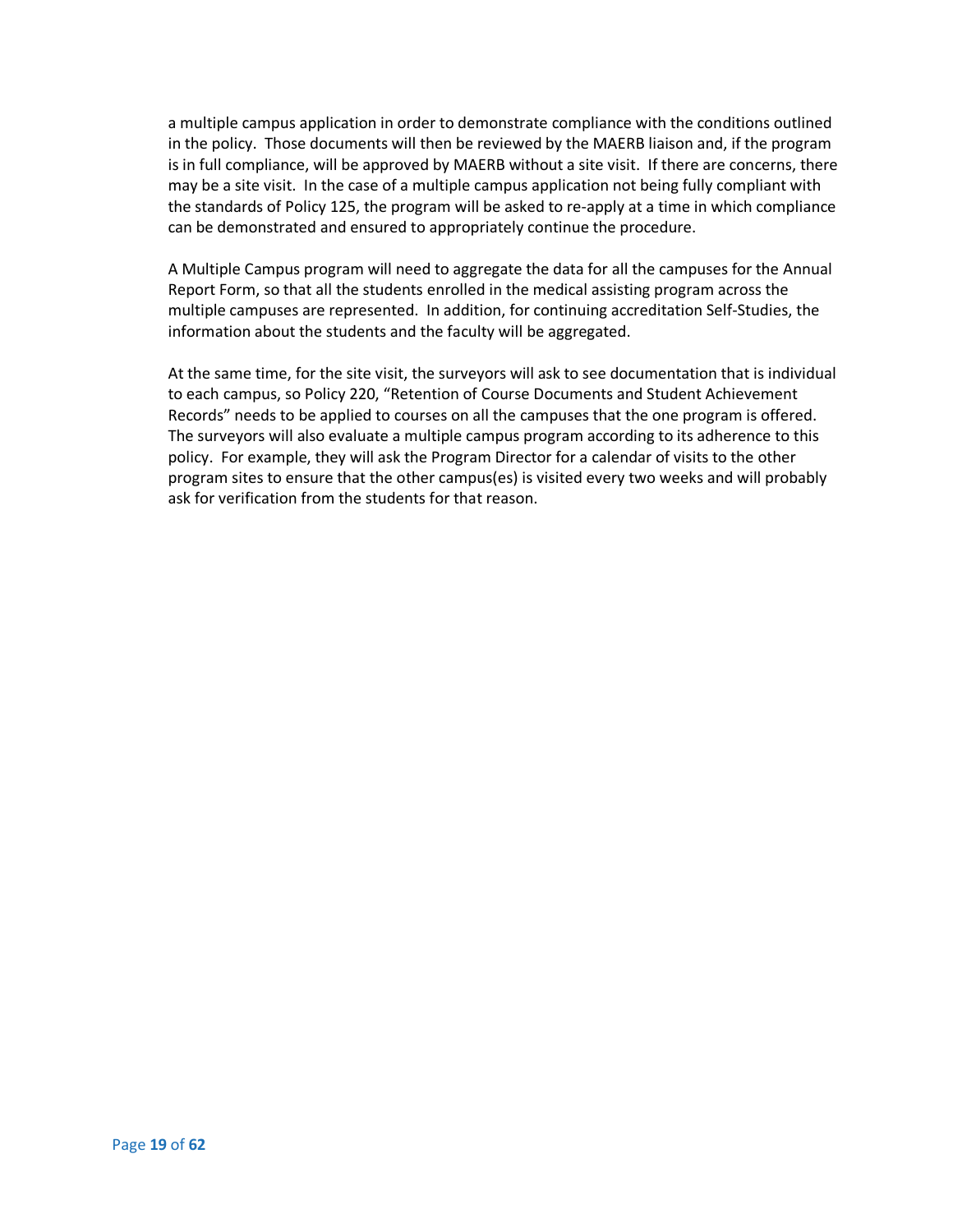### <span id="page-19-0"></span>**Policy 130: Distance Education Programs**

OTHER POLICIES LINKED TO THIS POLICY AND PROCEDURE: Policy 132 "Hybrid Programs" and Policy 145 "Practicum"

- I. A distance education program allows students to complete the entire curriculum through distance education without the need to attend any instruction on a campus location.
- II. Current sponsoring educational institutions offering CAAHEP-accredited medical assisting programs that intend to add a distance education program or change an existing program to a distance education program will need to complete a separate initial accreditation application and a specialized self-study.

#### **EXAMPLES AND PROCEDURES**

As is outlined above in the policy, a **program** classified as a distance education medical assisting program is taught completely through the modality of distance education, including the teaching and assessment of all the competencies. The students will, however, need to be placed in an onground practicum, conforming to the same requirements for the practicum as any other CAAHEPaccredited medical assisting program.

Distance education, as an instructional modality, is a formal educational process in which synchronous or asynchronous instruction occurs when student and instructor are not in the same place. Distance education includes, but is not limited to, correspondence study or audio, video and/or computer/internet technologies.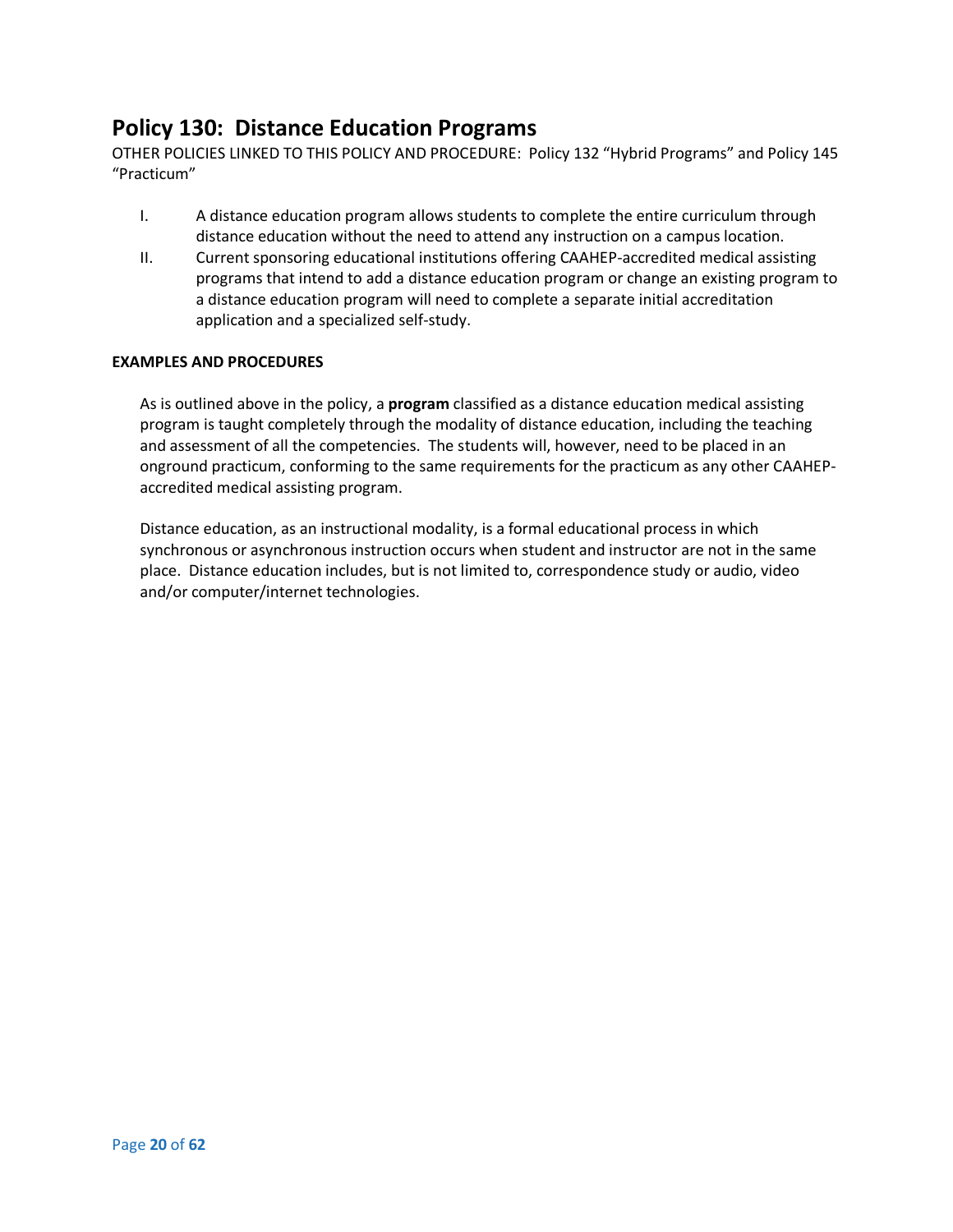### <span id="page-20-0"></span>**Policy 132: Hybrid Programs**

OTHER POLICIES LINKED TO THIS POLICY AND PROCEDURE: Policy 130 "Distance Education"

- I. Onground programs include hybrid programs which are a combination of onground and distance education instruction.
- II. Hybrid programs that teach and assess via distance education any of the psychomotor and affective competencies found in the following content areas, "Anatomy & Physiology," "Infection Control," and "Protective Practices," of the MAERB Core Curriculum need to submit specialized materials to demonstrate the ability to teach and assess those competencies that require specialized equipment, involve intrusive procedures, and/or focus on safety.
- III. Hybrid programs that do not teach and assess via distance education any of the psychomotor and affective competencies found in the following content areas, "Anatomy & Physiology," "Infection Control," and "Protective Practices," via distance education of the MAERB Core Curriculum do not need to submit any specialized materials.

#### **EXAMPLES AND PROCEDURES**

In order to fully contextualize hybrid programs, it is important to review some standard terminology for educational modalities. Outlined below are some common definitions for different educational delivery methods:

- **Onground**: a traditional course with face-to-face instruction
- **Computer-Enhanced Instruction**: A traditional course in which students use a learning management system in order to access the course material.
- **Hybrid**: a combination of distance and onground instruction in which students formally fulfill some of the program requirements through distance education in order to abbreviate the classroom time
- **Distance education**: a formal educational process in which synchronous or asynchronous instruction occurs when student and instructor are not in the same place. Distance education includes, but is not limited to, correspondence study or audio, video and/or computer/internet technologies.

CAAHEP accredits a large number of medical assisting programs that rely on a hybrid modality. Because CAAHEP's definition of a **Distance Education Program** (see policy 130) requires that 100% of the curriculum is taught through a distance education modality, hybrid programs are classified formally as onground programs.

As with the majority of educational programs, medical assisting was originally designed as an onground program and the MAERB Core Curriculum still reflects that origin. In addition, CAAHEPaccredited medical assisting programs are competency based. In order to ensure that hybrid programs are compliant with the MAERB Core Curriculum and CAAHEP *Standards and Guidelines*, MAERB distinguishes between "categories" of hybrid programs, as is outlined below: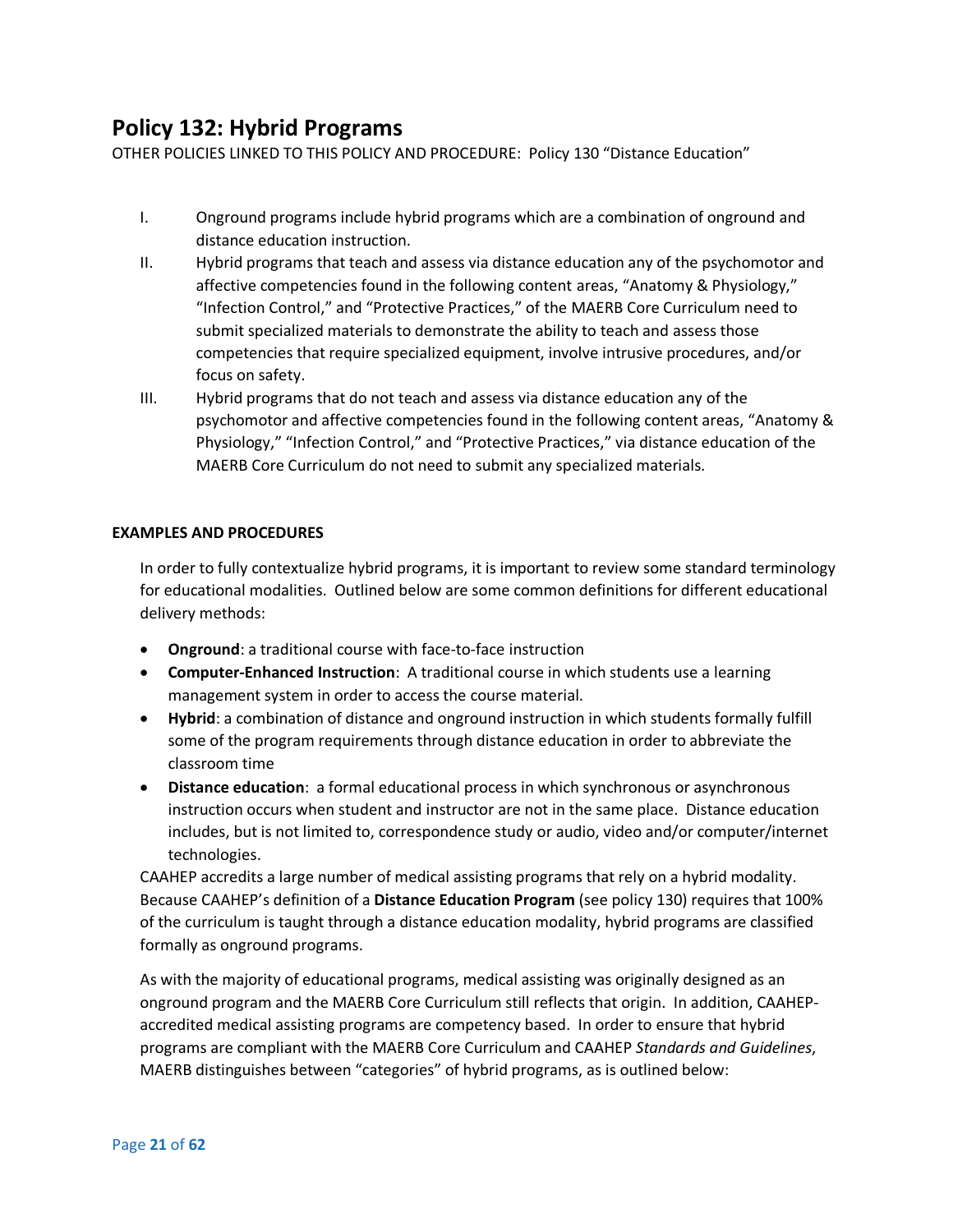1. Hybrid Programs that teach and assess via distance education any of the psychomotor and affective competencies found in the following content areas, "Anatomy & Physiology," "Infection Control," and "Protective Practices."

| <b>Foundations of Clinical Practices</b>  | Safety and Emergency Practices |  |
|-------------------------------------------|--------------------------------|--|
| Anatomy & Physiology<br>Infection Control | <b>Protective Practices</b>    |  |

2. Hybrid Programs that **DO NOT** teach and assess via distance education any of the psychomotor and affective competencies found in the following content areas, "Anatomy & Physiology," "Infection Control," and "Protective Practices."

The reason for that distinction is that the psychomotor and affective competencies within the content areas of "Anatomy & Physiology," "Infection Control," and "Protective Practices." require specific attention if they are taught, assessed, and achieved via distance education. Medical assisting programs, either applying for initial accreditation or are currently accredited, that teach and assess any of those competences through distance education need to submit special materials that are available upon contacting the MAERB office (see policy 235 Curriculum Changes). Those materials will be reviewed by MAERB. For programs currently accredited, the determination will be made whether or not the change requires the program to undergo a site visit, as well as submit additional documentation, in order to further evaluate compliance.

Updated 2/18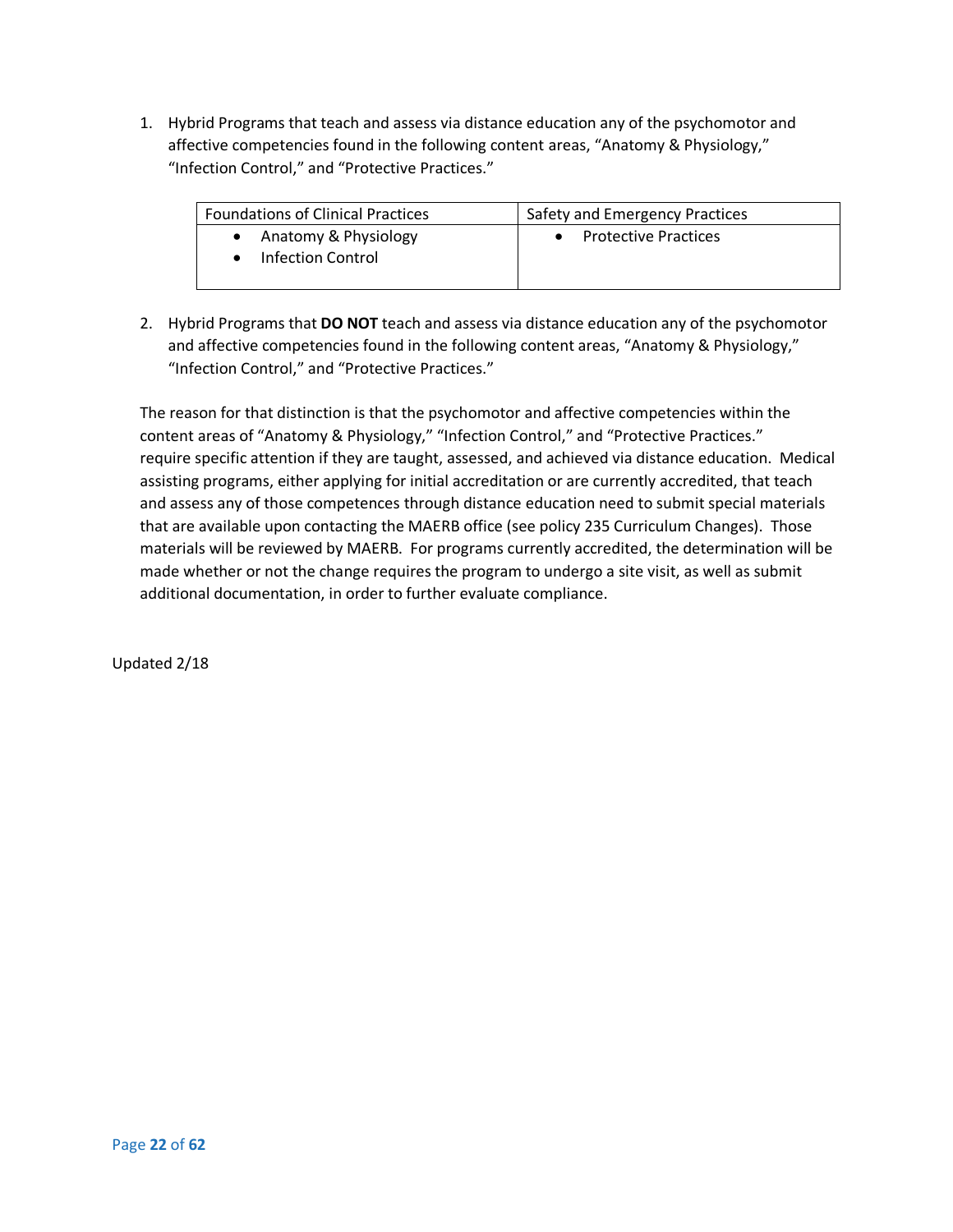### <span id="page-22-0"></span>**Policy 133: Apprenticeships with CAAHEP-Accredited Programs**

- I. Programs have the option of adding an apprenticeship component to a CAAHEP-accredited program if the apprenticeship component does not replace any of the required components of a CAAHEP-accredited program.
- II. The addition of an apprenticeship component needs to be approved by MAERB prior to adding it as an option within a CAAHEP-accredited program.

### EXAMPLES AND PROCEDURES

It is important to remember that there is no such entity as a CAAHEP-accredited apprenticeship program; rather, there are CAAHEP-accredited programs with an apprenticeship component. CAAHEP accredits educational programs. There are, however, accredited programs that include an apprenticeship component. In other words, the medical assisting program provides all the required components of a CAAHEP-accredited program: teaching and assessing the MAERB Core Curriculum; student achievement of the psychomotor and affective competencies; and the unpaid practicum. In addition, the program has a relationship with a healthcare system, either informally or through a registered apprenticeship, in which students may, if they choose, participate in an apprenticeship. It is, however, an "add on" to the accredited program, not a substitution for any of the required components.

There are a variety of apprenticeship programs, but the following are the three most common:

- 1. Registered apprenticeship: These are state-sponsored programs that set up apprenticeship experiences that lead to an apprentice certificate. It is a workforce development initiative that can be partnered with an academic program, with some juggling.
- 2. Relationship apprenticeship: An academic organization and a healthcare entity partner provide students with work experience that is performed in conjunction with the educational experience of the program.
- 3. Industry-Recognized apprenticeship: Organizations would be recognized as offering programs that provide apprenticeship experiences. There is the possibility that they would partner with an educational organization for a formal degree.

There are also times in which the term "apprenticeship" is used in a different context. For example, there are employers who are hiring employees at an apprenticeship level and funding those employees to attend a medical assisting program. In this instance, the academic program is not including an apprenticeship, but there are times in which there are connections between the workplace and the accredited program.

Apprenticeships can serve as an important pathway for students to begin in a supervised work environment, but they do not replace the academic components of an accredited program. In the apprenticeship component, the student is serving as an employee rather than as a student, so the program does not necessarily have control over what the student performs. The CAAHEP-accredited program, however, does need to have control over the academic program and the practicum.

To ensure the integrity of the CAAHEP-accredited program, any program that has an apprenticeship component will need to submit documentation to MAERB for approval. That documentation will vary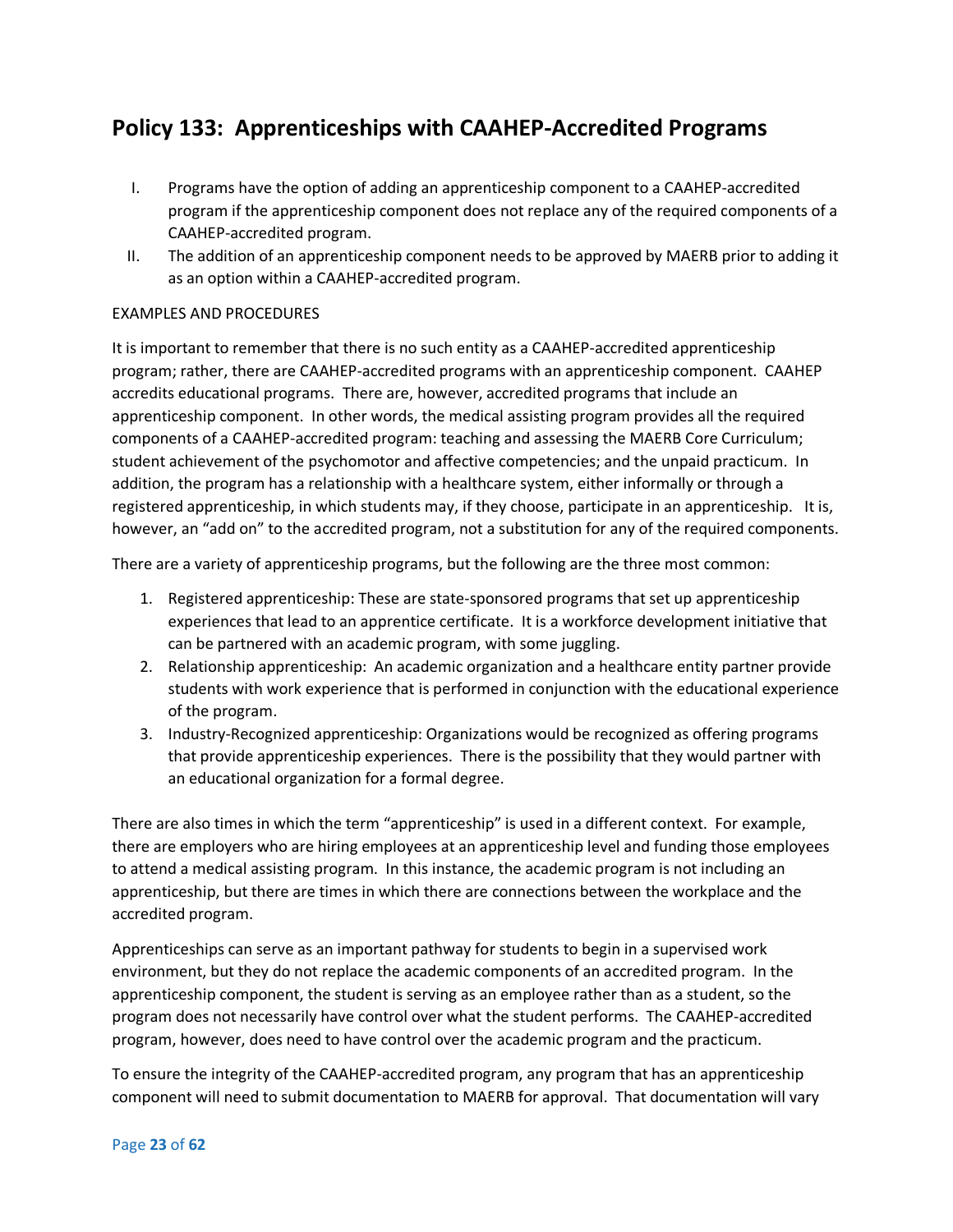according to the circumstances and nature of the apprenticeship component, and the program will work directly with the MAERB Executive Director.

Programs that currently have an apprenticeship component are grandfathered into this policy, but they will be contacted to ensure that MAERB's records are in order.

Created 8/2020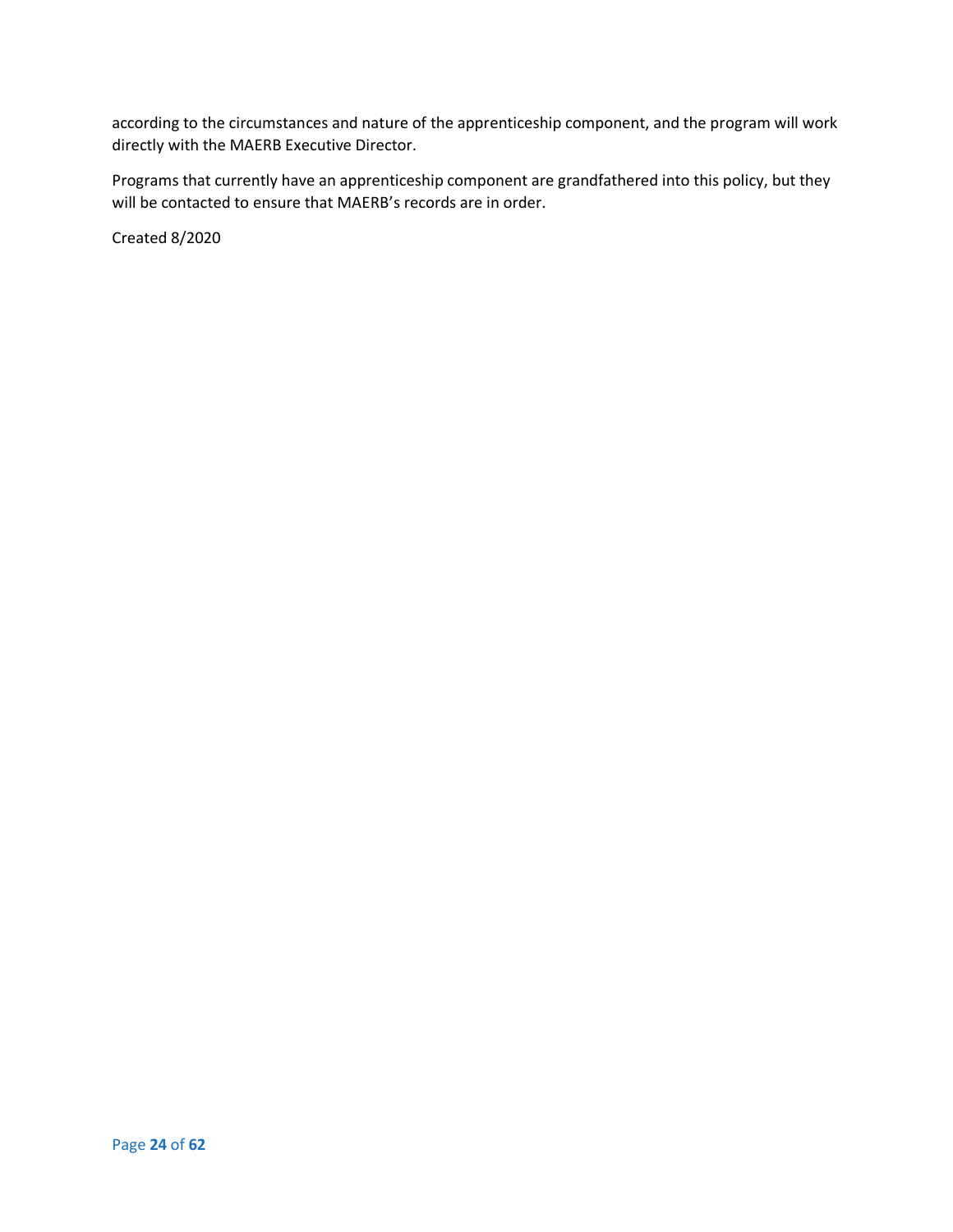### <span id="page-24-0"></span>**Policy 135: Consortium Sponsor**

OTHER POLICIES LINKED TO THIS POLICY AND PROCEDURE: Policy 305 "Initial Accreditation" and Policy 260 "Transfer of Sponsorship"

As is specified in CAAHEP *Standards and Guidelines for the Accreditation of Educational Programs in Medical Assisting*, a consortium sponsor is an entity consisting of two or more members that exists for the purpose of operating an educational program. In such instances, at least one of the members of the consortium must meet the requirements of a sponsoring educational institution, as described in Standard I.A.

- I. If a post-secondary institution wants to partner with either other post-secondary institutions, secondary institutions, or clinic/healthcare associations to offer a joint medical assisting program in a consortium, the following standards must exist:
	- a. A consortium must have a Chief Executive Officer (CEO) and decision-making board or governing committee.
	- b. The consortium must have written policies and procedures to be followed by program personnel.
	- c. The consortium must meet annually.
- II. If the consortium involves a secondary institution or a clinic/healthcare association, the following standards must be followed:
	- a. The courses offered by the secondary institution or clinic/healthcare association must teach and assess the MAERB Core Curriculum.
	- b. The institutional accrediting agency must be informed of the agreement between the post-secondary institution and the secondary institution or clinic/healthcare association.
	- c. All students must meet the post-secondary institution/program admission requirements, including academic qualifications and applicable health screening and insurance.
	- d. There will need to be a policy in place to address the needs of students who may be prohibited from performing invasive procedures due to age or other legal restrictions in order to ensure successful completion of the program.
	- e. The practicum shall be taken through the post-secondary institution.
- III. The medical assisting program developed by a consortium is one which operates and is recognized as a single program, with one post-secondary institution appointed as the main campus.
	- a. All Self Study Reports and Annual Reports that are compiled by the program will contain the aggregated medical assisting data from all the organizations within the consortium.
	- b. Any citations, resulting either from the comprehensive review or the Annual Report, which eventuate in an adverse action from CAAHEP will affect the accreditation status of all campuses that are a part of the consortium arrangement.

#### EXAMPLES AND PROCEDURES

If an institution is interested in establishing a consortial relationship, the first step would be to contact the MAERB office. There is a sample Consortium Agreement template available that can be used and that provides details about the administrative set-up of the program.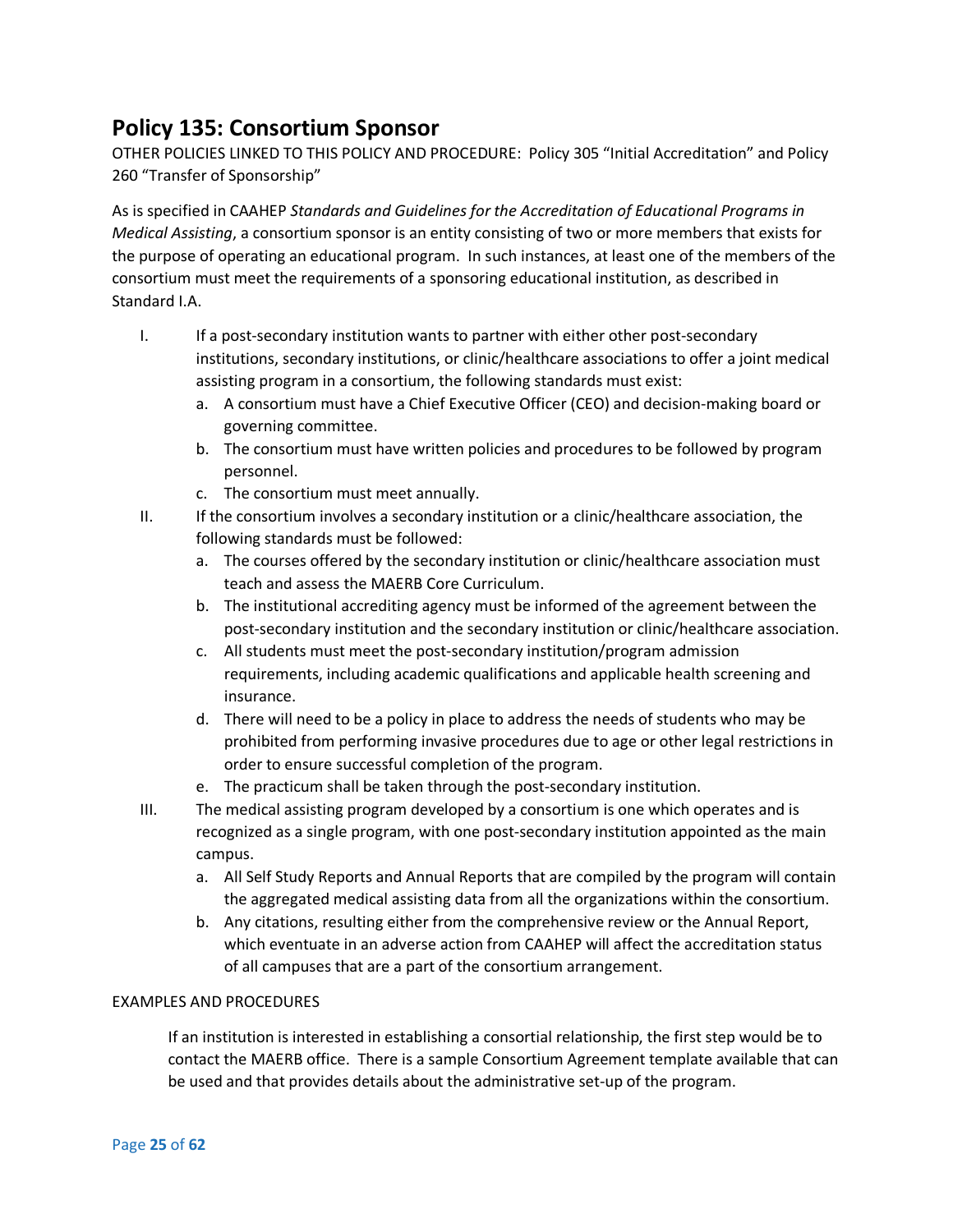If the post-secondary institution is currently offering a CAAHEP-accredited program, the shift of the CAAHEP-accredited program would entail a Transfer of Sponsorship (Policy 260), requiring the submission of a Transfer of Sponsorship Self-Study Report and the consortial agreement. If the consortium intends to apply for initial accreditation for the medical assisting program that is sponsored by the consortium, then the Initial Accreditation Process would need to be followed (see Policy 305).

Some states have specific legal restrictions affecting the procedures that students are able to perform. For example, New York State does not allow medical assistants to perform injections, so students will be taught the skill without using human subjects and will not be allowed to perform the skill in practicum. Students under 18 years old may be prohibited from performing invasive procedures. There may be other regulations involving performing invasive procedures. In those instances, the consortium will need to develop a policy that indicates how the student will achieve the competencies affected by those regulations, while remaining in compliance with local and state regulations so that the student can graduate from the program.

In both of these instances, MAERB would be submitting a recommendation to CAAHEP, as formal CAAHEP approval is required.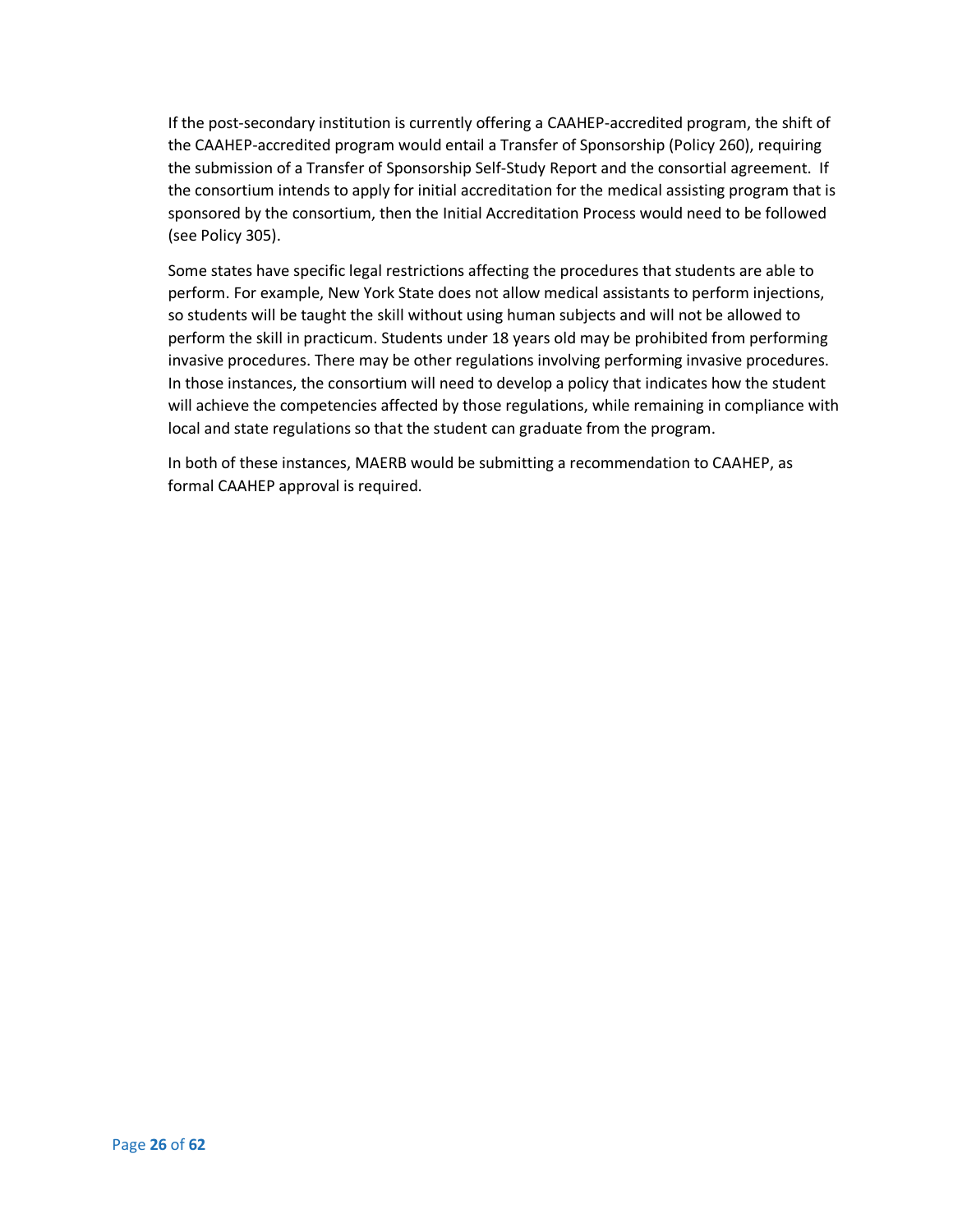### <span id="page-26-0"></span>**Policy 140: Transfer of Credit, Advanced Placement, and Experiential Learning Credit**

I. The program must establish and make known to all applicants and students, as well as to the public, a written policy on advanced placement, transfer of credits and experiential learning credit, all of which are determined by the institution and/or program.

#### **EXAMPLES AND PROCEDURES**

A medical assisting program, in conjunction with its sponsoring educational institution, develops its own policies for advanced placement, transfer of credit, and experiential learning credit.

Those three terms are defined below.

**Advanced Placement**: This typically would apply for general education courses that a student might take. High school students can take college-level Advanced Placement (AP) courses and exams in order to demonstrate their proficiency in certain areas. Higher-education institutions can make a determination if they choose to accept those credits and what score is necessary.

**Transfer credit:** the procedure of granting credit to a student for educational experiences or courses undertaken at another institution.

**Experiential learning**: a process through which students develop knowledge, skills, and values from direct experiences outside a traditional academic setting.

CAAHEP programmatic accreditation requires that the institution provide those policies to the student and apply them consistently. All accredited programs must have a policy or policies related to these three items, even if the program's policy is to not grant any credit through these three means.

In addition, if a medical assisting program does allow for transfer of credit and experiential learning for courses that contain the cognitive objectives and the psychomotor and affective competencies of the MAERB Core Curriculum, the program does need to demonstrate how it has determined that the student in question has achieved all the psychomotor and affective competencies. In the case of experiential learning, institutions can determine if they want to accept work experience for coursework and/or the practicum, but, again, the policy needs to be applied consistently and the program needs to demonstrate they have determined that the psychomotor and affective competencies have been achieved.

These policies need to be posted in document(s) and/or website that are accessible to applicants for the program and current students.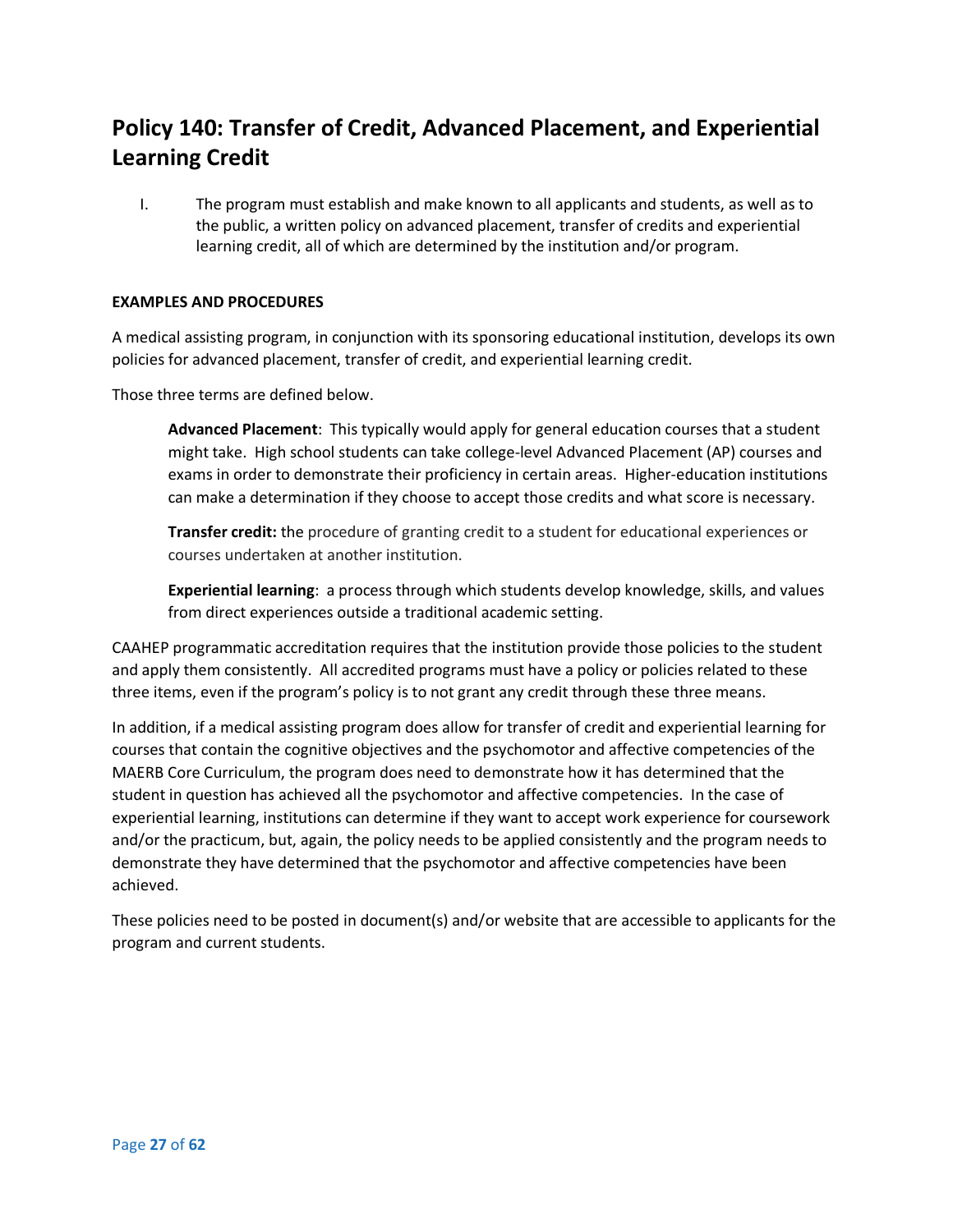### <span id="page-27-0"></span>**Policy 145: Practicum**

- I. Programs have the institutional autonomy to schedule the practicum according to the program design, but students will need to have achieved the psychomotor and affective competencies and covered the underpinning cognitive objectives prior to using them at the Practicum.
- II. The program must provide documentation to students, practicum supervisors, and administrators of the practicum site that clearly states that students shall not receive compensation/payment, monetary or otherwise, for the practicum experience.
- III. As CAAHEP Standard III.C.3.a outlines, the ambulatory healthcare site needs to provide students with the opportunity to use their administrative and clinical skills, but the program determines the specific requirements.
- IV. Students may be placed in practicum sites headed by Nurse Practitioners or Physician Assistants in states in which these two professions are allowed to evaluate patients, diagnose, order and interpret diagnostic tests, initiate and manage treatments, and prescribe medication.

#### EXAMPLES AND PROCEDURES

#### *Scheduling*

In Standard III.C.1, it is clearly stated that there "must be an appropriate sequence of classroom, laboratory, and clinical activities." MAERB advocates the following guideline: *The program should ensure that all applicable cognitive objectives and psychomotor and affective competencies be achieved prior to the start of any practicum.* It is expected that students will be assessed on specific psychomotor and affective competencies prior to practicing them at the practicum site. Many CAAHEP-accredited programs design the practicum as a capstone, with the students completing all the medical assisting curriculum prior to going out on the practicum. When it is designed this way, the program can ensure that the students have achieved all psychomotor and affective competencies prior to the practicum.

Due to scheduling issues, however, some programs have review courses while the students are on the practicum, but those courses do not introduce any new material. There are also some instances when programs need to teach and assess specific competencies in the coursework while the students are on the practicum. In those instances, program directors need to ensure that students do not perform competencies at the practicum prior to being taught and assessed on those competencies in the classroom. The program can do that by providing the practicum supervisor with the appropriate information of what the students can and cannot do.

Programs are free to create modular practicums. For example, some programs teach the administrative competencies and then have a brief administrative practicum. During that practicum, students cannot perform any of the clinical competencies, as they have not yet been taught and assessed on them. After the administrative practicum, students return to the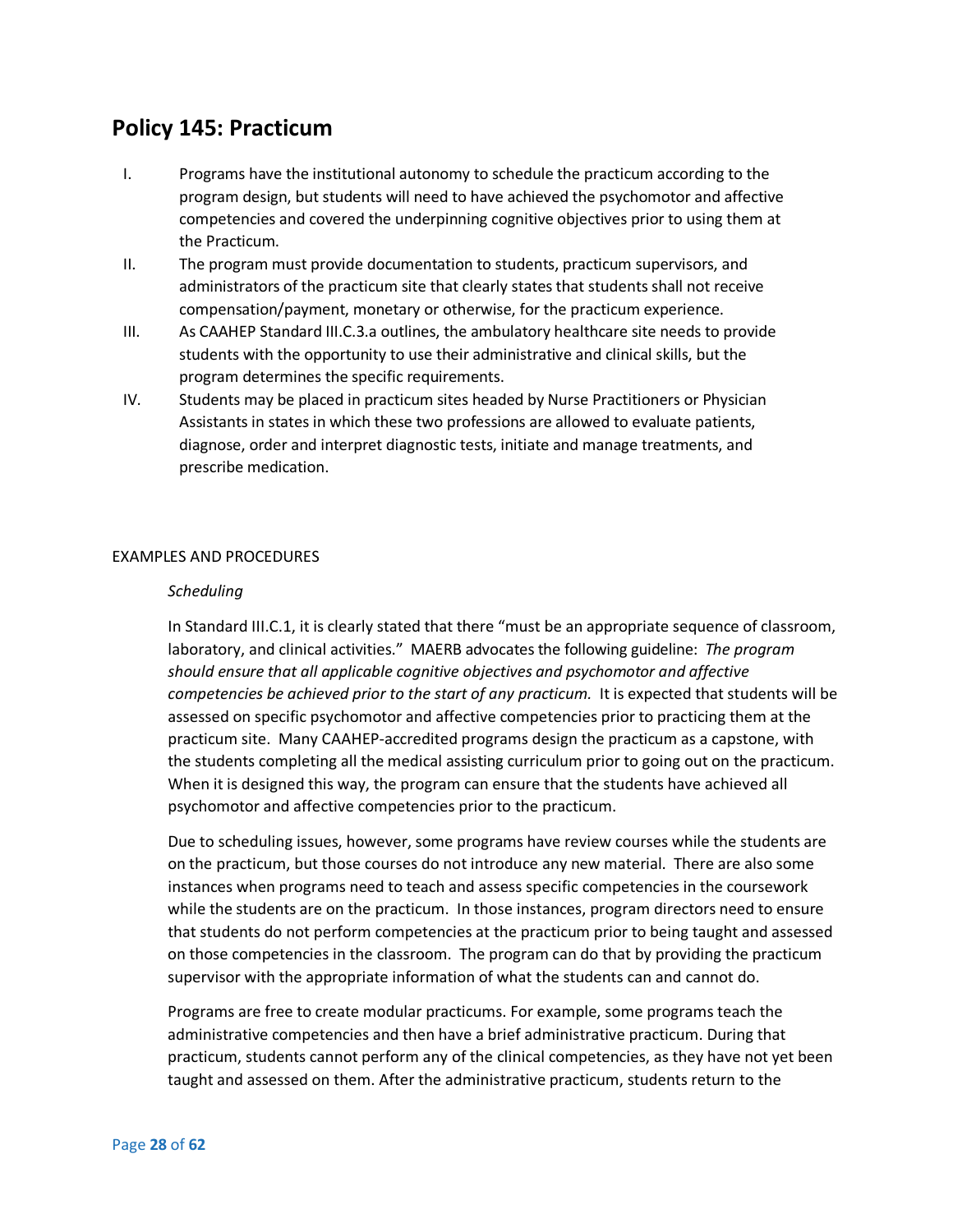classroom for the clinical work and are taught and assessed on the clinical competencies. The students then continue with the final section of the practicum.

There can be a variety of models, but the expectation remains that the students are to be taught and assessed on any of the skills that they perform at the practicum. No matter which practicum option is used, the program will need to answer this question: How do you ensure that students on the practicum are not asked to perform competencies that have not yet been taught and assessed in the program?

#### *Non-remuneration*

The policy on non-remuneration should be clearly indicated in all the following: catalog; student handbook; affiliation agreements; orientations for supervisors at the practicum site; information provided to students; and practicum course syllabus.

It is important to note that non-remuneration includes both direct and indirect remuneration. The practicum sites cannot pay the students for their time nor can students be provided with a travel allowance or a meal allowance or any other perk, such as gifts or gift cards, that involves the exchange of funds.

If, however, students are asked to participate in staff meetings that include a lunch, that would not be considered remuneration. That is considered collegiality.

#### *Ambulatory Healthcare and supervision*

The ambulatory healthcare setting is mandatory, and, due to regulatory and legislative changes, those settings can be run by either Nurse Practitioners or Physician Assistants, depending upon the state. If the state allows for NPs or Pas to head an ambulatory healthcare clinic, it is acceptable to place medical assisting students at the site. Below are two resources that can be very helpful in determining the regulatory guidelines per state:

- American Association of Nurse Practitioners: [https://www.aanp.org/legislation](https://www.aanp.org/legislation-regulation/state-legislation/state-practice-environment)[regulation/state-legislation/state-practice- environment](https://www.aanp.org/legislation-regulation/state-legislation/state-practice-environment)
- PA Scope of practice interactive map: [https://www.bartonassociates.com/locum-tenens](https://www.bartonassociates.com/locum-tenens-resources/pa-scope-of-practice-laws/)[resources/pa-scope-of-practice-laws/](https://www.bartonassociates.com/locum-tenens-resources/pa-scope-of-practice-laws/)

Updated 2/18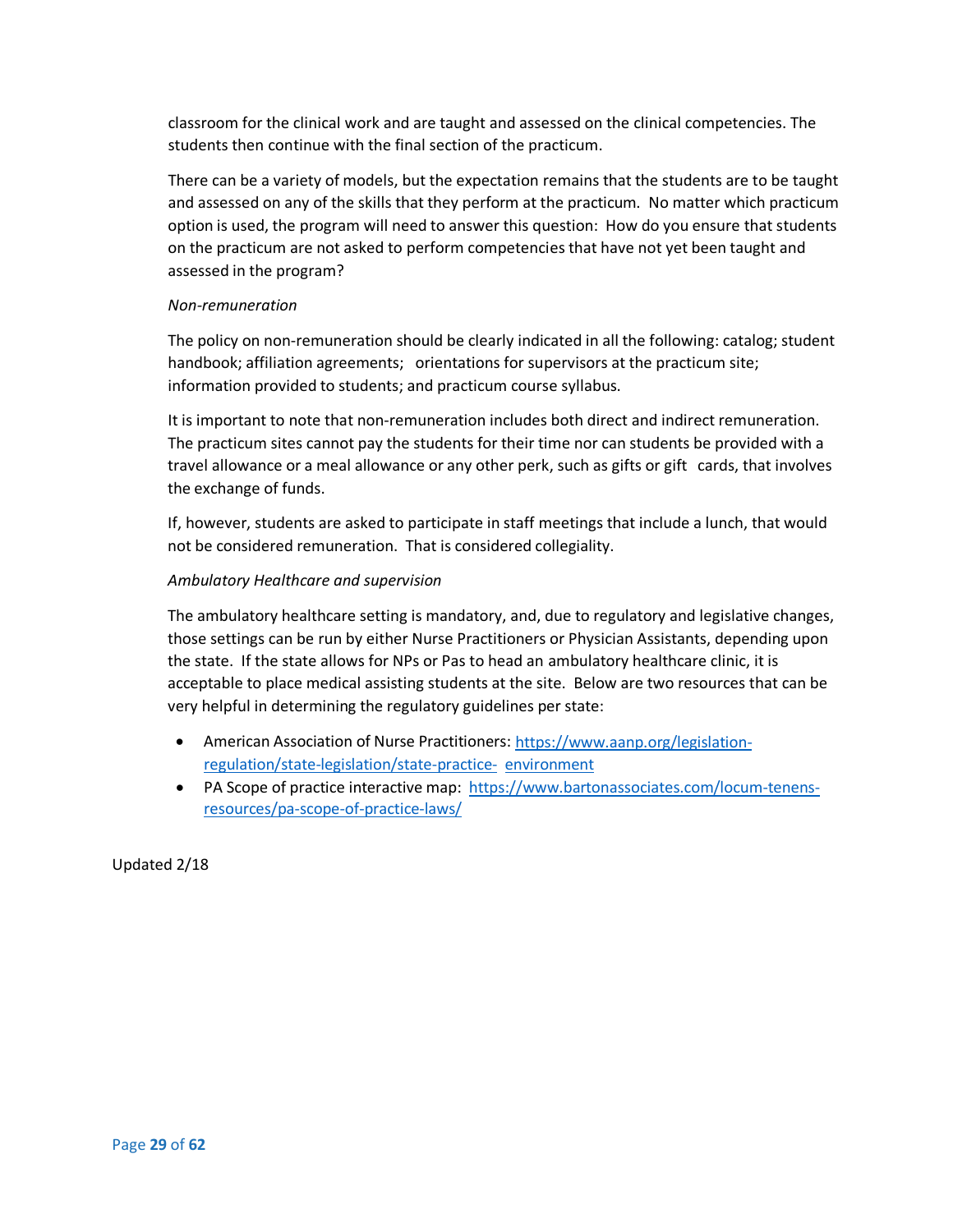### <span id="page-29-0"></span>**Policy 150: Complaints Regarding Accredited Programs**

- I. MAERB complies with CAAHEP policy 602 in responding to complaints about CAAHEPaccredited medical assisting programs.
- II. Complaints need to be written and signed.
- III. The identity of the complainant is confidential, unless otherwise authorized or disclosure is required by legal process.

#### **EXAMPLES AND PROCEDURES**

Written complaints must be submitted to CAAHEP via its online website form. After MAERB discusses the relevance of the complaint, if it is determined that the complaint relates to a CAAHEP Standard, the Program Director, Dean, and CEO will be notified by certified mail of the substance of the complaint. MAERB may either request documentation and/or a focused visit, depending upon the substance of the complaint. MAERB will review the requested information and provide the institution with its determination. There will be times in which the institution is asked for further follow-up and/or a focused visit is requested.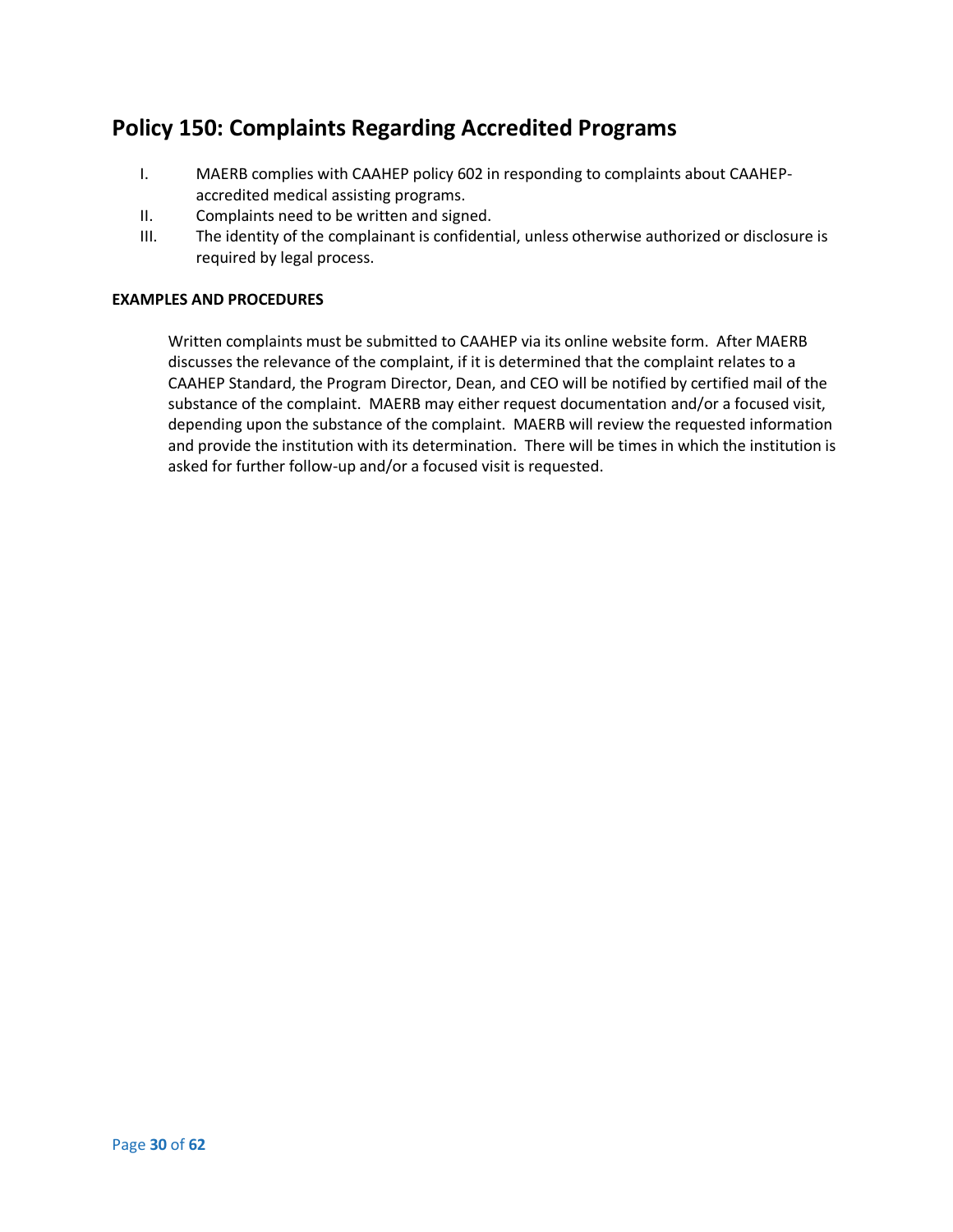### <span id="page-30-0"></span>**SECTION TWO—Ongoing and Annual Activities**

### <span id="page-30-1"></span>**Policy 205: Annual Report Form Processing**

OTHER POLICIES LINKED TO THIS POLICY AND PROCEDURE: Policy 210 "Reporting ARF Outcomes," Policy 335 "Adverse Recommendations: Probation and Withdrawal," and Policy 315 "Focused Visits."

- I. All accredited medical assisting programs submit an annual report (ARF) that focuses on the level of achievement of the outcomes designated in the CAAHEP *Standards and Guidelines*.
- II. All accredited medical assisting programs are required to submit a complete and accurate MAERB ARF outcomes tracking tool that verifies the aggregated data on an annual basis in conjunction with the ARF. (Requirement begins in fall 2020)
- III. CAAHEP-accredited medical assisting programs are required to meet the following thresholds.

| Outcome                                 | <b>Threshold</b>                        |
|-----------------------------------------|-----------------------------------------|
| Retention                               | 60% (based upon the trigger course      |
|                                         | defined below or formal admission into  |
|                                         | the program)                            |
| Job Placement                           | 60% placed in medical assisting or      |
|                                         | related field, or continuing with their |
|                                         | education, or entering the military.    |
| <b>Graduate Survey Participation</b>    | 30% of all graduates                    |
| <b>Graduate Survey Satisfaction</b>     | 80% of returned surveys                 |
| <b>Employer Survey</b>                  | 100% of the employers who hired         |
|                                         | graduates to work as medical assistants |
|                                         | or in a related field must be sent an   |
|                                         | employer survey                         |
| <b>Employer Survey Satisfaction</b>     | 80% of returned surveys                 |
| <b>Credential Exams Participation</b>   | 30% of all graduates                    |
| <b>Credentialing Exams Passage Rate</b> | 60% of all the students who graduated   |
|                                         | within the specific year who took the   |
|                                         | exam                                    |

- IV. The credentialing exams eligible to be used to meet the exam outcomes are those which are accredited by the NCCA and include only the following:
	- a. CMA (AAMA)
	- b. RMA (AMT)
	- c. NCMA (NCCT) taken after November 30, 2010
	- d. CCMA (NHA) taken after January 30, 2011
	- e. CMAC (AMCA) taken after October 8, 2015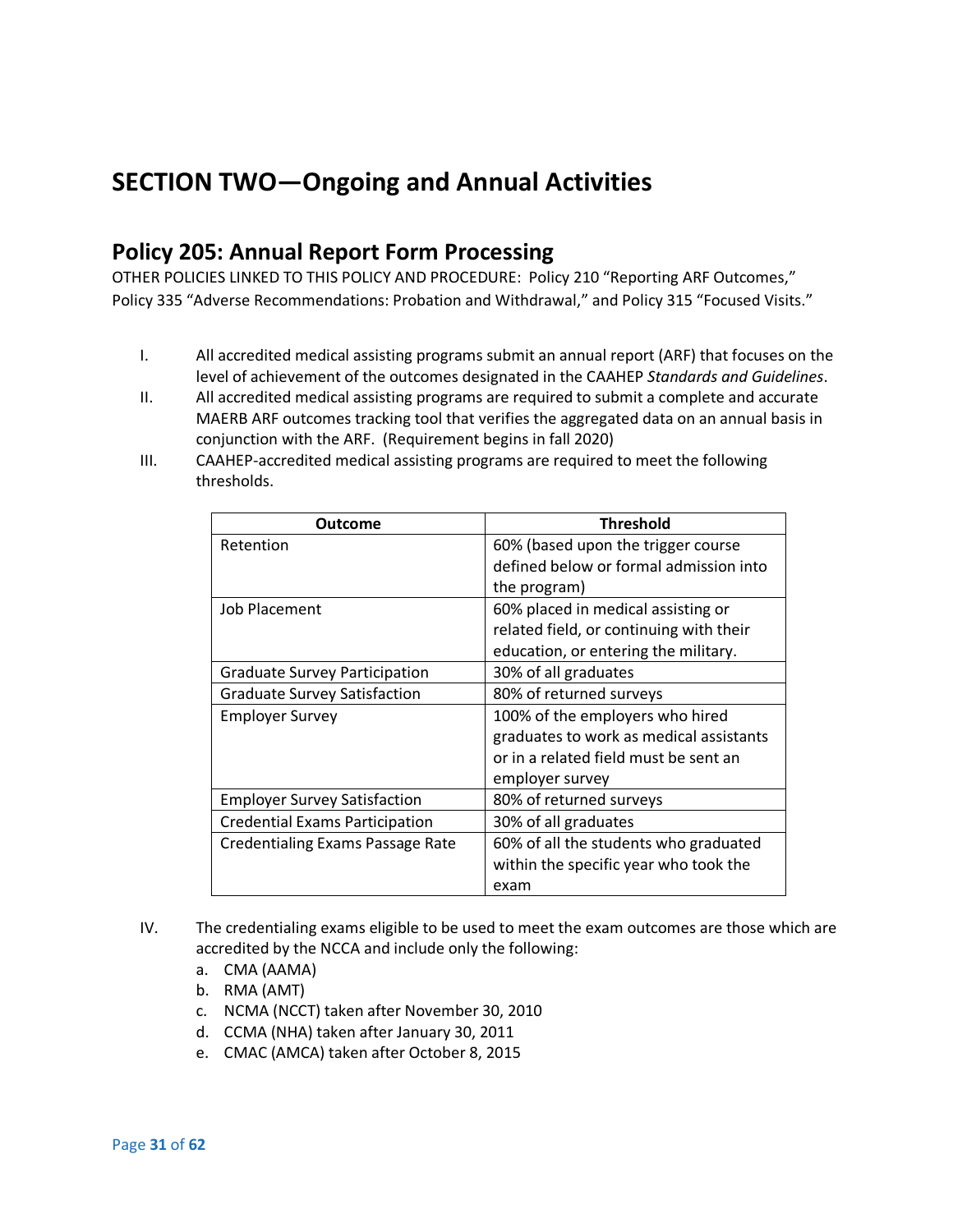- V. The Graduate and Employer Surveys need to include the exact questions, the Likert scale, and the organization by domains (cognitive, psychomotor, and affective) authorized by MAERB, as found on MAERB's template Surveys.
	- a. Graduate surveys can be distributed no earlier than the actual completion of the program requirements and should be sent within six months of graduation
	- b. Employer surveys should be sent by the Program Director within three to 12 months after the date of employment
	- c. On an individual response to the survey, a positive response in the domains is signified by an average of at least 3.0 (on the Likert scale of 1 to 5) of all the questions within a particular domain.
- VI. In reviewing the ARF, the MAERB will not monitor the data from the most recent reporting year (the top row); the data from the three years prior to the most recent year will be assessed.
- VII. A program failing to meet a single threshold for three consecutive years and/or multiple (two or more) thresholds for the two most recent consecutive reporting years prior to the year that is being reported (the top row) will be required to submit additional information and present evidence that the deficiency is being addressed. If the outcome thresholds are not addressed in the timeframe provided, there may be an adverse recommendation.
- VIII. The MAERB may audit any program's ARF data at any time, even if the parameters outlined above are achieved. Programs are expected to keep the five years of raw data that verify the ARF summative data on the most current ARF. The data should be organized based upon admission cohorts for retention and graduation year cohorts for job placement, graduate surveys and satisfaction, employer surveys and satisfaction, and exam participation and passage.
- IX. A program placed on probation for unmet thresholds will have two years to meet the cited threshold(s) in order to have the probationary status of accreditation removed. If the cited threshold(s) are not met within two years, the program is subject to a recommendation for withdrawal of accreditation.

### **Trigger Course**

The trigger course is the first course in the medical assisting program curriculum in which the student is taught and achievement measured on any psychomotor and/or affective competencies within the MAERB core curriculum. The formal admission cohort will be the group of students who have successfully completed the trigger course. If any of the psychomotor and/or affective competencies are taught and achievement measured in other courses outside of medical assisting courses prior to the start of that trigger course, the competencies must be re-assessed and/or re-evaluated during the progression of the MAERB core curriculum prior to practicum.

#### **EXAMPLES AND PROCEDURES**

There are details about the submission schedule for the Annual Report Form in the *Program Director Handbook*. If the program submits the information late, incomplete, or lacking statistical integrity, there are corresponding fees, which are outlined on the MAERB Accreditation Fee Schedule. The MAERB Accreditation Office provides instructions and training webinars in order to provide support to the programs.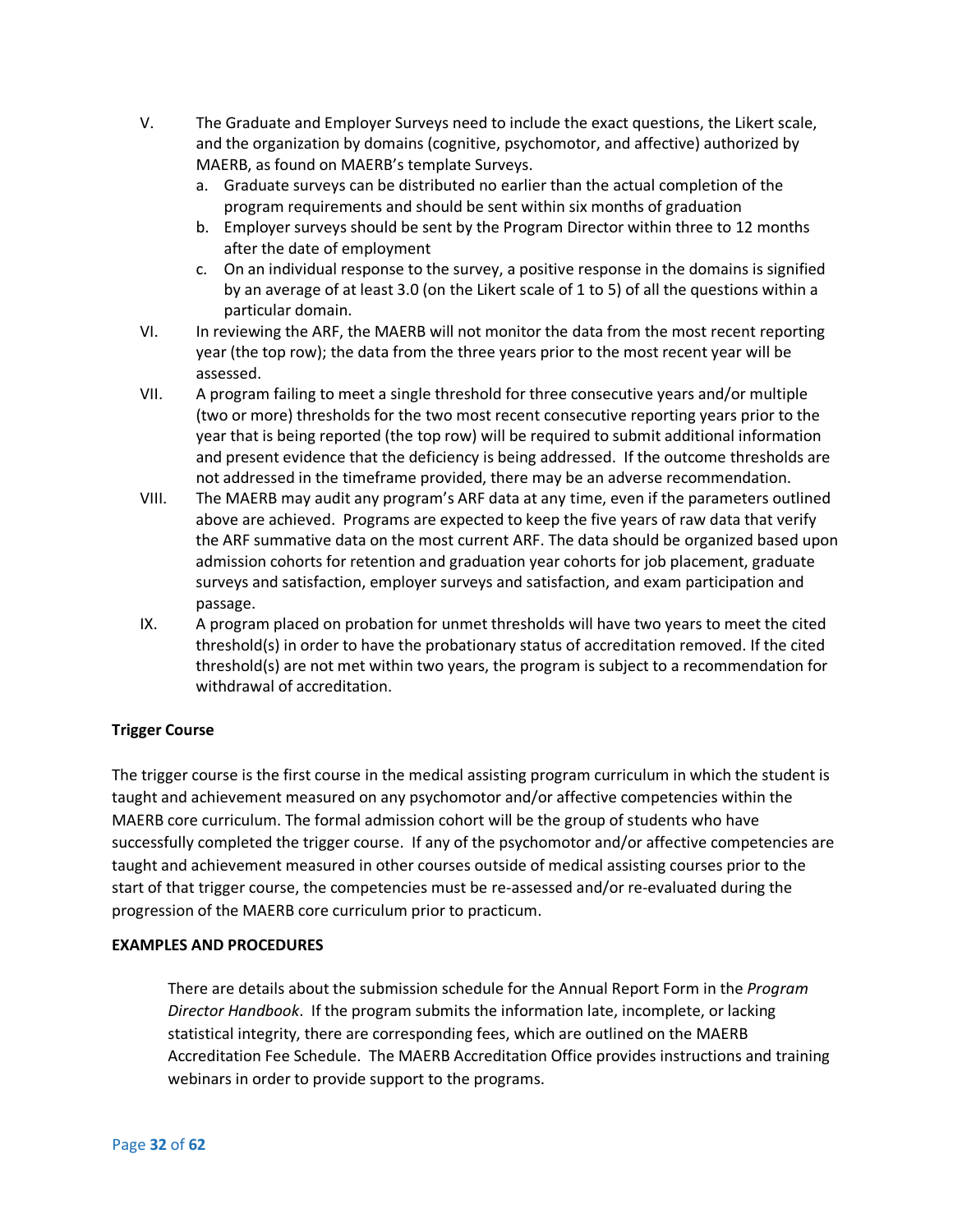In terms of the schedule for submitting the data, programs submit information for the preceding year's admissions cohort as well as update the years prior to that. As an example, the 2019 ARF focuses on the 2018 admissions cohorts. To look into the future, as another example, the 2023 ARF collects the data on the 2022admissions cohorts. In addition to submitting new information, programs also update the previous years' admissions cohorts in order to ensure that the information is up-to-date.

As of fall 2020, programs will be required to submit a current MAERB ARF tracking tool in conjunction with the aggregated data that is submitted with the Annual Report form. The ARF tracking tool will be submitted in conjunction with the ARF on an annual basis. The MAERB staff will be using the ARF tracking tool to doublecheck, when there is concern about the statistical integrity. The ARF tracking tool is found on the MAERB website on the documents tab.

The outcomes are reviewed by MAERB annually, according to the policies outlined above. There are three possible responses to the review of any Annual Report: an "All Met" letter, a "Monitor" letter, and an adverse recommendation. If a program has met all of the outcomes in the admission year just prior to the most recent year, then the program will receive an "All Met" letter. If some of the thresholds are not met, the program will receive a "Monitor" letter. The "Monitor" letter indicates one of the following issues: the program either has not met the threshold or that the program has not yet had sufficient time to collect the data. The expectation is that the program will know the category into which they fall. In addition, programs are asked to be familiar with the standards that MAERB uses in order to determine an adverse recommendation, as is outlined in Policy 335.

If a program fails to meet a single threshold for three consecutive years and/or multiple (two or more) thresholds for the two most recent consecutive reporting years prior to the year that is being reported (the top row), the program will be required to submit additional information. The program will receive a template of an expanded action plan report, consisting of answers to a series of questions for each of the outcomes in which the threshold is not met. This report will then be reviewed by the MAERB at one of their biannual meetings. After the report is reviewed, the program will receive a detailed letter providing the program with specific feedback. The program will then submit a similar report for the next two years about the specific outcomes reporting on improvements and/or continued issues. If the program continues to not meet the thresholds after the third report, the MAERB will consider requiring a focused visit. If the focused visit reveals a significant failure to address the unmet outcomes, the program may receive an adverse recommendation.

All programs are required to report on their outcomes annually, in the form of the submitted ARF. During the time of a program's comprehensive review, programs are required to present raw data that validates what has been submitted on the ARF. Programs are required to maintain the raw data in support of the most recent ARF at all times, and not just in preparation for a comprehensive review.

Updated 8/16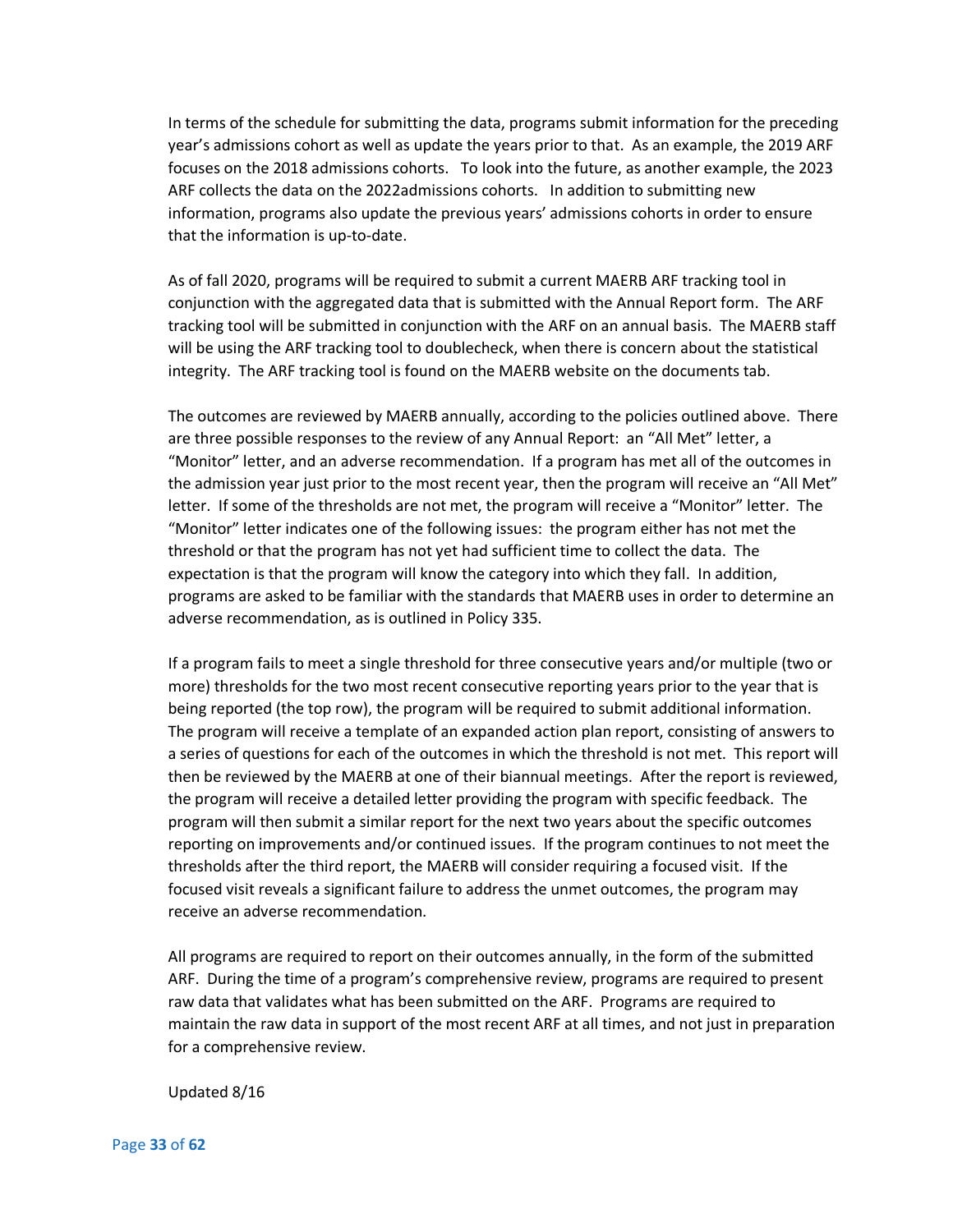Updated 11/17 Updated 8/19 Updated 8/20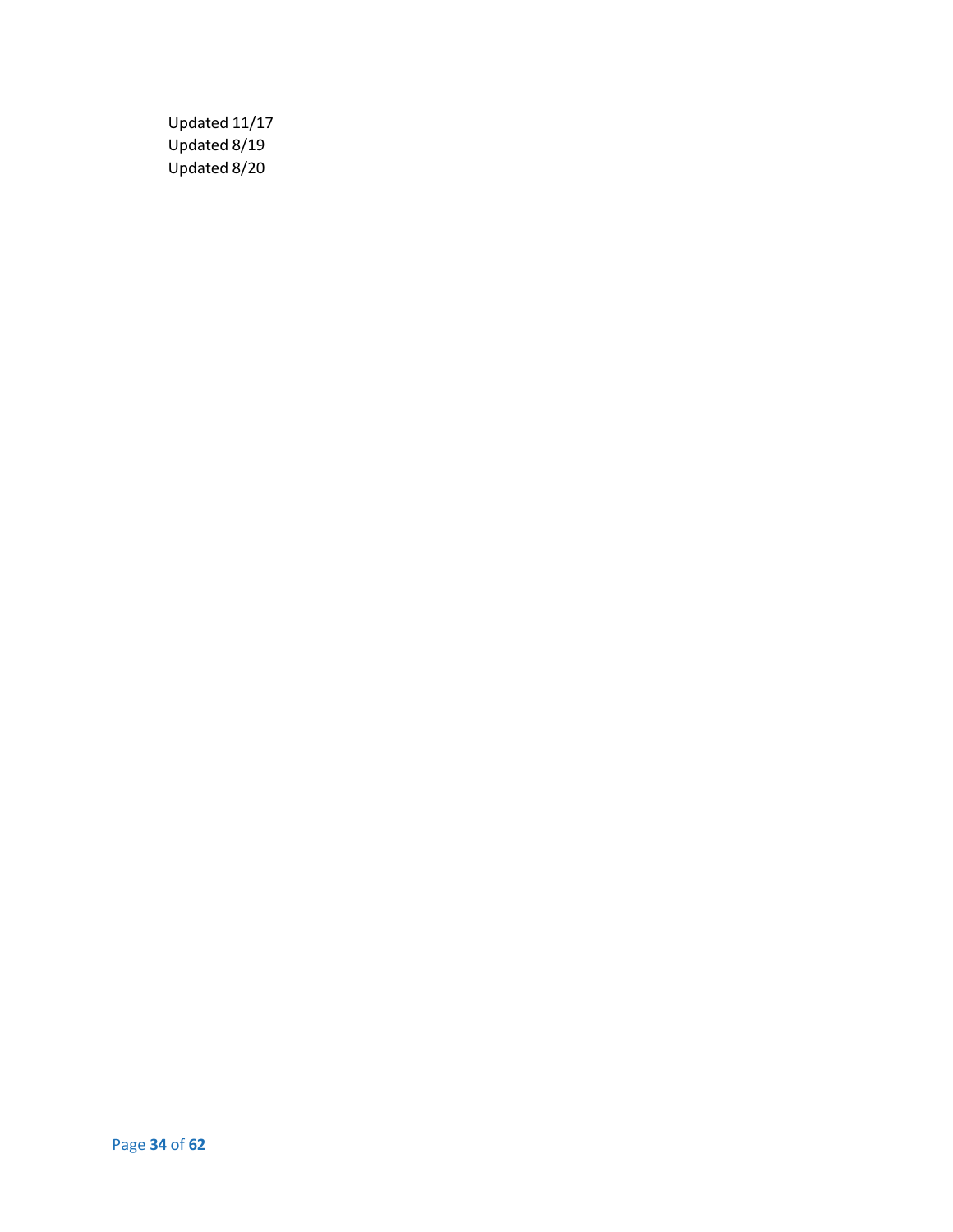### <span id="page-34-0"></span>**Policy 210: Reporting ARF Outcome(s)**

OTHER POLICIES LINKED TO THIS POLICY AND PROCEDURE: Policy 205 "Annual Report Form Processing"

- I. MAERB requires that all programs publish at least one outcome, with the option of publishing more than one, from the MAERB Annual Report Form.
- II. The outcome data to be published must be the precise data from the program's most recent ARF that has received an official letter of review by MAERB.
	- a. The published outcome data must be either retention, job placement, or exam passage.
	- b. The published outcome must be the single-year figure from the year prior to the most recent year reported.
	- c. The published outcome data needs to be updated annually by the program.
- III. The data needs to be published on the website in a location that is easily accessible to prospective and current students, graduates, and the public.

### **EXAMPLES AND PROCEDURES**

As is outlined in Policy 205, CAAHEP-accredited programs are required to submit an Annual Report Form that contains the outcomes that are outlined in the *CAAHEP Standards and Guidelines*. The outcomes provide valuable information to the program about its success, and, as accreditation is a public status, those outcomes should be part of the story that the program shares with the public to demonstrate success and accountability.

In accordance with this policy, CAAHEP-accredited medical assisting programs are required to annually publish either their retention, job placement or exam passage outcome from their Annual Report, and the outcome needs to be published on the website. The chosen outcome published needs to be the data of the year prior to the most recent year reported. For example, with the 2021 ARF, programs will be reporting on data of the admission cohorts and graduate classes of 2020. But you will be publishing one or more of the outcomes from the calendar year 2019.

| Date | Retention | Job Placement | Exam Passage |
|------|-----------|---------------|--------------|
| 2020 | 89%       | 97%           | 82%          |
| 2019 | 90%       | 92%           | 87%          |
| 2018 | 95%       | 95%           | 89%          |
| 2017 | 97%       |               | 98%          |
| 2016 | 92%       |               | 92%          |

The simplified chart below outlines what is acceptable based upon the 2021 ARF.

You can publish one of the outcomes that are highlighted in red. As always you have the option of publishing more than one outcome or the entire ARF chart, but the minimum requirement is to publish at least one outcome that comply with the requirements listed above.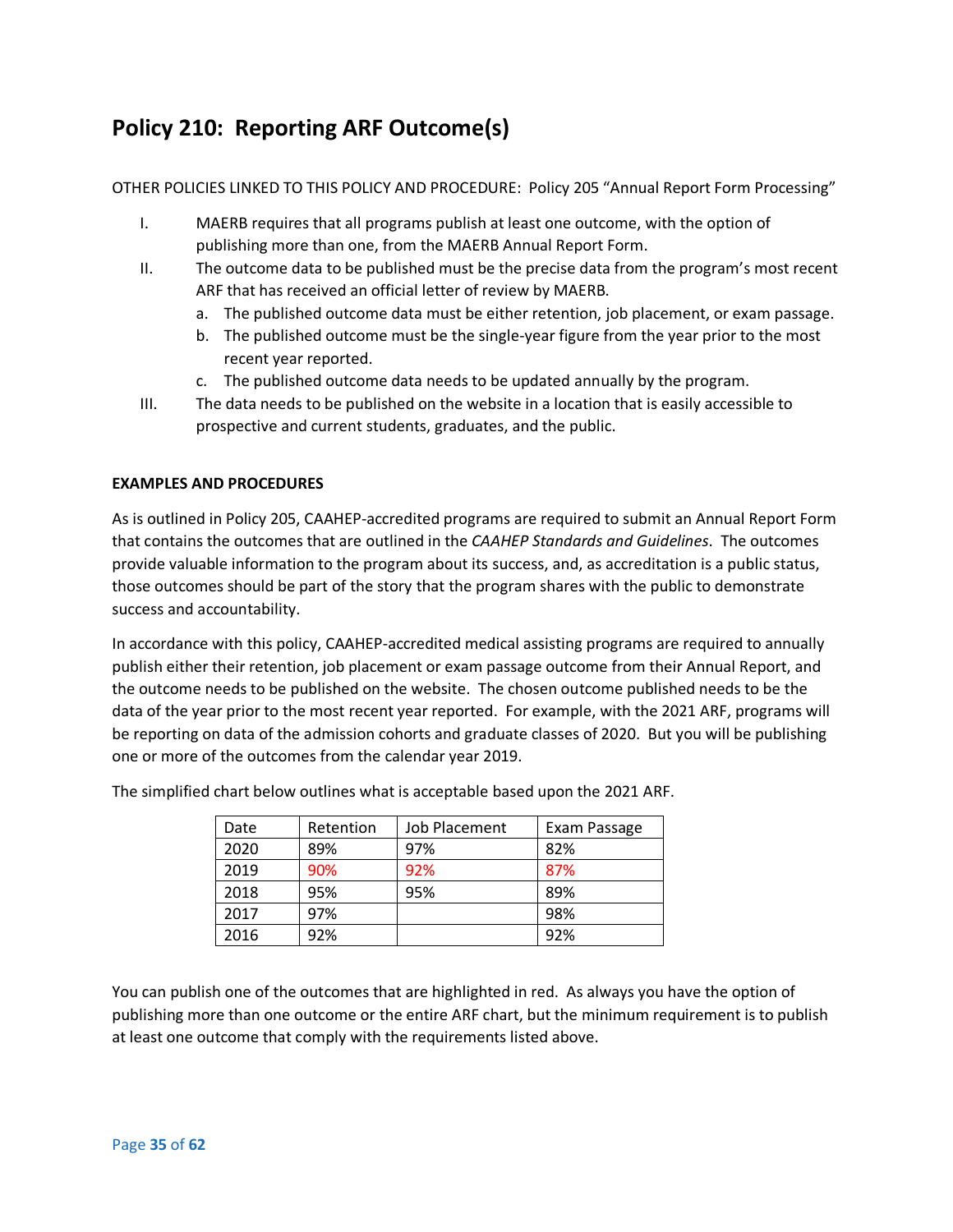The data should not be updated until the program receives its official letter from MAERB acknowledging the status of the Annual Report Form. In that letter, the Program Director will be provided with a link to an online form in which the outcome will be published.

The MAERB Office will collect those links in late spring or summer on an annual basis.

#### **SAMPLE LANGUAGE**

You have several options of how you present the outcome to your communities of interest, so there is no right or wrong answer. Below are a few sample options.

- 1. The medical assisting program at X institution has a job placement rate of 64% for the graduate cohort in YYYY.
- 2. The medical assisting program at X institution has a retention rate of 66% for the admission cohort(s) that entered in YYYY, and there are a number of support services available to students so that they can successfully complete the program.
- 3. The exam passage rate for the YYYY graduates is 88%.

### **ACCEPTABLE PLACES TO POST THIS INFORMATION**

It is required, as Standard V.A.4 outlines, that this information be easily accessible to the public, and, with that in mind, the following documents on the website are acceptable:

- 1. Institutional Catalog
- 2. Institutional Page that lists accreditation information
- 3. Program Web page
- 4. Online Student Handbook accessible to current students and incoming students

The important issue is that the information be accessible to the public, so the easiest venue is the website for that information.

It is not acceptable to provide this information only on internal documents. In other words, it is not enough to include it ONLY on your advisory meeting minutes. You should certainly be sharing your outcomes with your advisory committee, but this information does need to be publicly posted.

Updated 11/19 Updated 8/21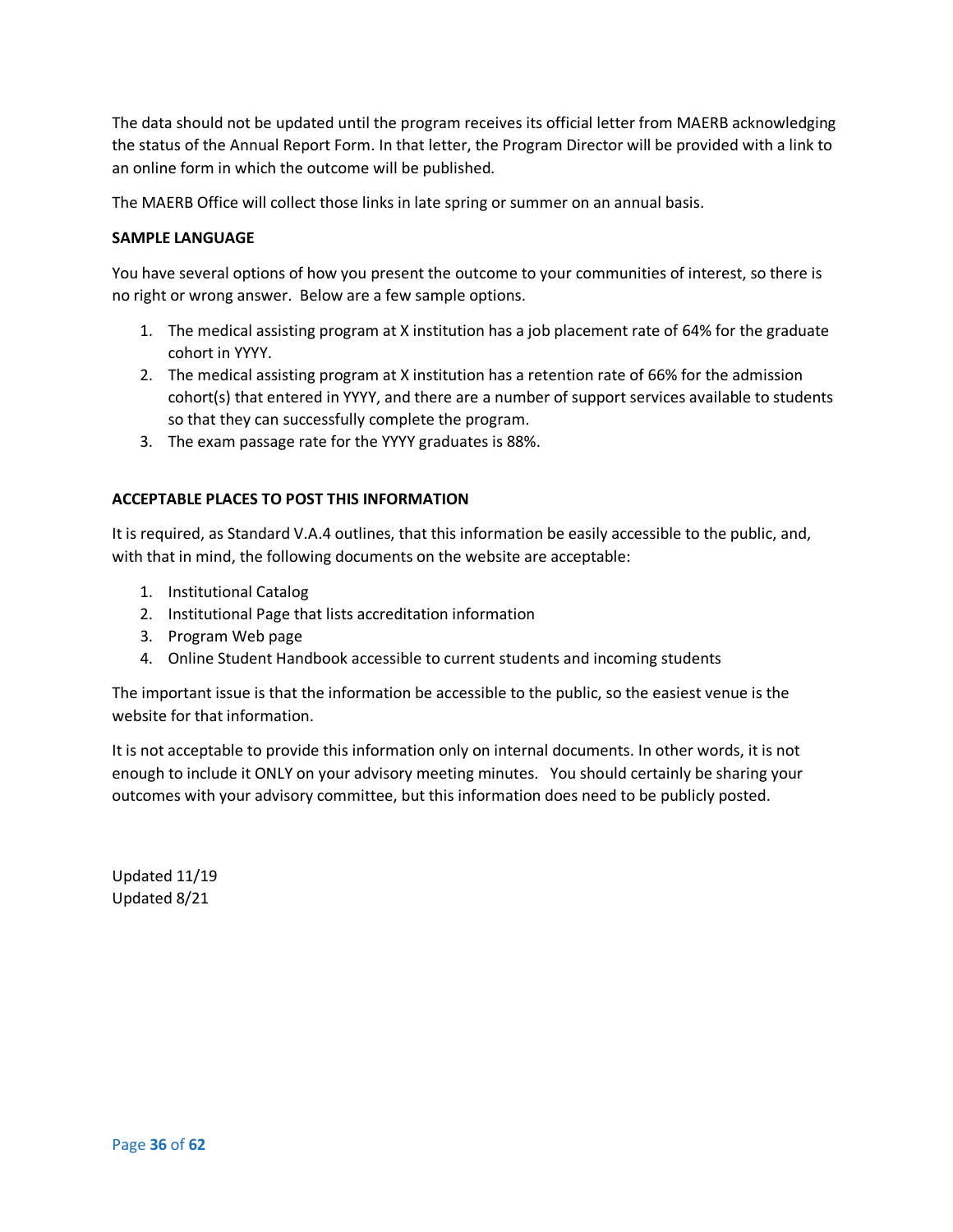### <span id="page-36-0"></span>**Policy 215: MAERB Core Curriculum**

OTHER POLICIES LINKED TO THIS POLICY AND PROCEDURE: Policy 220 "Retention of Course Documents and Student Achievement Measures"

- I. Programs are required to teach and assess 100% of the cognitive objectives and the psychomotor and affective competencies which are found within the content areas of the MAERB Core Curriculum.
	- a. The syllabi for every course must clearly identify the cognitive objectives and the psychomotor and affective competencies taught and assessed in that course.
	- b. Programs must establish and publish the grading scale, the required passing score, and the number of attempts students have to pass the psychomotor and affective competencies.
- II. Students must pass all the psychomotor and affective competencies contained within each course in order to successfully complete the course.
	- a. The syllabi for each course that teaches and/or assesses any of the psychomotor and affective competencies must state that students must pass all the competencies in order to successfully complete the course and progress in the program.
		- i. An addendum to the syllabus or some other program document can serve this purpose, but it needs to be made clear that students have access to that information.
- III. The curriculum must be designed so that the cognitive objectives in specific content areas are taught prior to or in conjunction with the psychomotor and affective competencies in those areas.
	- a. No psychomotor and affective competencies should be performed in a practicum prior to the competencies being achieved in a supervised classroom or lab.

#### **EXAMPLES AND PROCEDURES**

Different institutions and programs have different terminology for the course documents that are handed out to the students prior to the beginning of the course. Some institutions/programs refer to a course outline, while others use the term "syllabus." MAERB uses the term "syllabus" generically to mean the course documents provided to the student that include these key components as outlined in Policy 220: course description, course learning objectives, MAERB Core Curriculum cognitive objectives and/or psychomotor and affective competencies, textbooks, grading policy, competency statement, and schedule of assignments and activities. Some programs include some of those different components on addenda, program handbooks, or some other publicly accessible document, but those are all materials that need to be provided to students at the beginning of the course.

It is recommended that the program use the exact terminology and numbering system from the MAERB Core Curriculum in identifying the MAERB Core Curriculum, as the students will then be able to recognize clearly what they have been taught. It is not required, however, but if a program varies the language, programs will have to submit a crosswalk to MAERB prior to its comprehensive review indicating how the language of the objectives/outcomes correspond to the MAERB Core Curriculum.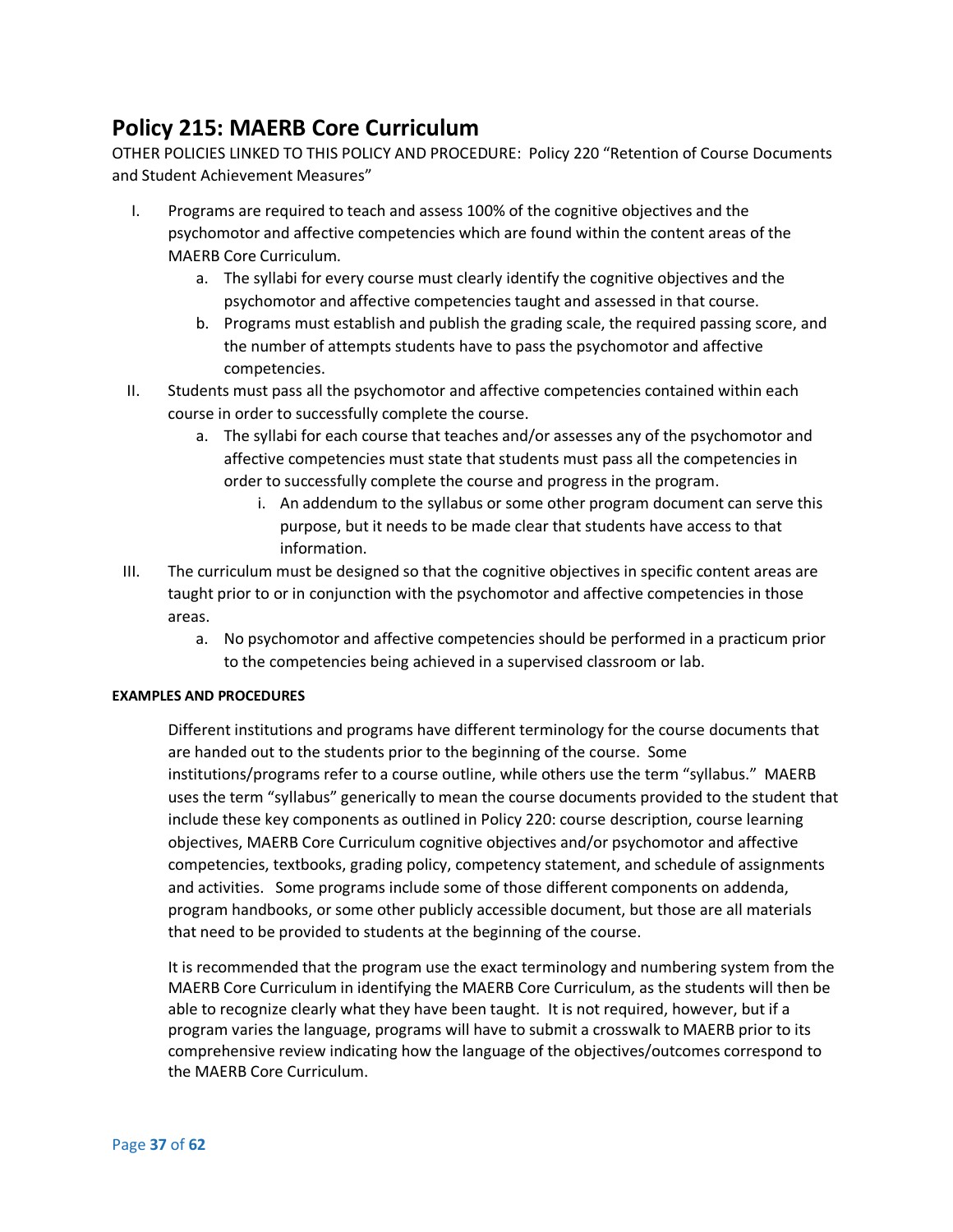The curriculum, as is outlined above, needs to be logically sequenced so that students are not required to "do" activities prior to being taught the cognitive underpinnings. It's not a requirement for ALL the cognitive to be taught before ALL the psychomotor, but it is a requirement for the cognitive element to be taught prior to the linked psychomotor element. As an example, in section VII.C Basic Practice Finances, you would want to teach a student the following cognitive objective, VII.C.5 "Identify types of information contained in the patient's billing record," prior to having the student perform VII.P.3 "Obtain accurate patient billing information." And it is the responsibility of the program to ensure that the students have been successfully passed all the competencies prior to the competencies being performed in a practicum.

Update 1/2020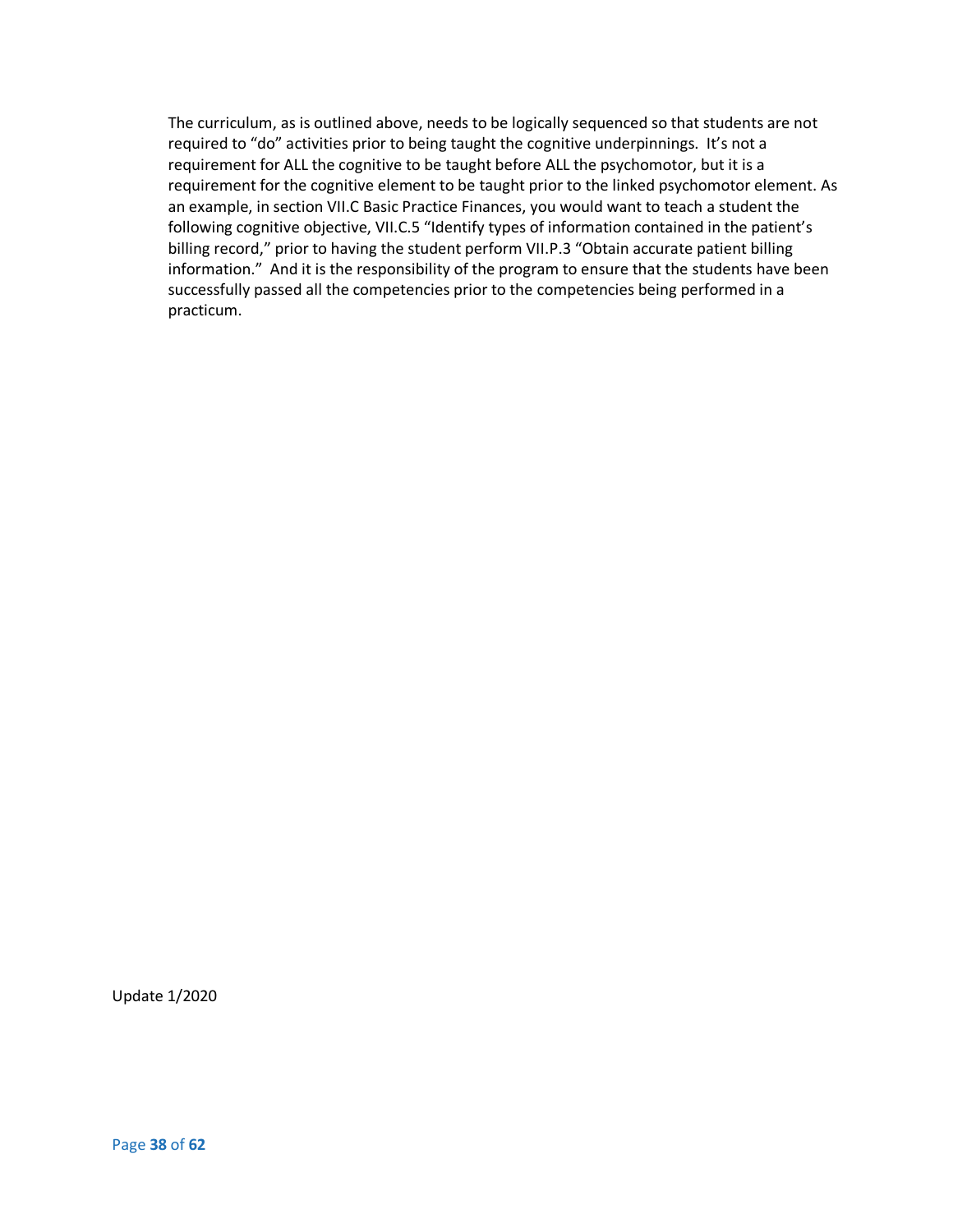### <span id="page-38-0"></span>**Policy 220: Retention of Course Documents and Student Achievement Records**

- I. For every course within the Medical Assisting Curriculum, programs are required to maintain the following materials for the most recently assessed group of students who took the course in order to demonstrate the following for the cognitive objectives and psychomotor and affective competencies.
	- a. **Content is being taught:** The syllabus and/or course outline that contains the following:
		- i. the list of textbooks or other required materials
		- ii. the schedule of classes
		- iii. readings and assignments
		- iv. Course/Learning Objectives: the cognitive objectives and the psychomotor and affective competencies of the MAERB Core Curriculum
		- v. Grading Policy
		- vi. Grading Scale
		- vii. Cut-off score or pass/fail standards necessary to pass the cognitive objectives and psychomotor and affective competencies
		- viii. Statement that students must pass 100% of the psychomotor and affective competencies in order to pass the course and progress in the program
	- b. **Content is being assessed:** Blank copies of all the assessment tools that were used to assess students for the cognitive objectives and the psychomotor and affective competencies. Those assessment tools could include exams and/or assignments for the cognitive objectives and skills assessment tools or check-off sheets for the psychomotor and affective competencies.
	- c. **Content is being evaluated and/or achieved:** The official roster of students of the most recent group of students who took the course, along with the following material:
		- i. Gradebooks (all the grades which includes test scores, assignments, and so on achieved by each student in the course)
		- ii. A tracking mechanism that indicates that all the MAERB Core Curriculum psychomotor and affective competencies have been achieved by each student passing the given course.

#### **EXAMPLES AND PROCEDURES**

For every course within the medical assisting curriculum, the program needs to retain the materials listed above for the most recently assessed class of students who took the course. For example, if a program offers MA 131 in the fall 2017, the materials listed above need to be maintained for the students who took that course.

The Program Director will need to keep the class roster of all the medical assisting students who took the course, the gradebook (paper or electronic) that includes all the grades or pass/fail designations for the quizzes, exams, exercises, projects, and so on for the completed course. In addition, there needs to be a tracking mechanism that documents that the students who have passed the course have successfully achieved all the MAERB Core Curriculum psychomotor and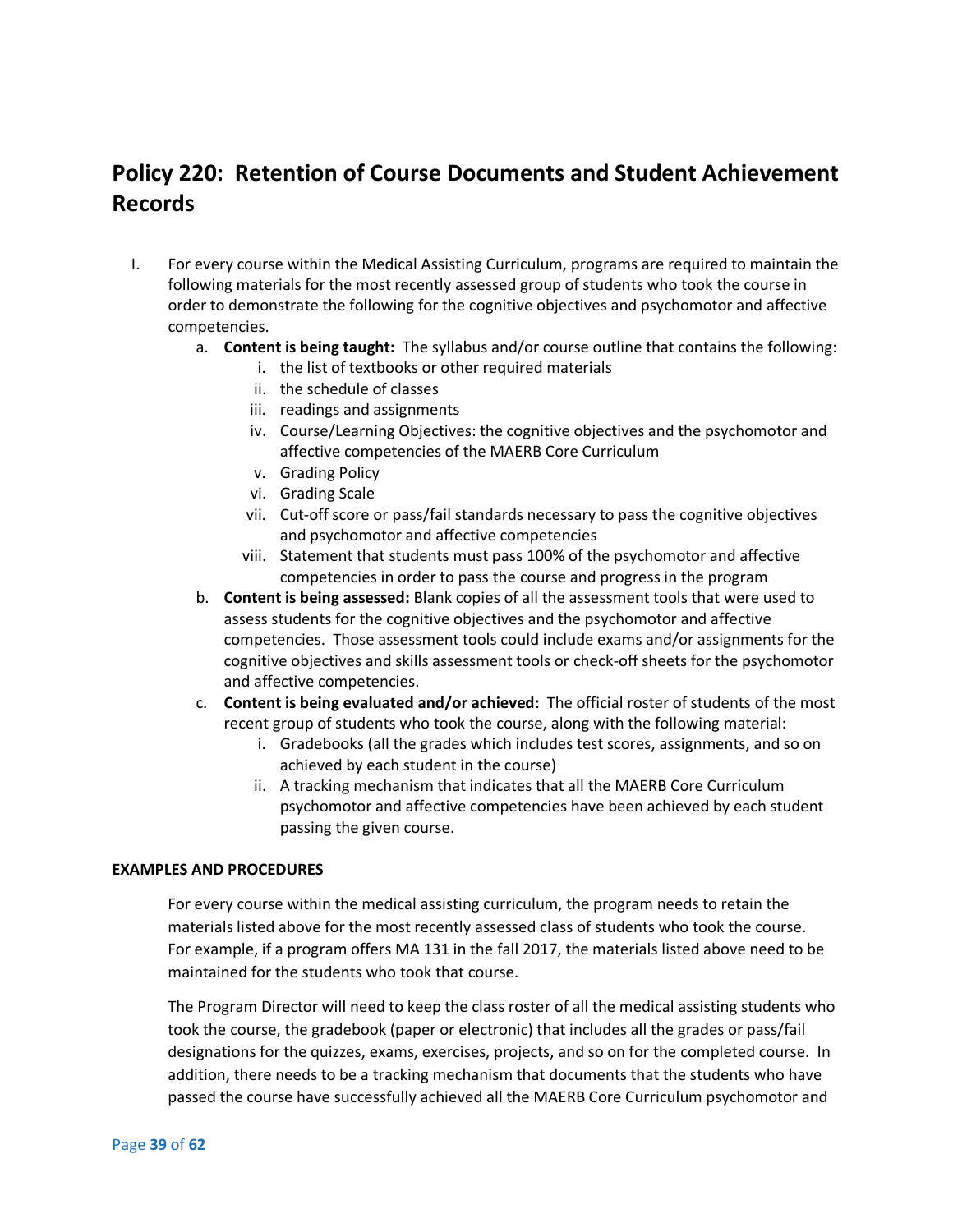affective competencies. Examples of tracking mechanisms can include the following: A Master Competency Checklist, a detailed gradebook that contains all the psychomotor and affective competencies, an electronic form, and so on. These materials need to be kept until the course is taught again in, hypothetically, fall 2018. Then, after the course ends, they will be replaced with the same materials for those students who took it in fall 2018.

Standard V.D requires that satisfactory records be maintained for student admission, advisement, counseling, and evaluation. It mandates that grades and credits for courses must be recorded on the student transcript and permanently maintained by the sponsor in a safe and accessible location. The MAERB reserves the right to request transcripts if there is any concern that the program is not in compliance with Standard V.D.

The ongoing retention of these materials is important in case MAERB were to require a focused site visit of a program. In addition, the material is what is required for the comprehensive visit.

MAERB Policy 220 focuses on the group of students to have most recently completed a given class, while the ARF focuses on admissions cohorts.

### Syllabus<br>MA 131 Specific MAERB Core Curriculum cognitive objectives and psychomotor<br>and affective competencies Purpose: Tracking MAERB Core Curriculum

Official Class Roster Most recently assessed group of students for that class

> Purpose: Verification of Students

#### **Blank Tools**

Test questions, quizzes, paper assignments, competency check<br>sheets, role playing exercises,

#### COURSE DOCUMENTS AND STUDENT ACHIEVEMENT RECORDS

If MA 131 is regularly taught every fall, the Program Director would need to retain all the material outlined in this visual for the fall in which it is taught. Then, after it is taught again the next fall, the Program Director would discard the materials from the previous fall and replace it with the materials and student information from the most recent course.

This chart also demonstrates how the MAERB Surveyors and the MAERB Members ascertain if the cognitive objectives and psychomotor and affective competencies have been taught and assessed as well as demonstrating that the psychomotor and affective competencies have been achieved.

Tracking Mechanism for psychomotor and affective competencies

Purpose: Demonstrate the psychomotor and affective competencies have been achieved

#### Evaluation for cognitive objectives

Gradebooks (test scores, assignment grades, pass/fail designations and so on)

Updated 8/17

Page **40** of **62**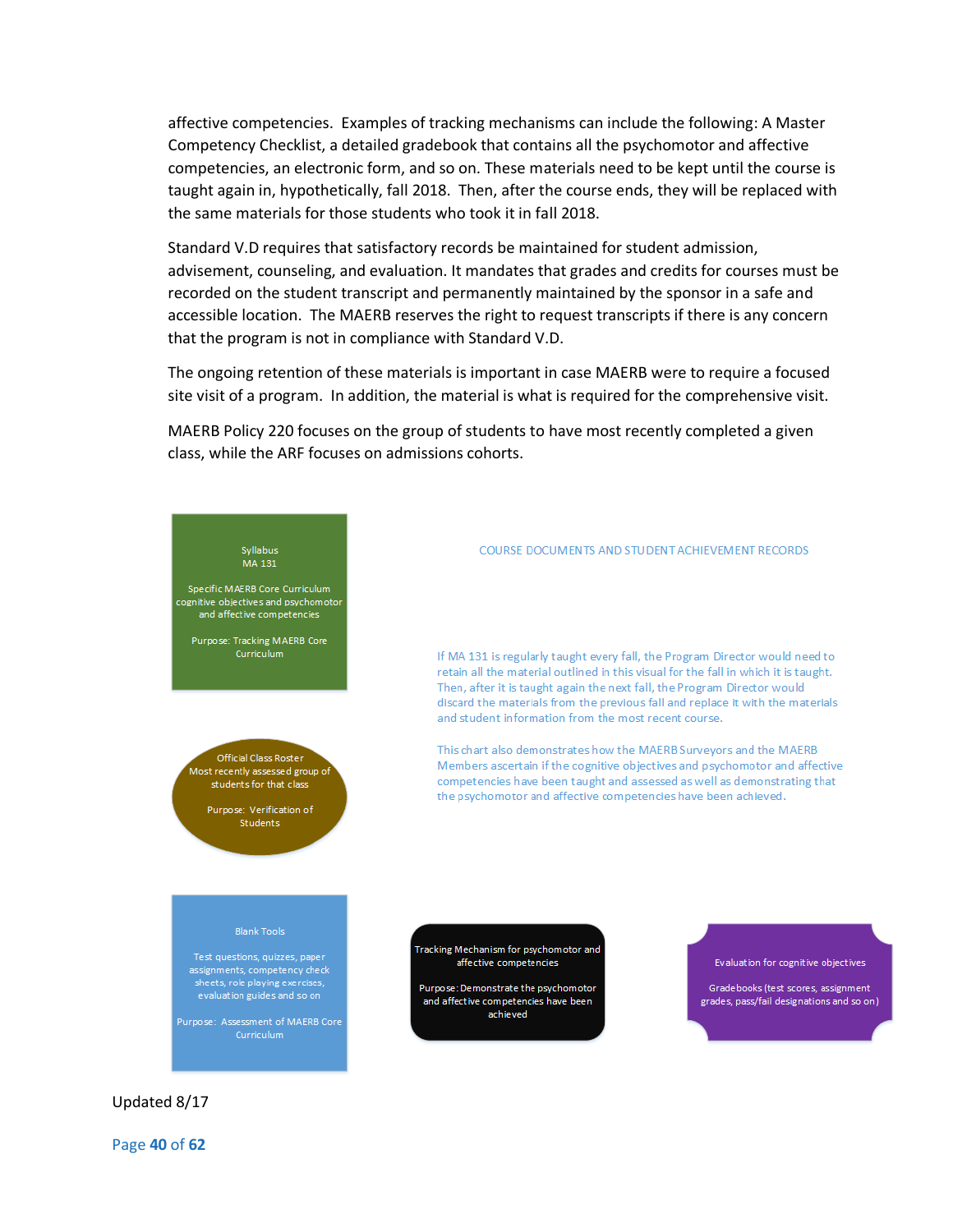### <span id="page-40-0"></span>**Policy 225: Resource Assessment**

- I. Beginning in fall 2020, The MAERB will require that the accredited program submits theannual evaluation of its resources to ensure compliance with Standard III.A and III.D.
- II. If deficiencies in any of the resources are identified, the program will need to develop and submit an action plan.
- III. Programs are required to keep at least three years of the most recent annual resource assessments to demonstrate annual compliance.
	- a. The raw data to support the annual resource assessment also needs to be kept for three years.

#### **EXAMPLES AND PROCEDURES**

As is outlined in Standard III.D, programs must annually, if not more frequently, assess the resources that are available to plan and change appropriately. If the program determines that there are deficiencies, an action plan will need to be developed to best measure the results.

These resource assessments are vitally important on several different levels for the following reasons:

- The sponsoring organization can learn what support the CAAHEP-accredited medical assisting program requires in order to adhere to the *Standards and Guidelines*.
- The resource assessment provides the advisory committee with a good snapshot of the assets and opportunities for growth.
- The resource assessment provides a justification for program planning, change, and development.

As of fall 2020, MAERB will require that every program submit its annual resource assessment. The annual resource assessment will be submitted in conjunction with the Annual Report Form (ARF). For example, the 2020 ARF requests data about retention based upon the 2019 admission cohorts and data about job placement, graduate satisfaction, and employer satisfaction from the 2019 graduates. In addition to submitting that information and an updated ARF tracking tool, the program will submit its resource assessment from 2019.

The MAERB office will not be reviewing the resource assessments, but they will keep them on file. The goal in requiring the submission of the resource assessment is twofold: first, to ensure that the assessment is done on annual basis, as is required in the *Standards* and, second, to provide a repository in case there is sudden staff or administrative turnover. When the program undergoes its comprehensive review and site visit, the site surveyors will be reviewing the content of the resource assessment.

MAERB provides a resource assessment chart on the website for the Program Director's use. A program can use its own institutional format, but it needs to have all the same components that are outlined in the CAAHEP Standards.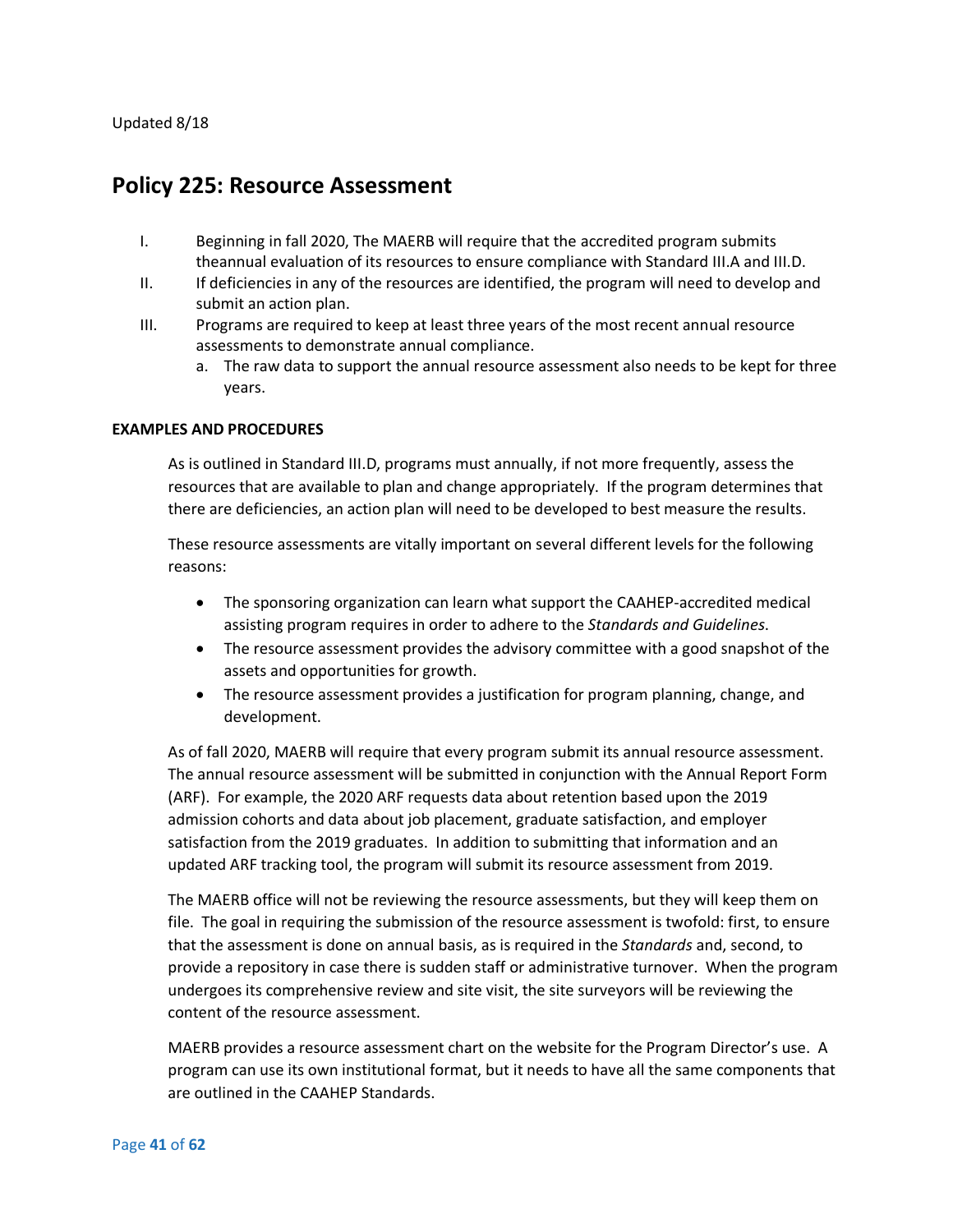### <span id="page-41-0"></span>**Policy 230: Advisory Committee**

- I. The Advisory Committee is comprised of the medical assisting program's communities of interest, as well as the Program Director and the Practicum Coordinator. Those communities of interest include the following:
	- a. Employers: Individuals who hire and supervise graduates of the medical assisting program.
	- b. Public Member: An individual who has never been employed in a healthcare environment and who is not employed by an institution that sponsors a CAAHEPaccredited program.
	- c. Student: A currently enrolled student who is progressing through the medical assisting program.
	- d. Graduate: A graduate of the program.
	- e. Sponsor Administration: A member of the sponsoring institution's administration.
	- f. Physician: A Medical Doctor (MD), a Physician's Assistant (PA), a Doctor of Osteopathy (DO), or a Nurse Practitioner (NP) can serve as the physician member.
	- g. Faculty Member: A representative from the medical assisting faculty who teach the MAERB Core Curriculum.
- II. Programs are required to submit the Advisory Committee Meeting Minutes to the MAERB office on an annual basis.
- III. Programs are required to keep at least three years of the most recent Advisory Committee Minutes as part of the program record.

### **EXAMPLES AND PROCEDURES**

The *CAAHEP Standards and Guidelines* specify that the Advisory Committee meet annually and have the charge of helping the program and its sponsor develop and review goals and learning domains and oversee needs and expectations. In addition, programs will demonstrate their responsiveness to change by exploring the suggestions of the Advisory Committee.

In the Program Director Handbook, there is an Advisory Committee meeting template to guide programs in the types of items to cover. This is an optional template, but it does cover the major points.

There are times when one representative on the Advisory Committee can serve several different functions. For example, it might be possible that the graduate can also be the employer.

Because it is frequently difficult to get a busy group of people together, a program can use technology, such as conference calls, GoToMeeting, and/or other electronic means, to ensure that it has full participation from all its representatives. The meeting minutes document the method of the meeting, the substance of the meeting, and the list of attendees and the communities of interest that they represent. During the comprehensive visit, site surveyors will request to see at least three years of Advisory Committee Meeting minutes.

As of fall 2020, MAERB will require that every program submit its annual Advisory Committee Meeting Minutes. The meeting minutes will be submitted in conjunction with the Annual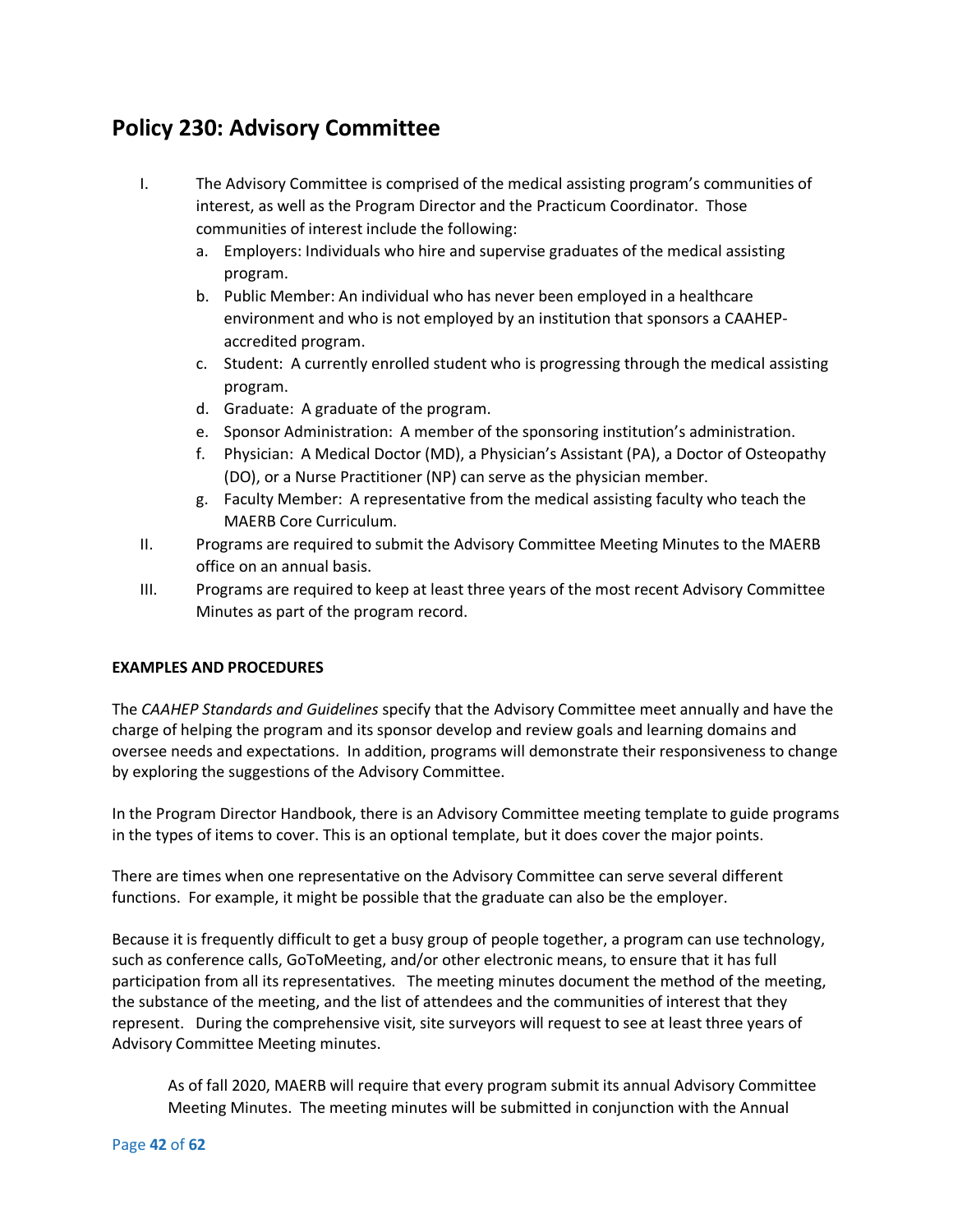Report Form (ARF). For example, the 2020 ARF requests data about retention based upon the 2019 admission cohorts and data about job placement, graduate satisfaction, and employer satisfaction from the 2019 graduates. In addition to submitting that information and an updated ARF tracking tool, the program will submit its advisory meeting minutes from 2019.

The MAERB office will not be reviewing the advisory meeting minutes, but they will keep them on file. The goal in requiring the submission of the advisory meeting minutes is twofold: first, to ensure that the advisory committee meets on an annual basis, as is required in the *Standards* and, second, to provide a repository in case there is sudden staff or administrative turnover. When the program undergoes its comprehensive review and site visit, the site surveyors will be reviewing the contents of the advisory meeting minutes.

MAERB provides a template for the advisory meeting minutes on the website for the Program Director's use. A program can use its own institutional format, but it needs to have all the same components that are outlined in the CAAHEP Standards.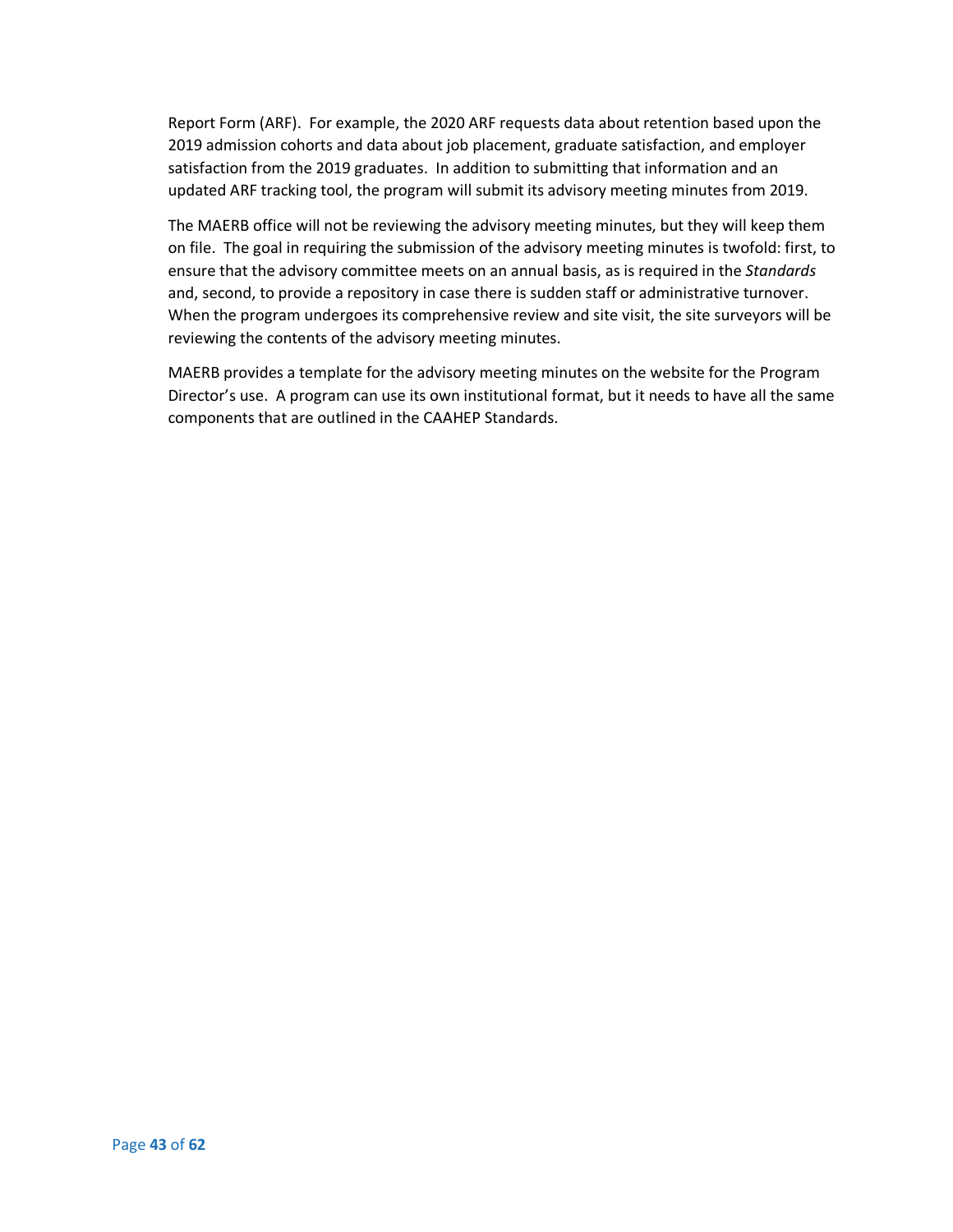### <span id="page-43-0"></span>**Policy 235: Curriculum Changes**

OTHER POLICIES LINKED TO THIS POLICY AND PROCEDURE: Policy 335 "Adverse Recommendations: Probation and Withdrawal"

- I. It is necessary to report the following curriculum changes to the MAERB Accreditation office:
	- a. Addition or deletion of courses
	- b. Change in the method of delivery modality
	- c. A change in the total number of clock or credit hours
	- d. Redistribution of course content without a credit change
	- e. Renumbering, renaming or re-sequencing of courses

#### **EXAMPLES AND PROCEDURES**

As is outlined above, the program needs to report any of the above-mentioned change. The method of informing MAERB varies according to the type of change, and the chart below outlines the method of informing MAERB.

| A detailed letter that includes a complete                                                                                                                                                                                                                                                                                                                                                                                                                                                                                                                             | A letter that includes a complete description                                                                                                                                                                                                                                                                                                                                                                                                                                                                                                                                                                                                                             |  |
|------------------------------------------------------------------------------------------------------------------------------------------------------------------------------------------------------------------------------------------------------------------------------------------------------------------------------------------------------------------------------------------------------------------------------------------------------------------------------------------------------------------------------------------------------------------------|---------------------------------------------------------------------------------------------------------------------------------------------------------------------------------------------------------------------------------------------------------------------------------------------------------------------------------------------------------------------------------------------------------------------------------------------------------------------------------------------------------------------------------------------------------------------------------------------------------------------------------------------------------------------------|--|
| description of the change, specifically                                                                                                                                                                                                                                                                                                                                                                                                                                                                                                                                | of the change specifically including the                                                                                                                                                                                                                                                                                                                                                                                                                                                                                                                                                                                                                                  |  |
| including the number of credit hours before                                                                                                                                                                                                                                                                                                                                                                                                                                                                                                                            | number of credit hours before and after the                                                                                                                                                                                                                                                                                                                                                                                                                                                                                                                                                                                                                               |  |
| and after the change AND a completed                                                                                                                                                                                                                                                                                                                                                                                                                                                                                                                                   | change with copies of the syllabi for which                                                                                                                                                                                                                                                                                                                                                                                                                                                                                                                                                                                                                               |  |
| MAERB electronic Curriculum Change                                                                                                                                                                                                                                                                                                                                                                                                                                                                                                                                     | changes have occurred.                                                                                                                                                                                                                                                                                                                                                                                                                                                                                                                                                                                                                                                    |  |
| Workbook (Found on the MAERB website) or                                                                                                                                                                                                                                                                                                                                                                                                                                                                                                                               |                                                                                                                                                                                                                                                                                                                                                                                                                                                                                                                                                                                                                                                                           |  |
| specialized distance education materials prior                                                                                                                                                                                                                                                                                                                                                                                                                                                                                                                         |                                                                                                                                                                                                                                                                                                                                                                                                                                                                                                                                                                                                                                                                           |  |
| to implementation.                                                                                                                                                                                                                                                                                                                                                                                                                                                                                                                                                     |                                                                                                                                                                                                                                                                                                                                                                                                                                                                                                                                                                                                                                                                           |  |
| Addition or deletion of courses (if the<br>course contains the MAERB core<br>curriculum)<br>Change in cumulative clock or credit<br>٠<br>hours that equals more than 10% of<br>the original number of hours in the<br>accredited curriculum<br>Change in method of delivery if the<br>٠<br>change does include the teaching<br>and assessing of the psychomotor<br>competencies in the content areas of<br>"Anatomy & Physiology," "Infection<br>Control," and "Protective Practices"<br>through a distance education<br>modality (see policy 132 for more<br>details) | Change in method of delivery if the<br>$\bullet$<br>change does not include the teaching<br>and assessing of the psychomotor<br>and affective competencies in the<br>content areas "Anatomy &<br>Physiology," "Infection Control," and<br>"Protective Practices" through a<br>distance education modality (see<br>policy 132 for more details)<br>Renumbering, renaming, or re-<br>$\bullet$<br>sequencing of courses<br>Redistribution of course content<br>$\bullet$<br>without a credit change<br>Change in total cumulative clock or<br>$\bullet$<br>credit hours that equal less than ten<br>percent of the original number of<br>hours in the accredited curriculum |  |

If there are other curriculum changes than those listed above, please contact the MAERB office for more information and direction.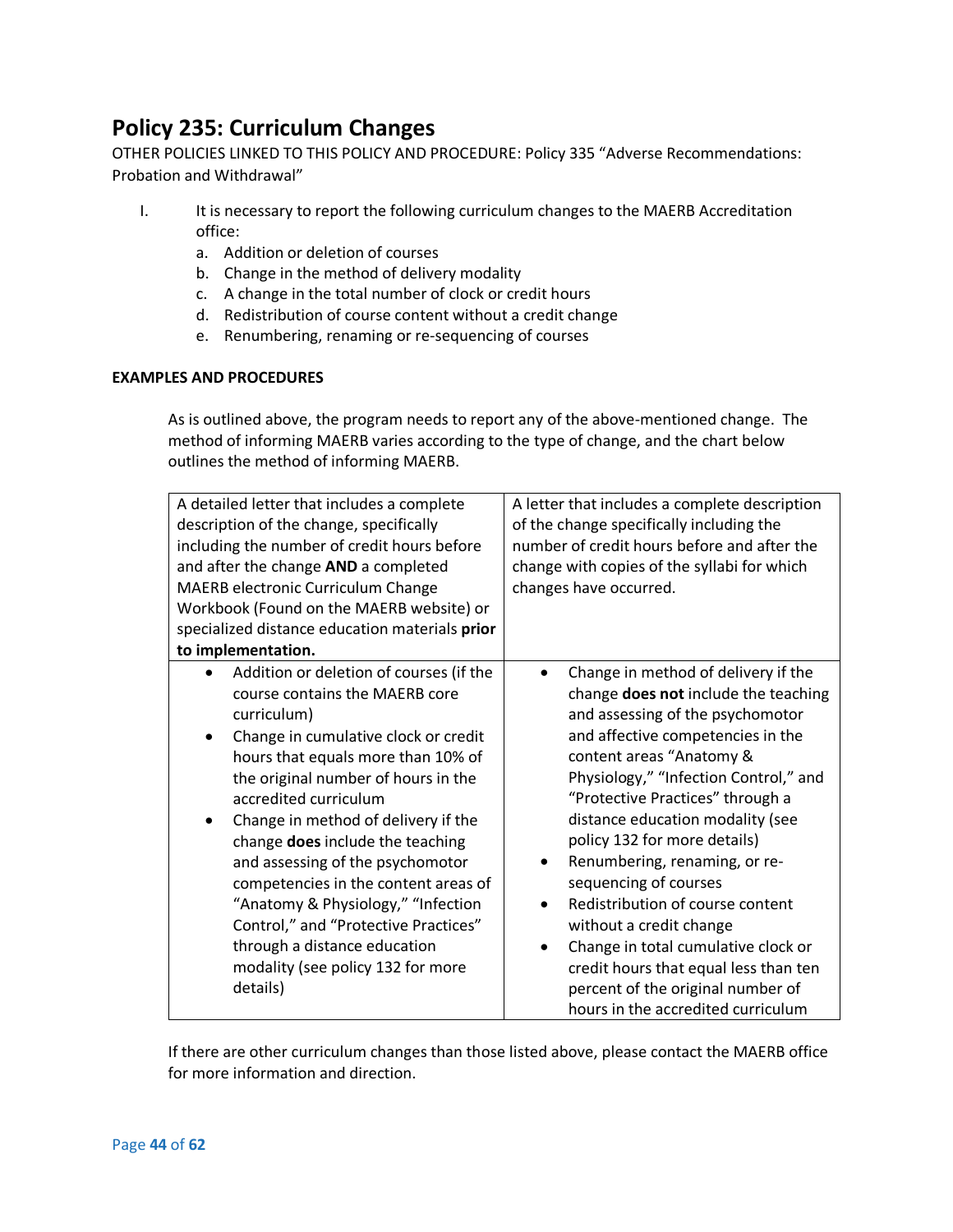Because there is so much variety in the types of curriculum changes, there is no specific timeframe for submission. It is important that the information be submitted prior to any implementation. With major changes, it is recommended that it be done as soon as possible just in case there are any major issues.

The fees associated with curriculum changes are outlined in the *MAERB Accreditation Fee Schedule*, and the fees cover the cost of processing the proposed change. The fee will be invoiced when the curriculum change is received at the MAERB office. The change will need to be approved by a MAERB member to ensure that the program is in compliance. If there is a compliance issue, the program will be asked to resubmit the curriculum change, modified appropriately. The MAERB Program Manager will notify the program of the approval or request for further information. If there is a continued problem with compliance, the program may be subject to an adverse recommendation, as is outlined by Policy 335.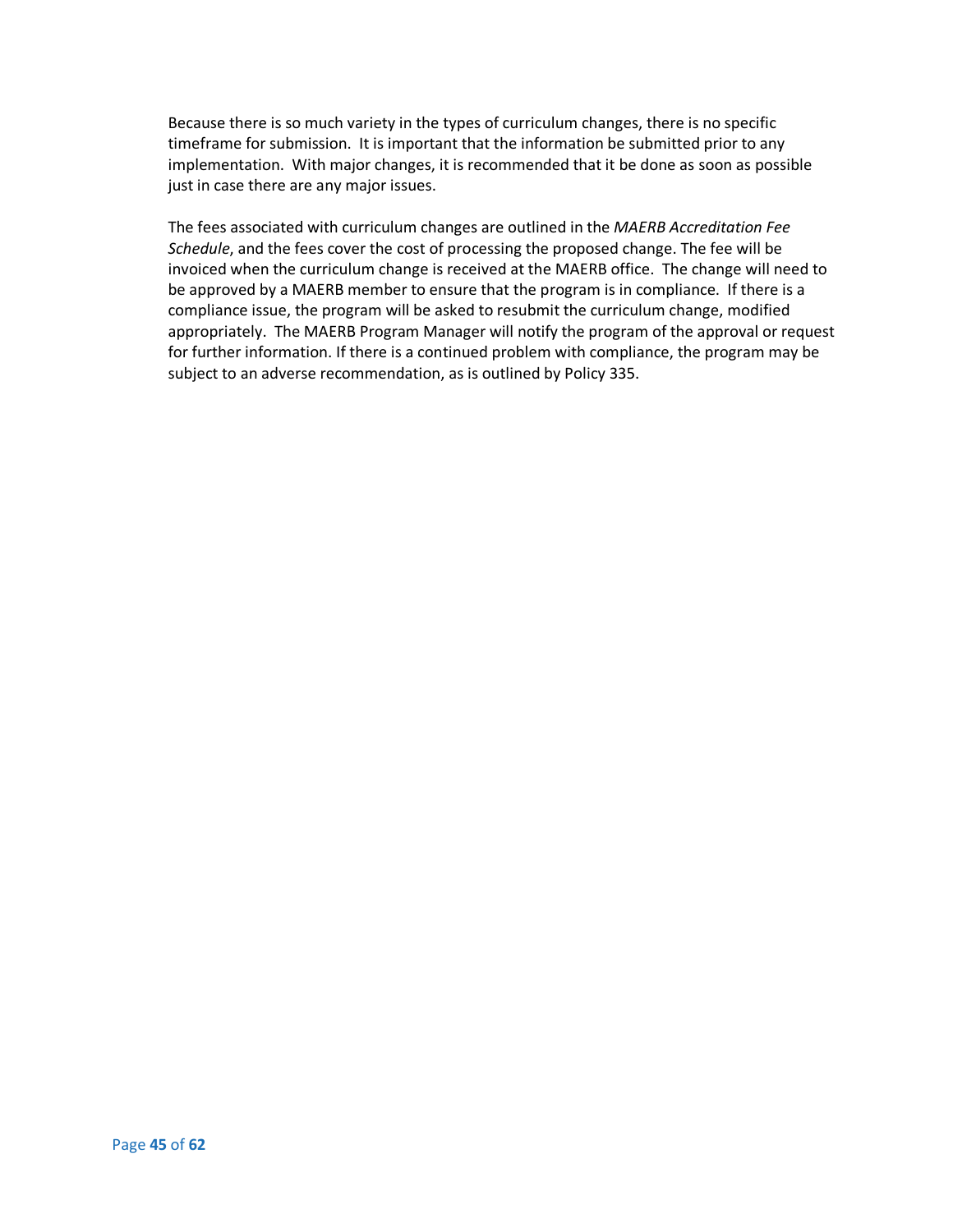### <span id="page-45-0"></span>**Policy 240: Program Director Change/Appointment**

OTHER POLICIES LINKED TO THIS POLICY AND PROCEDURE: Policy 115 "Accreditation Fees"

- I. Only one individual may serve as Program Director for a CAAHEP-accredited Medical Assisting program.
- II. Within 14 days of a vacancy, the sponsoring institution must identify a permanent, acting, or interim Program Director and notify MAERB of that appointment in writing.
	- a. An Acting Program Director is someone who does not meet all of the qualifications of the position and cannot be appointed as the Interim or Permanent Program Director.
		- i. An Acting Program Director may serve for no more than six months from the date of the vacancy of the most-recent fully qualified Program Director.
	- b. An interim Program Director is someone who is fully qualified to serve as Program Director.
		- i. An interim Program Director may serve for no more than 12 months from the date of the vacancy of the most recent fully qualified Program Director.
- III. Programs can rely on either an Interim Program Director or a combination of an Interim and Acting Program Director for up to one year from the date of the vacancy of the most recent fully qualified Program Director.
- IV. A program has no longer than one year from the date of vacancy of the most recent fully qualified Program Director to appoint a permanent replacement.
- V. Newly appointed Program Directors are required to attend a live virtual Program Director Boot Camp during their first year of appointment.

#### **EXAMPLES AND PROCEDURES**

When there is a change in Program Director, the sponsor needs to notify MAERB of the replacement within 14 days after the vacancy occurs, and the program then has an additional 16 days to submit the Program Director Workbook. Interim and Permanent Program Directors must submit a Program Director workbook, along with supporting documentation, within 30 days of the vacancy. Acting Program Directors do not need to submit a Program Director workbook. If the program does not comply with this timeframe, there is a late fee assessed.

If the sponsor does not appoint a permanent Program Director, the MAERB office will determine if the qualifications of the temporary replacement fit into the definition of an Acting Program Director or an Interim Program Director and assess the appropriate fee. The program will be informed of the time frame in which a permanent Program Director needs to be appointed.

Newly appointed Program Directors are required to attend a virtual Program Director Boot Camp during their first year of appointment. The charge for the Program Director Boot Camp is built into the Program Director Change Fee.

Standard III.B.1.b of the 2015 *Standards* outlines the required qualifications of the Program Director.

Updated 8/2020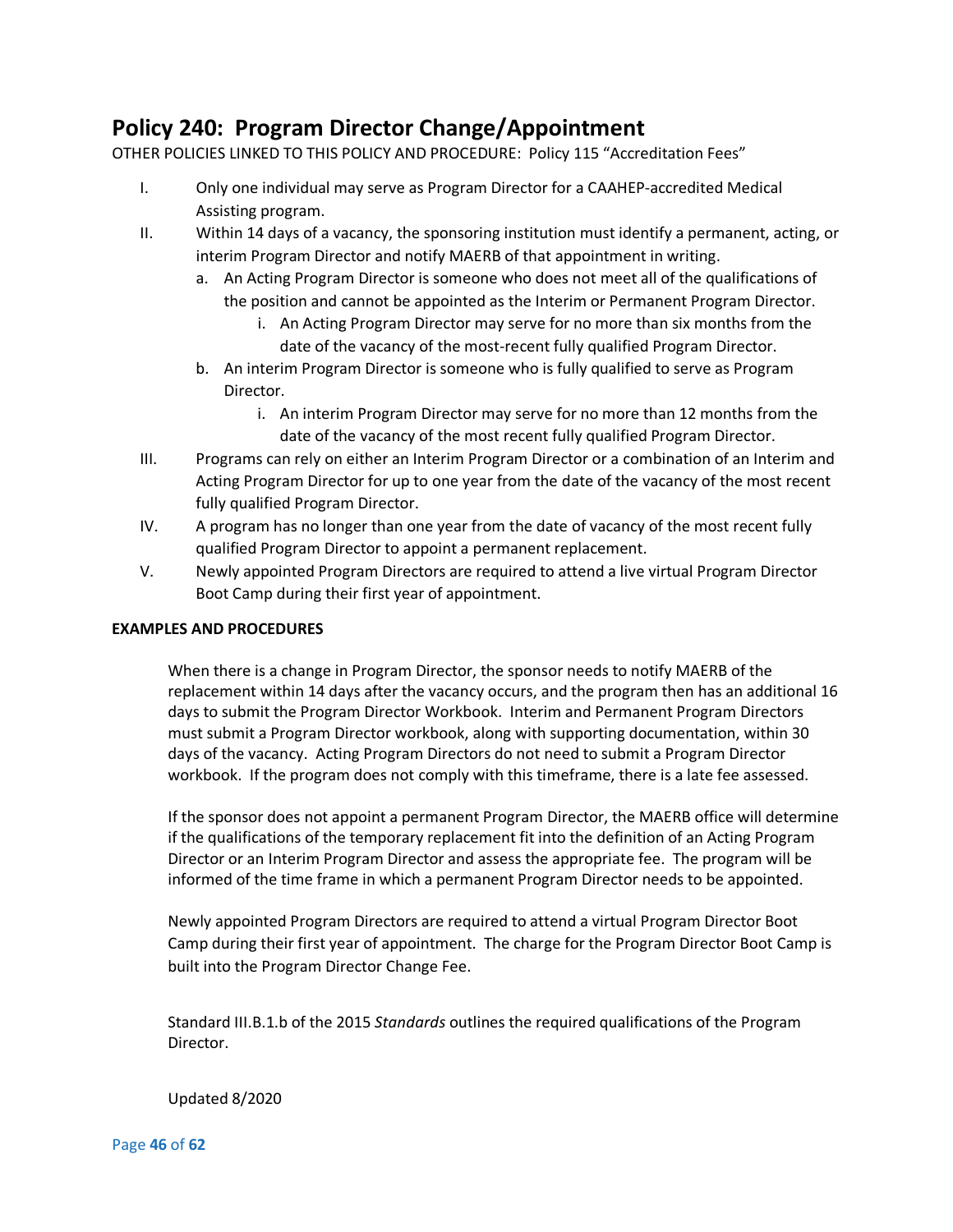### <span id="page-46-0"></span>**Policy 245: Practicum Coordinator Change or Addition**

OTHER POLICIES LINKED TO THIS POLICY AND PROCEDURE: Policy 115 "Accreditation Fees"

- I. It is necessary to report all changes in the Practicum Coordinator position to the MAERB within 14 calendar days of the change or new appointment.
	- a. There may be multiple Practicum Coordinators for one program.

#### **EXAMPLES AND PROCEDURES**

As is outlined in the *Accreditation Fee Schedule*, the MAERB needs to be informed of either the change or new appointment within 14 days after the vacancy occurs. A late fee will be assessed if the timeframe is not met*.* In order to inform the Accreditation Department, the sponsor needs to complete a Practicum Coordinator Workbook to demonstrate that the individual meets the qualifications. The workbook will be reviewed and the case manager will either notify the program of the approval or request further information.

The Program Director can serve as the Practicum Coordinator and, in such a case, does need to send in a Practicum Coordinator workbook.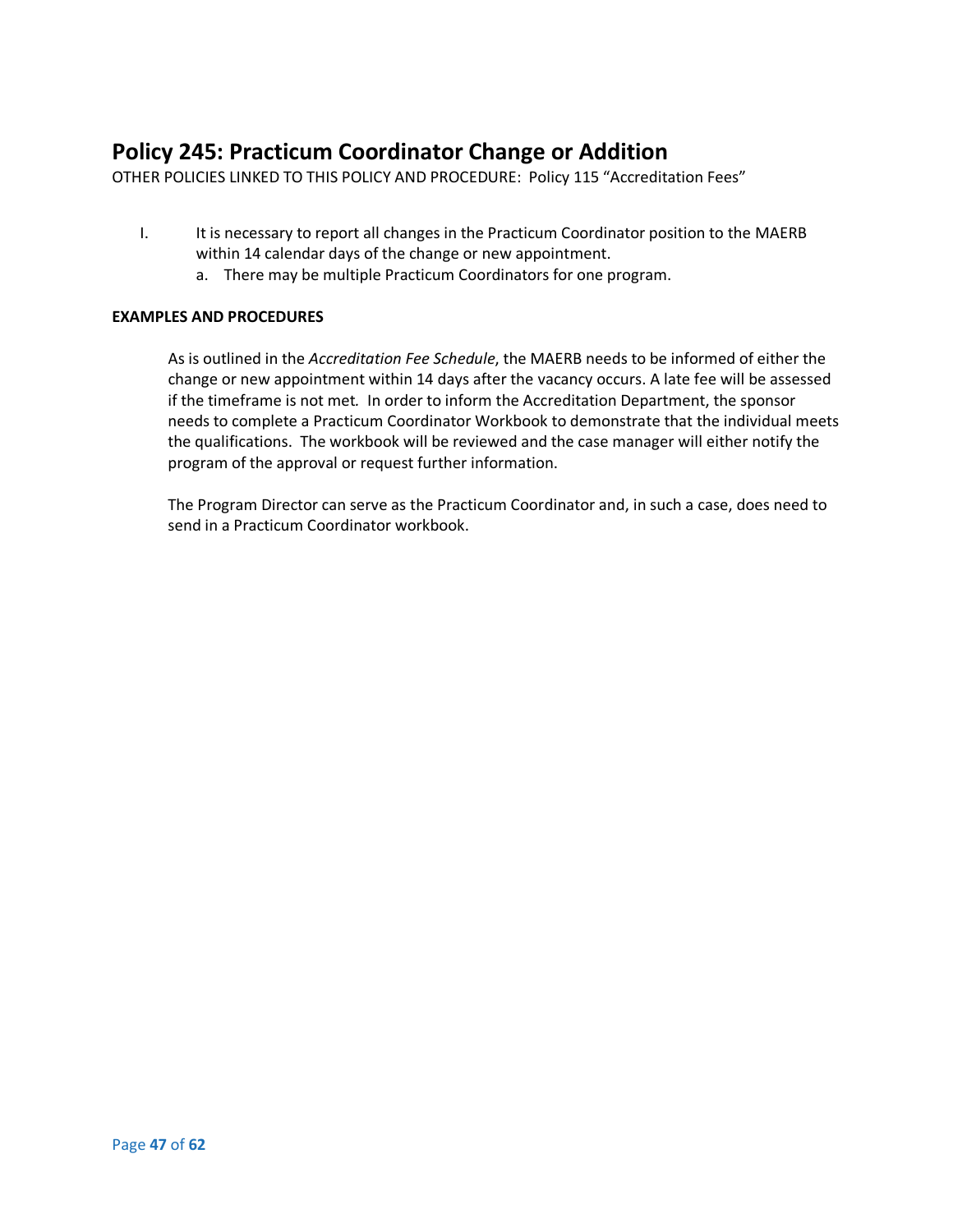### <span id="page-47-0"></span>**Policy 250: Medical Assisting Faculty Appointments**

- I. It is necessary to report all changes in medical assisting faculty to the MAERB within 14 calendar days of the change or new appointment.
- II. Medical Assisting Faculty are defined as those individuals, full-time. part-time and adjunct, who teach courses specifically designed for and unique to the medical assisting program.

### **EXAMPLES AND PROCEDURES**

The sponsor needs to provide a Faculty Workbook, along with supporting documentation, to the MAERB office in order for the faculty member's qualifications to be reviewed. The MAERB office will review the material and respond if everything seems to be in order regarding the faculty appointment. If there are concerns about the qualifications, the MAERB Liaison will be informed about the concerns and will review the qualifications.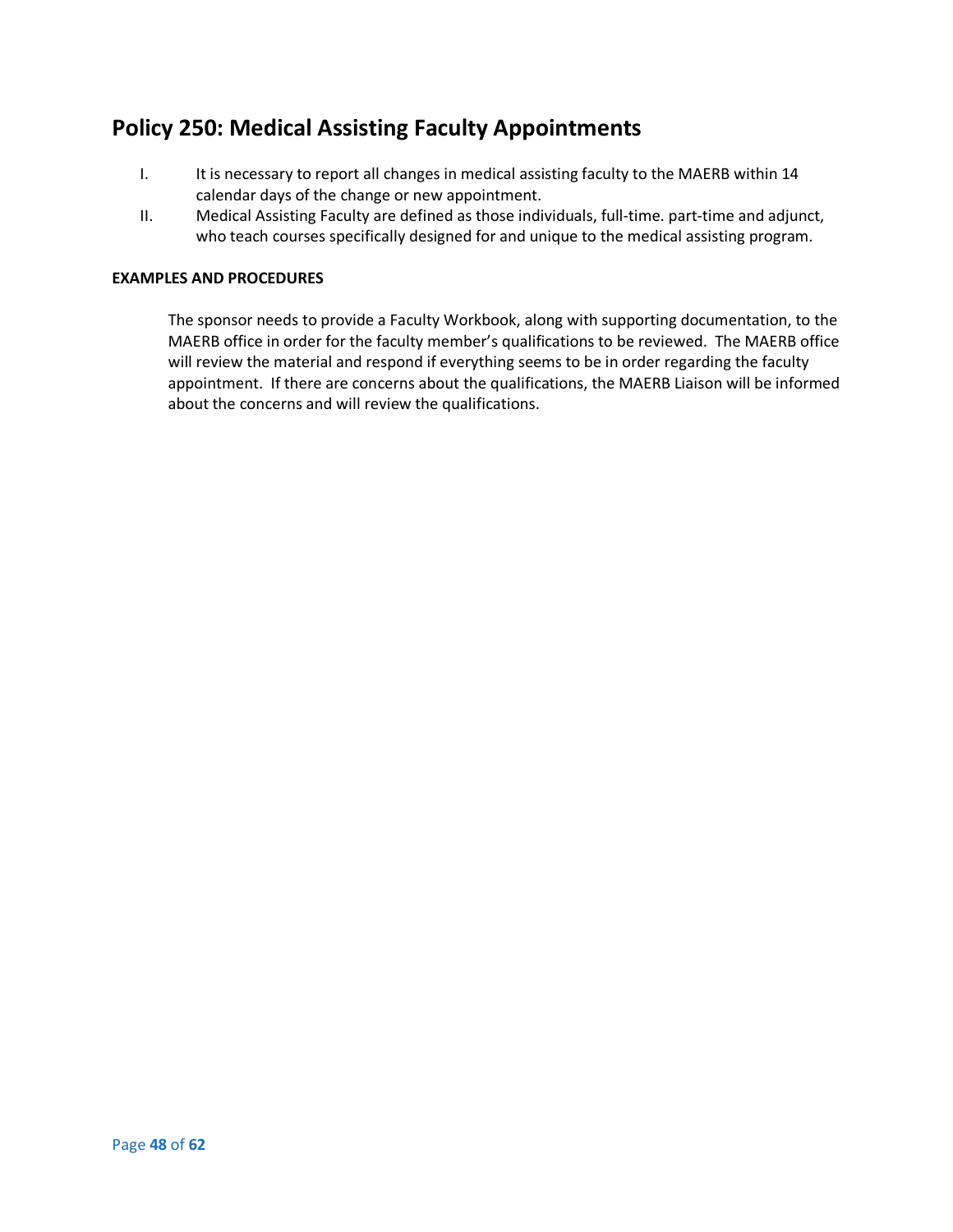### <span id="page-48-0"></span>**Policy 255: Sponsoring Institutional Changes**

OTHER POLICIES LINKED TO THIS POLICY AND PROCEDURE: Policy 115 "Accreditation Fees" and Policy 260 "Transfer of Sponsorship"

- I. MAERB requests that the sponsoring institution report any change in Chief Executive Officer or Dean (or to whatever position the Medical Assisting Program Director reports) to MAERB within 30 calendar days of the change.
- II. A sponsoring institution must report a change of ownership to MAERB immediately, by way of a formal letter, signed by the President or Dean.
	- a. It will be determined by MAERB if the change of ownership also constitutes a Transfer of Sponsorship. (See MAERB Policy 260).
- III. Any decision adversely affecting the sponsor's institutional accreditation, legal authorization and/or authority to provide a medical assisting program must be reported to MAERB within 14 calendar days.

#### **Examples and Procedures**

In the case of Policy 255.III, those adverse decisions can include the institution receiving a probationary status from its institutional accreditor, a warning status from the State Board, or any other action that might potentially affect the institution's ability to offer the medical assisting program.

Changes in CEO and Dean can be sent to MAERB via email. The reported change in CEO or Dean should include the following: full name, listing of the highest academic credential earned, title, phone, email, and the name and employment status of the person being replaced as CEO or Dean.

Change of ownership requires a formal letter as do issues about institutional accreditation.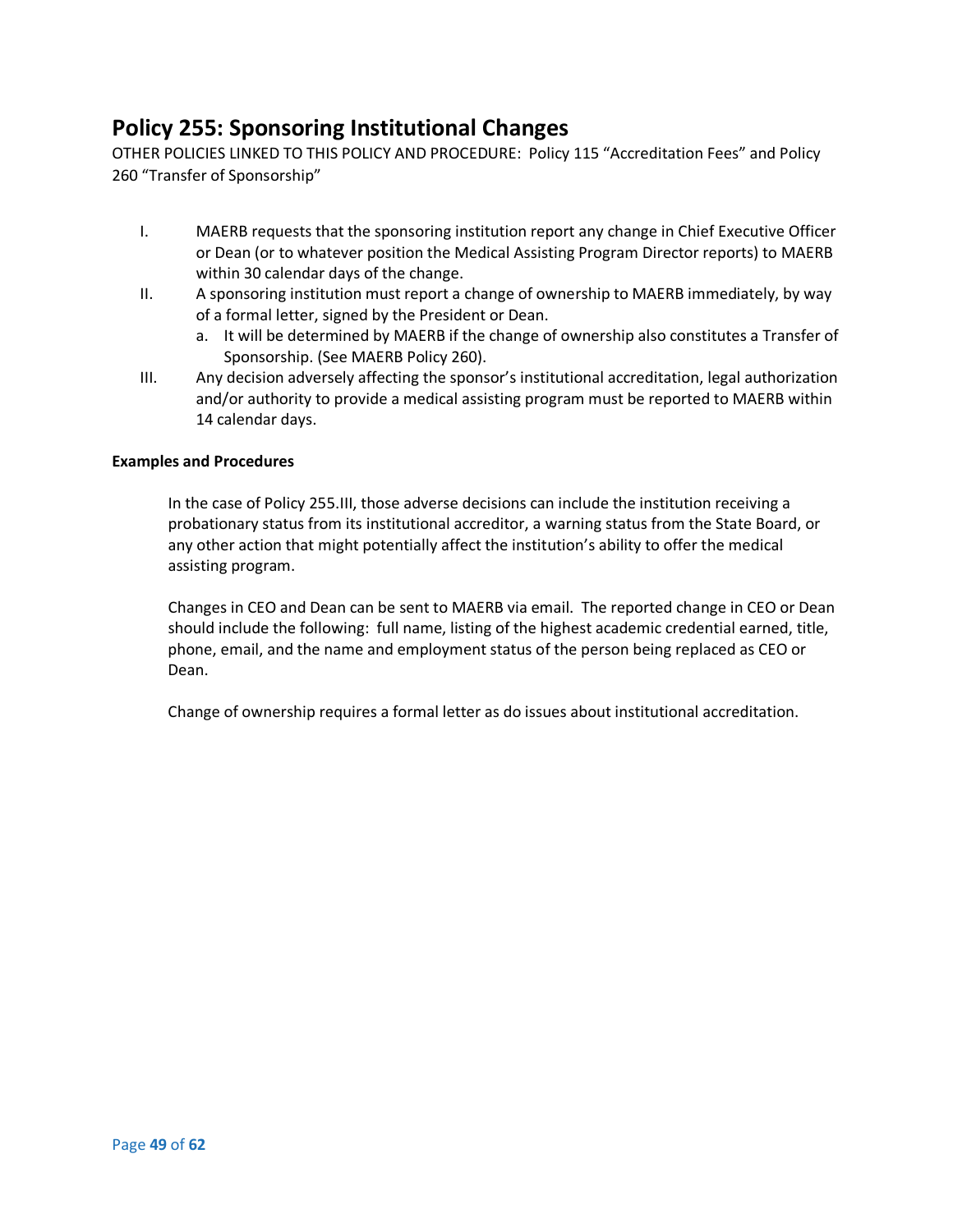### <span id="page-49-0"></span>**Policy 260: Transfer of Sponsorship**

OTHER POLICIES LINKED TO THIS POLICY AND PROCEDURE: Policy 115 "Accreditation Fees" and Policy 255 "Sponsoring Institutional Changes"

- I. Sponsorship of an accredited program may be transferred from one educational institution to another without affecting the accreditation status of the program, provided that the program is compliant with CAAHEP *Standards*.
	- a. The intended Transfer of Sponsorship should be reported to the MAERB office at least eight months prior to the anticipated change or as soon as the Transfer of Sponsorship has been authorized.

### **EXAMPLES AND PROCEDURES**

In the instance of a Transfer of Sponsorship, the Chief Executive Officer of the institution relinquishing sponsorship must provide MAERB with the written notice of the intent to transfer sponsorship. Then the Chief Executive Officer of the new sponsoring institution submits a CAAHEP request for Transfer of Sponsorship which is available at the CAAHEP website. The program then submits a Transfer of Sponsorship Self-Study, which is available at the MAERB website. The materials are then reviewed by the MAERB for compliance with the *Standards,*  and a recommendation is made to CAAHEP. If approval of the transfer is recommended, MAERB may request a follow-up Progress Report. If the request for a Transfer of Sponsorship is denied by MAERB, additional information and/or a site visit may be requested by MAERB, prior to forwarding any recommendation to CAAHEP.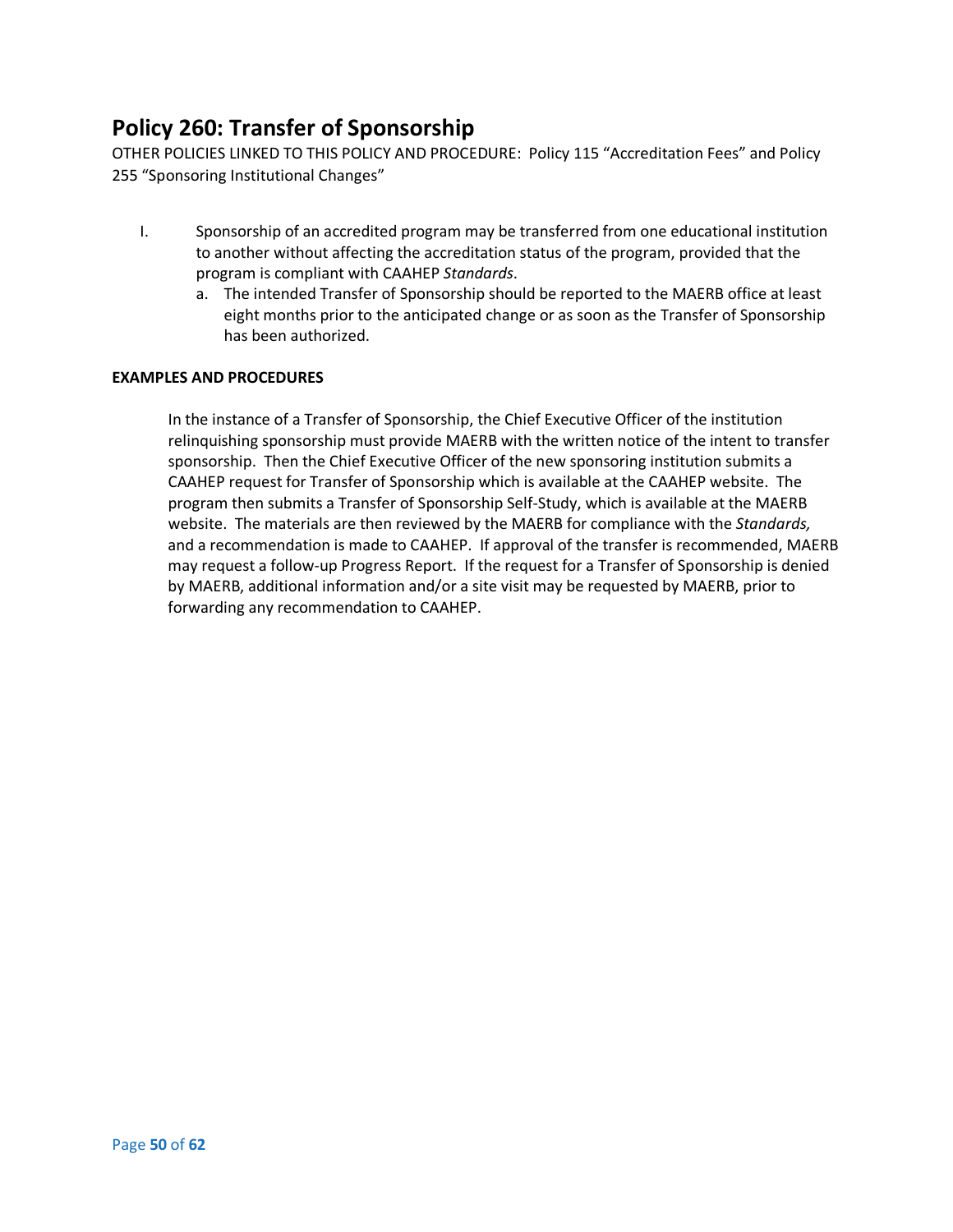### <span id="page-50-0"></span>**SECTION THREE—Accreditation Visits and Actions**

### <span id="page-50-1"></span>**Policy 305: Initial Accreditation**

OTHER POLICIES LINKED TO THIS POLICY AND PROCEDURE: Policy 115 "Accreditation Fees"

Initial Accreditation is the first status of accreditation granted by CAAHEP to a program that has demonstrated substantial compliance with CAAHEP *Standards*. The following conditions must be satisfied for the program to be eligible to progress in the process toward initial accreditation.

- I. There must be graduates from the program that have been taught and assessed on the entire MAERB Core Curriculum prior to the site visit and the granting of initial accreditation.
- II. The Self Study Report must clearly demonstrate fulfillment of the following accreditation requirements; if one or more of these requirements are not fulfilled, the accreditation process will be postponed.
	- a. Documentation of current institutional accreditation with a USDE-approved institutional accreditor and/or appropriate consortium agreement
	- b. Fully qualified program director
	- c. Practicum that is at least 160 hours in an ambulatory health care setting
	- d. A curriculum containing objectives and competencies from all content areas in the *MAERB Core Curriculum.*
- III. If a program is not in substantial compliance with the *Standards* at the time of the site visit, it may receive a recommendation for Withholding Accreditation.
- IV. Initial Accreditation, once granted, is for a period of five years.
	- a. At the end of three and a half years, programs holding initial accreditation are required to submit to MAERB, at an assigned date, the following information in an Interim Report:
		- i. Three years of advisory committee meeting minutes and roster of committee members
		- ii. Three years of resource assessments
		- iii. Three years of raw data supporting the most recently completed Annual Report Form
		- iv. An explanation of why the program has chosen a specific outcome to publish and where it is published
		- v. All the published versions that advertise the Statement of Accreditation Status (Policy 110)
	- b. At the end of four years, the program will be reviewed based upon the material submitted from the Interim Report, and the result will be one of the following:
		- i. The program will be recommended for continuing accreditation for no more than an additional five years, as the total number of years between the initial site visit and the next comprehensive review can be no more than ten years.
		- ii. The program will be asked to submit a Self-Study and schedule an onsite visit, and the MAERB will make its recommendation for continuing accreditation status based upon the results of that visit.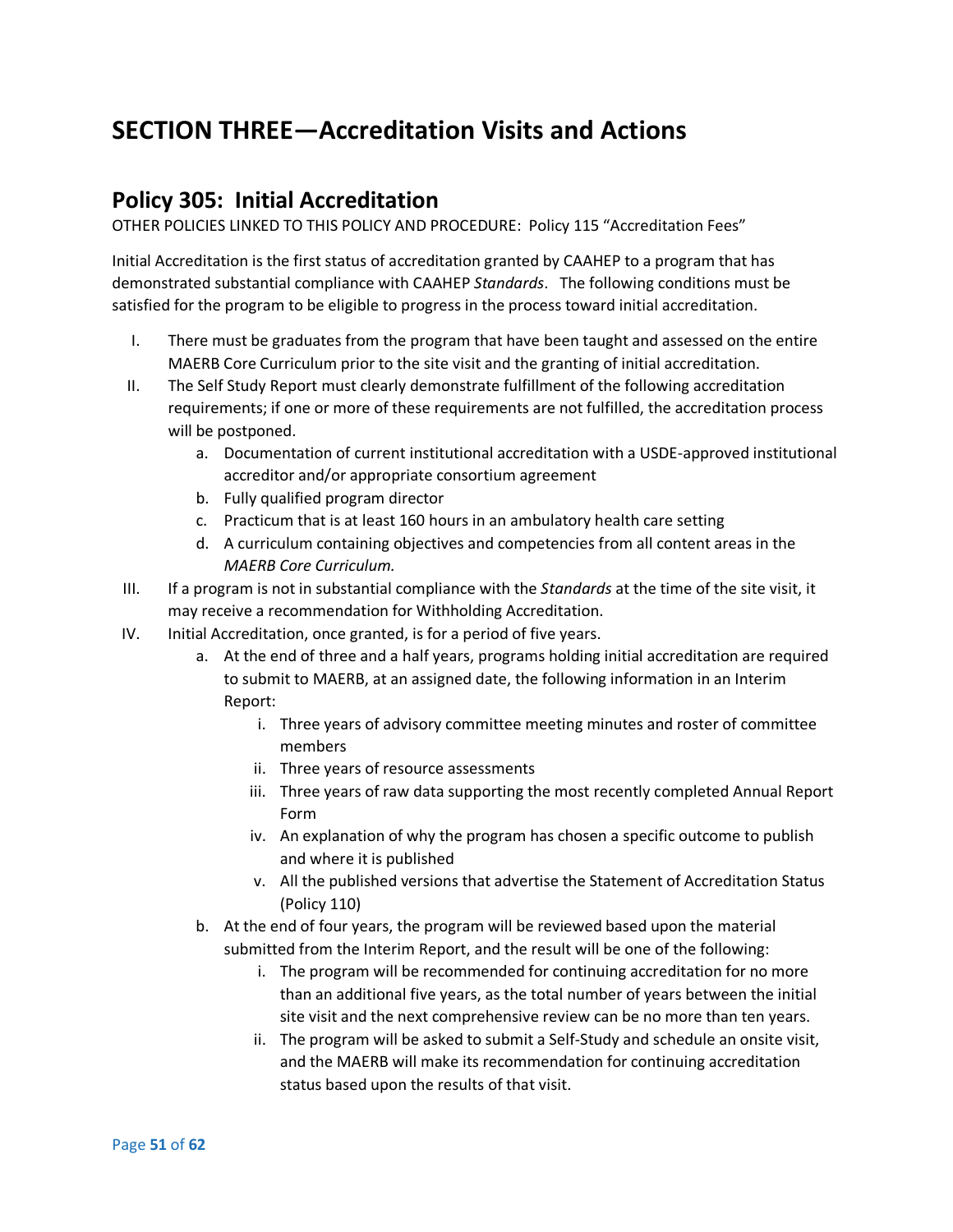Program Directors of newly accredited programs are required to attend a virtual Program Director Boot Camp during the first year of the initial accreditation.

#### **EXAMPLES AND PROCEDURES**

For programs applying for initial accreditation, there is an "Initial Accreditation Packet" available on the MAERB website that provides more details about the Initial Accreditation process. In terms of formally applying for initial accreditation, it is recommended that a program apply as soon as the Program Director knows when the site visit should be scheduled as that provides MAERB with the right information to schedule and organize the visit. The initial accreditation site visit can take place after the first graduating class that has used the MAERB Core Curriculum.

Program Directors of newly accredited programs are required to attend a virtual Program Director Boot Camp during the first year of the program's accreditation. The virtual Program Director Boot Camp charge is built into the initial accreditation fee.

To be recommended for continuing accreditation, the program must have addressed all the issues that were cited during the initial accreditation site visit. In addition, the program will need to submit some of the historical information, outlined in MAERB Policy 305 IV.a, that could not be reviewed at the initial accreditation visit. Finally, the program must be regularly meeting the thresholds of the specific outcomes outlined in the *Standards and Guidelines.* Initial accreditation programs are reviewed four years after the program is granted initial accreditation. Initial accreditation programs are notified after those reviews for an explanation of the next steps: either a recommendation for continued accreditation or a continuing accreditation site visit.

Updated 8/16 Updated 2/18 Updated 1/19 Updated 8/2020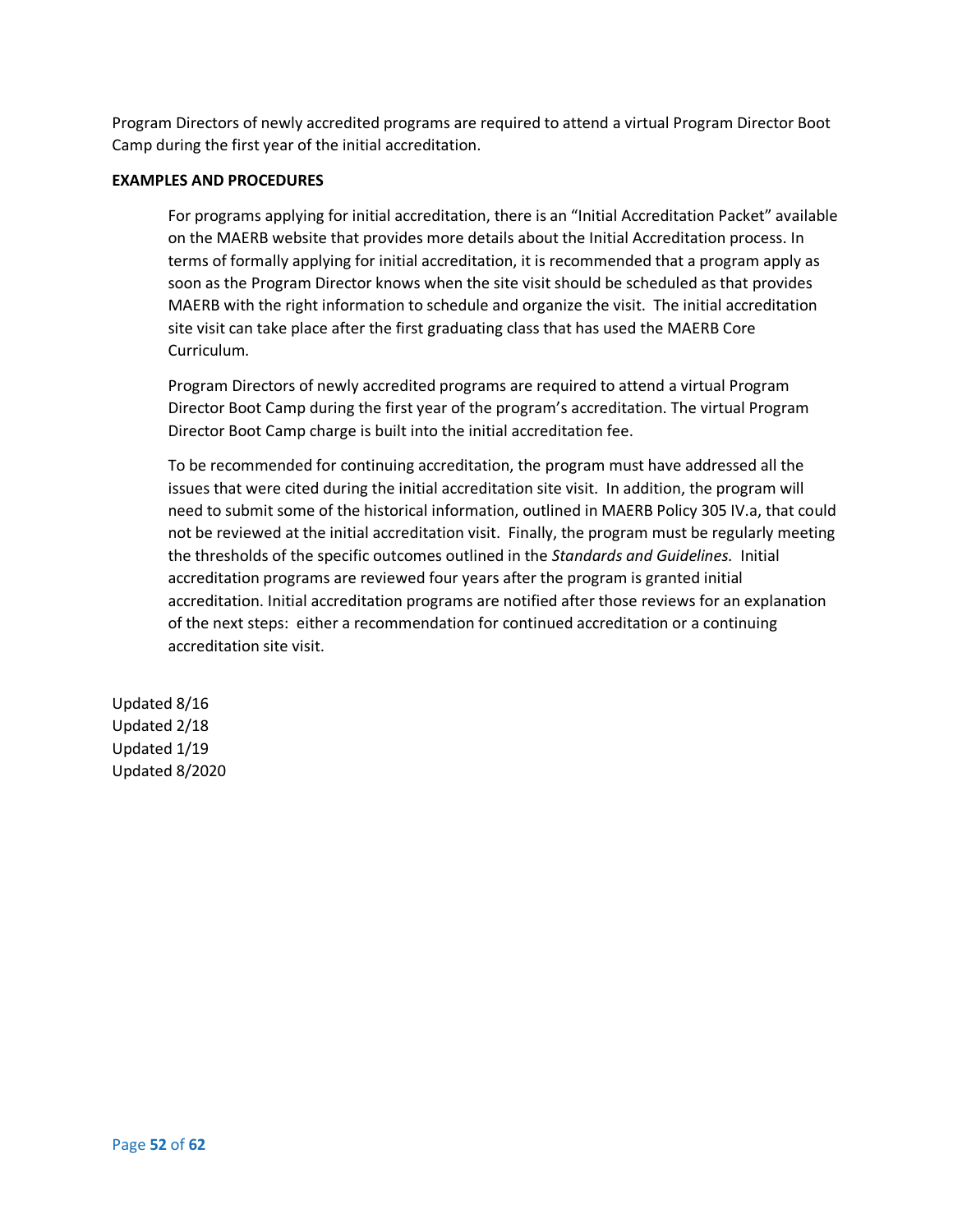### <span id="page-52-0"></span>**Policy 310: Continuing Accreditation Comprehensive Program Reviews**

- I. The interval between required comprehensive program reviews can be no longer than ten years.
- II. MAERB may schedule a comprehensive review at any time during the ten-year period.

#### **EXAMPLES AND PROCEDURES**

CAAHEP's Policy 203 states that there is a maximum of 10 years between program evaluations, and the MAERB had designed the cycle so that programs were visited every 9 ½ years, but the MAERB can designate a comprehensive review at any point within that ten year cycle, as long as there is an appropriate time frame for the program to prepare. Details about the process for site visits are in the *Program Director Handbook*.

There has been some recent variation in the 9 ½ year cycle. At the February 2015 meeting, the MAERB members approved a shift to equalize the number of programs scheduled per year for site visits; this shift will have a one-time effect on the time period between the program's last site visit and the next scheduled site visit. This shift will affect the majority, approximately 75%, of CAAHEP-accredited medical assisting programs.

Outlined below is a description of the changes for programs undergoing the continuing accreditation process:

- Programs that were visited in fall 2014 and that are recommended and approved for continuing accreditation will be assigned a visit 8 to 8 ½ years in the future
- Continuing Accreditation visits scheduled for 2015-2016 will not be shifted, but programs that are recommended and approved by CAAHEP for continuing accreditation during that time period will be receiving a projected visit date 7  $\frac{1}{2}$  to 8  $\frac{1}{2}$  years from the last visit.
- Programs whose next site visit is supposed to occur in 2017 and 2018 will not be changed to a different year, even though some programs that were due to be visited in fall 2018 will be moved to spring 2018. Programs that are recommended and approved by CAAHEP for continuing accreditation during that time period will probably receive a projected visit date 9 ½ years from the last visit.
- Programs that are currently scheduled for a visit between 2019 and 2023 have been notified by MAERB that their visit will occur anywhere from 6 months to 2 years prior to the initially scheduled visit.
- Programs that are applying for initial accreditation will have a 5 year initial accreditation period and, if it is determined that the program is to be recommended for continuing accreditation, the next scheduled visit will take place anywhere from 6 to 9 ½ years after the initial accreditation visit, a practice that is consistent with current policy.
- Programs that are currently on probationary status due to a site visit have not received a date, so they will be appropriately slotted into the schedule based upon the date of the removal of probationary status.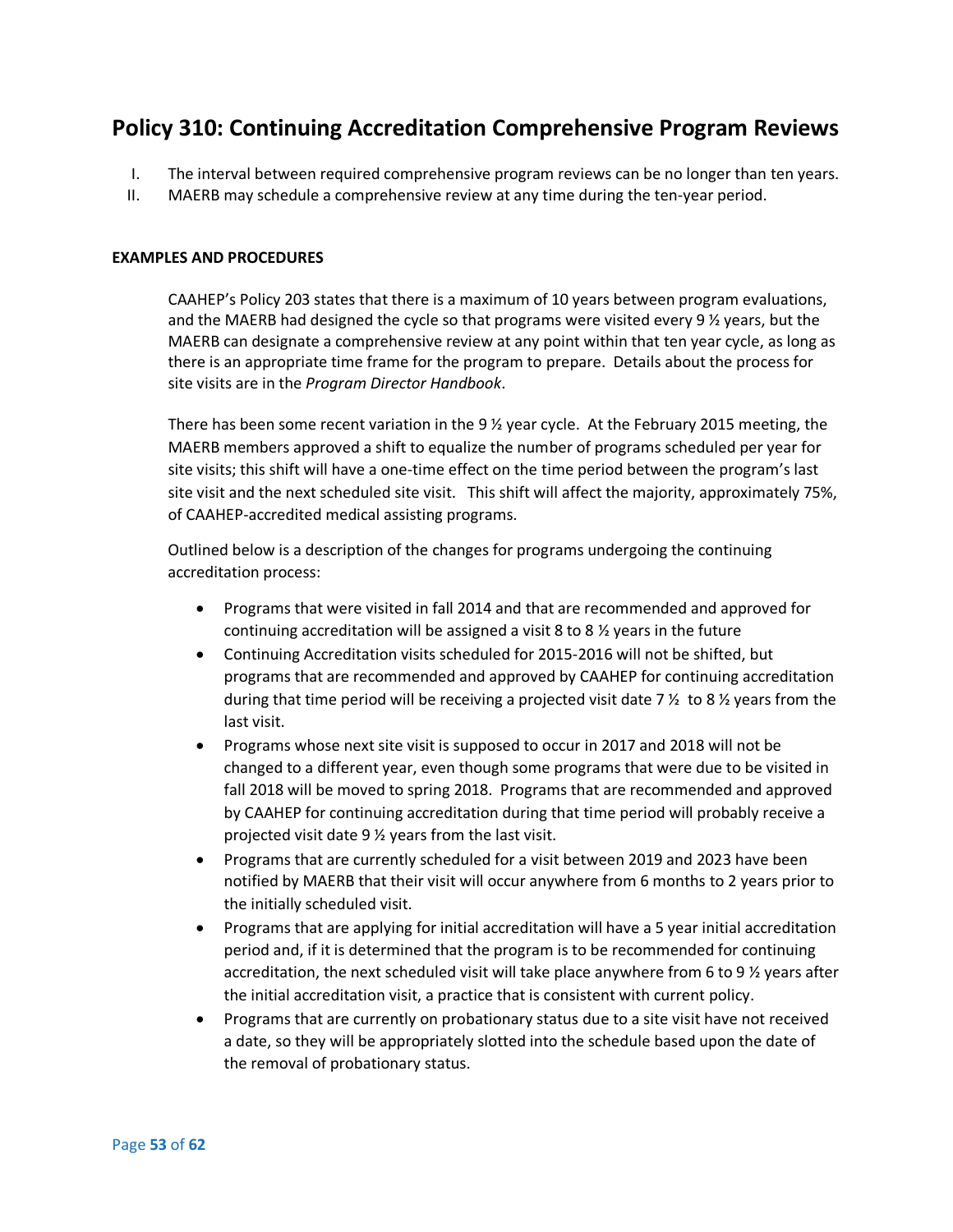It is anticipated that by fall 2026 MAERB will be resuming its schedule of a visit every 9 % years for the CAAHEP-accredited medical assisting program. At the same time, as outlined above, MAERB can request a comprehensive visit at any point.

This shift is purely an administrative one and affects approximately 75% of all CAAHEPaccredited medical assisting programs. The goal is to ensure the MAERB office and the MAERB volunteers can provide the same quality of service to all of the programs by equalizing the visits across the years.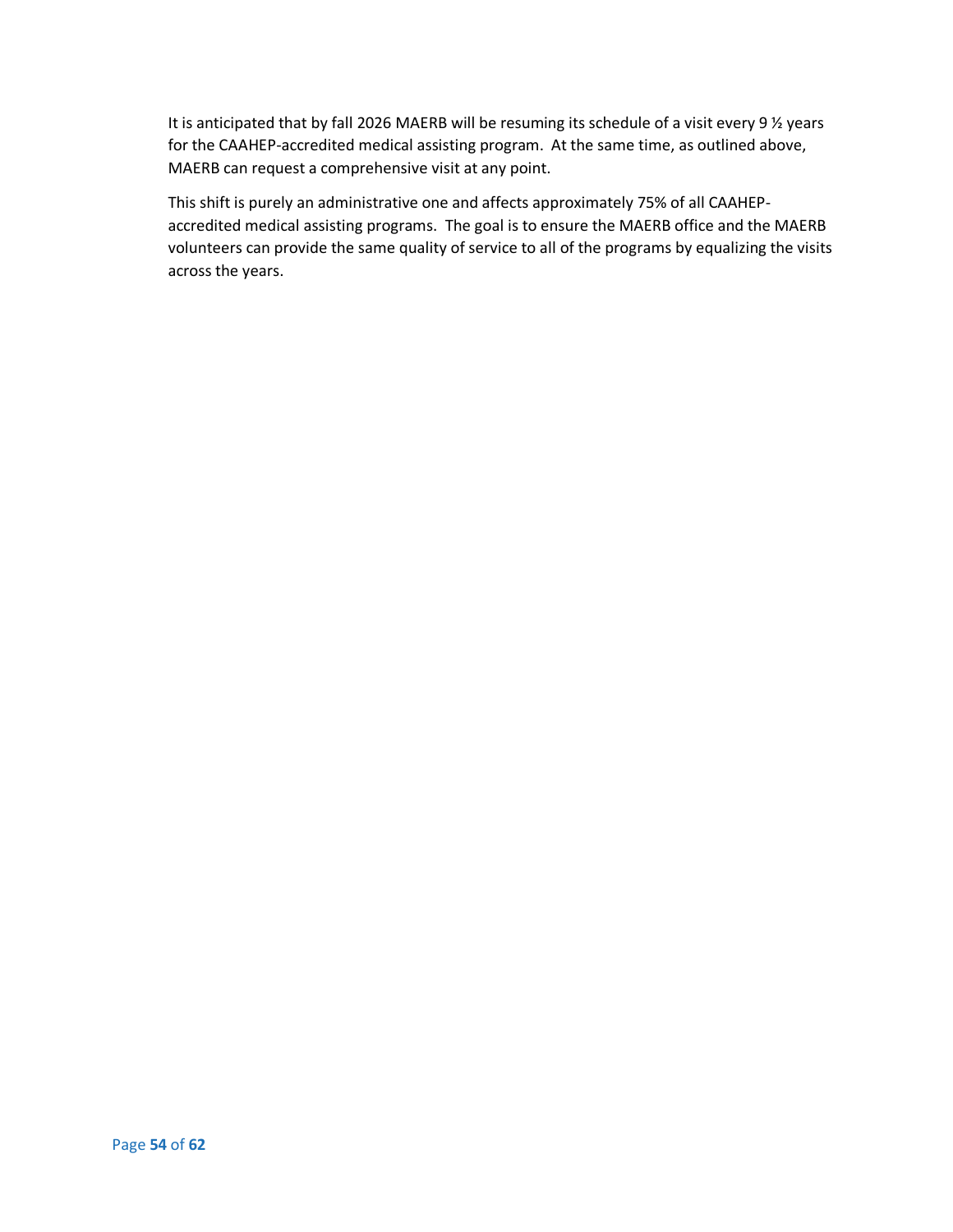### <span id="page-54-0"></span>**Policy 315: Focused Site Visit**

OTHER POLICIES LINKED TO THIS POLICY AND PROCEDURE: Policy 2015 "Annual Report Form Processing"

- I. MAERB may conduct a focused site visit at any point in the accreditation cycle in response to a written complaint, a public report, or any other documented information that indicates that the program may no longer be complying with any portion of the CAAHEP *Standards and Guidelines*.
- II. MAERB may conduct a focused site visit if the program is not consistently meeting the outcomes thresholds.

#### **EXAMPLES AND PROCEDURES**

Programs for whom a Focused Site Visit is requested must cover the full expenses of the visit, including all of the expenses of the survey team, as of July 1, 2015.

The timeframe for a focused visit will really vary according to the reason for which the program is being visited, so there is no one formula. As a general rule, a focused site visit is conducted **after** a program has submitted materials in response to a complaint or a public report and the material has not fully demonstrated that the program is compliant with the Standards. If the program is not consistently meeting the outcomes thresholds, as 315.II describes, the program will have submitted two formal reports prior to a focused site visit. There may be times, if an issue is urgent, when a site visit is the first step, but in those cases, the MAERB office works closely with the program to ensure that the program has the materials available for the surveyors.

Updated 11/17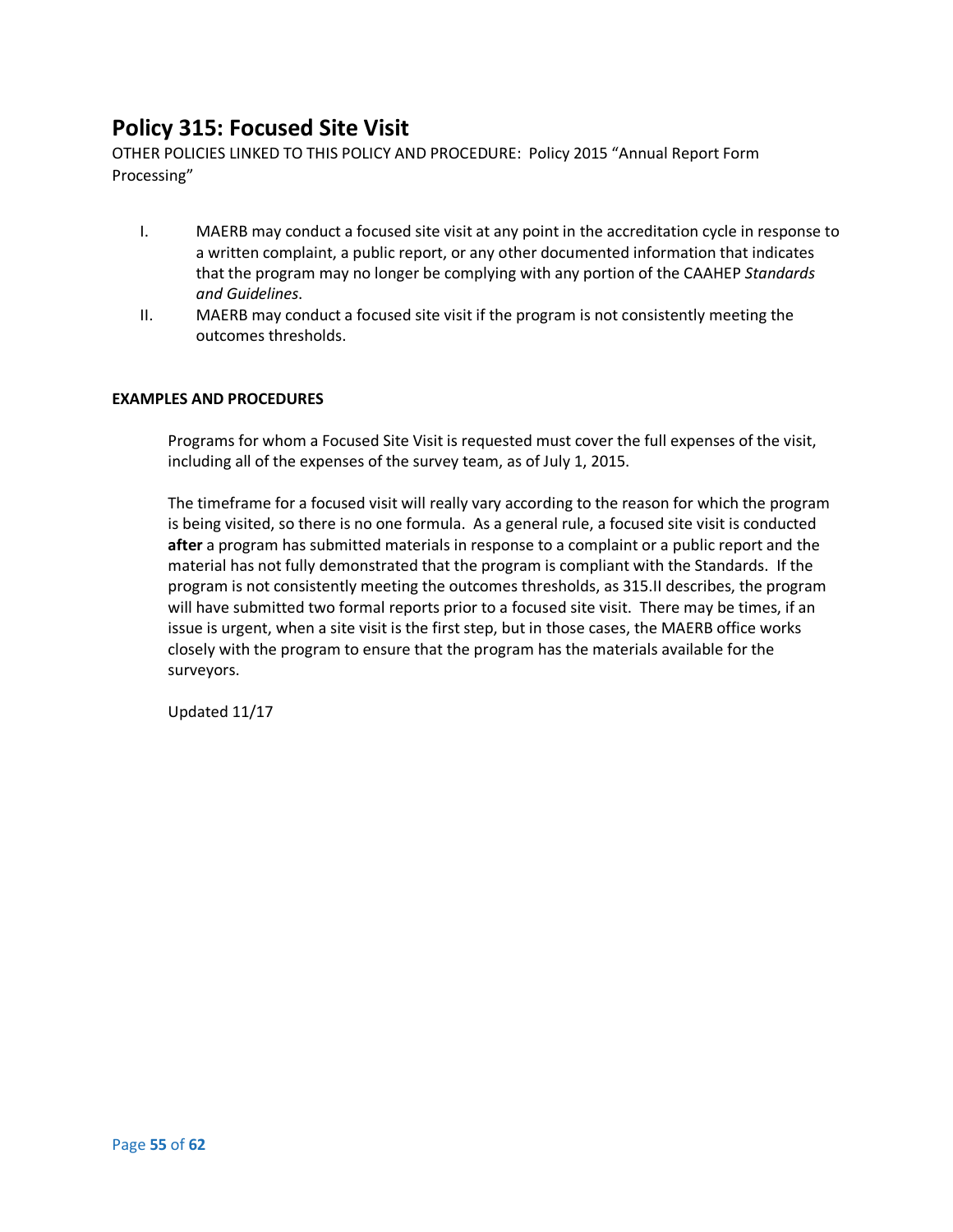### <span id="page-55-0"></span>**Policy 320: Self Study and Site Visits**

OTHER POLICIES LINKED TO THIS POLICY AND PROCEDURE: Policy 115 "Accreditation Fees"

- I. Self-Studies for programs undergoing initial or continuing accreditation are due four months prior to the site visit.
	- a. Failure to submit the Self-Study by the due date may result in rescheduling of the comprehensive site visit and a rescheduling fee.
- II. If there are exceptional circumstances, a program may request a change in the site survey date.
	- a. Requested extensions must be for a date within the ten-year time frame for a comprehensive review. If a request for the postponement of an established site visit is granted by MAERB and the request occurred within six months of the site visit date, the program will be invoiced a fee for postponing.

#### **EXAMPLES AND PROCEDURES**

In the *Program Director Handbook* there is an outline of the process that is followed for informing programs about the site visit date in the section "Comprehensive Reviews." The *MAERB Accreditation Fee Schedule* outlines the fees that are associated with any change in site visit dates.

If there is an exceptional situation in which a program needs to request an extension for the site visit, the Program Director should contact the MAERB Case Manager immediately in order to discuss the options. The program will be requested to submit a formal letter, detailing the reasons for the extensions and outlining the proposed timeframe. The request will be reviewed promptly, and the program will be informed of the decision. As a general rule, the extension is limited to three months or less.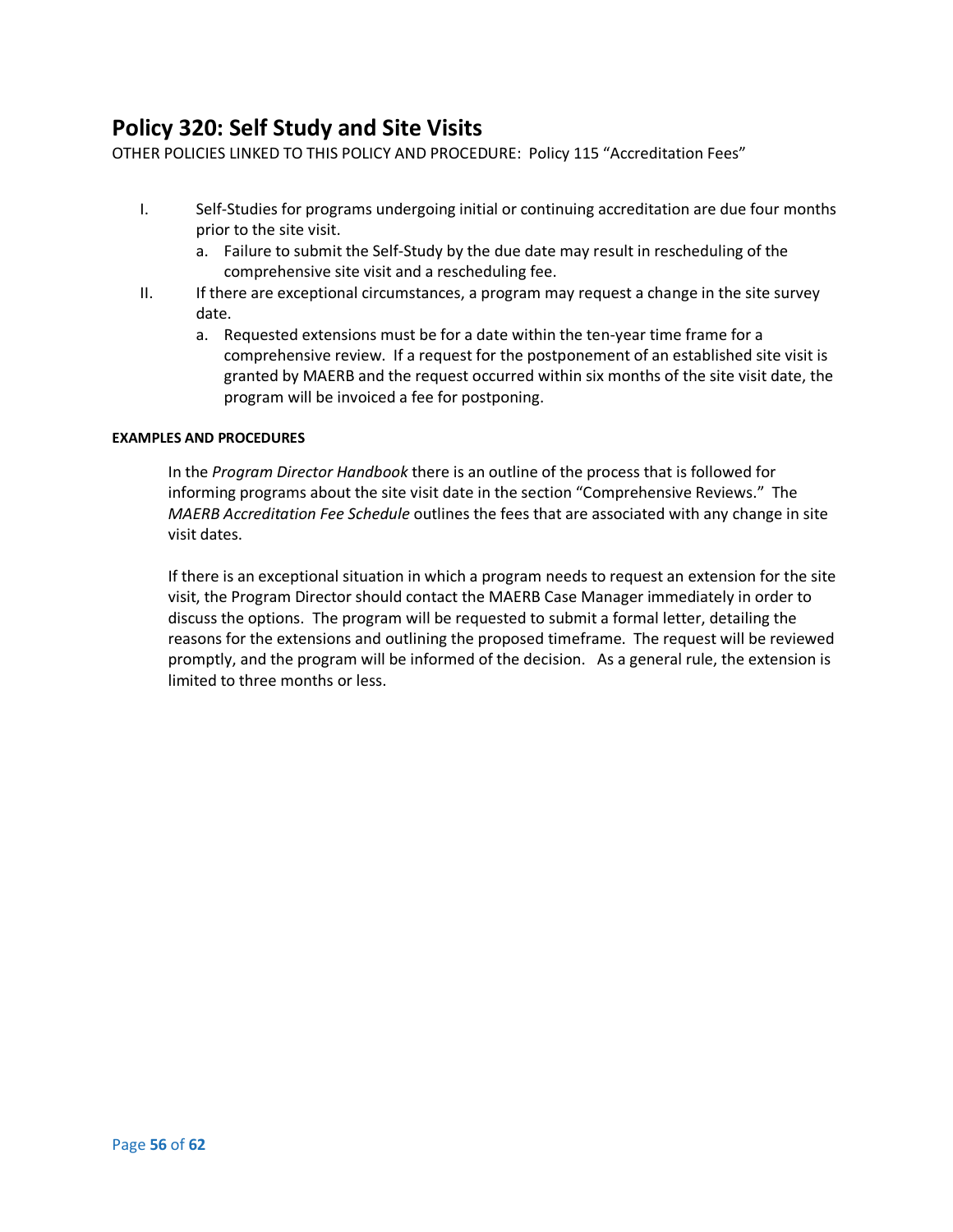### <span id="page-56-0"></span>**Policy 325: Progress Reports**

- I. Accredited programs that are found not to be in full compliance at the time of the comprehensive site visit may be required to submit one or more Progress Reports to document compliance with the CAAHEP *Standards and Guidelines*.
	- a. Programs with initial accreditation will have a maximum of three progress reports in which to demonstrate compliance.
	- b. Programs with continuing accreditation will have a maximum of two progress reports in which to demonstrate compliance.
- II. If a program does not achieve full compliance by the final progress report, the program is subject to an adverse recommendation being submitted to CAAHEP. In the case of a program with initial accreditation, MAERB would request a comprehensive site visit.
- III. Failure to submit a progress report by the due date, after issuing a second notice, will result in a program being placed on Administrative Probation.

#### **EXAMPLES AND PROCEDURES**

Programs are asked to submit progress reports to address the issues that are noted during the site visit. The timeframe for the progress report varies according to the nature of the citations.

If, for example, a program receives a citation for not having Advisory Committee Meeting Minutes in the April 2015 CAAHEP letter, they may be asked to submit two years of Advisory Committee Meeting Minutes, and they will be given a progress report due in December 2016, so that they can fulfill that requirement. If there are curriculum issues that require the program to submit proof that certain cognitive objectives and psychomotor and affective competencies have been taught and assessed, the progress report can be due 15 to 26 months after the CAAHEP letter, depending upon the length of the program.

The "Organization of Documents for Progress Reports and Other Submissions" must be followed for the submission of materials. It can be found on the MAERB website www.maerb.org on the Documents tab under "Program Resources/Accreditation Resources. If the organization of the progress report fails to conform to these conventions, it will be sent back to the program for reorganization.

Updated 8/19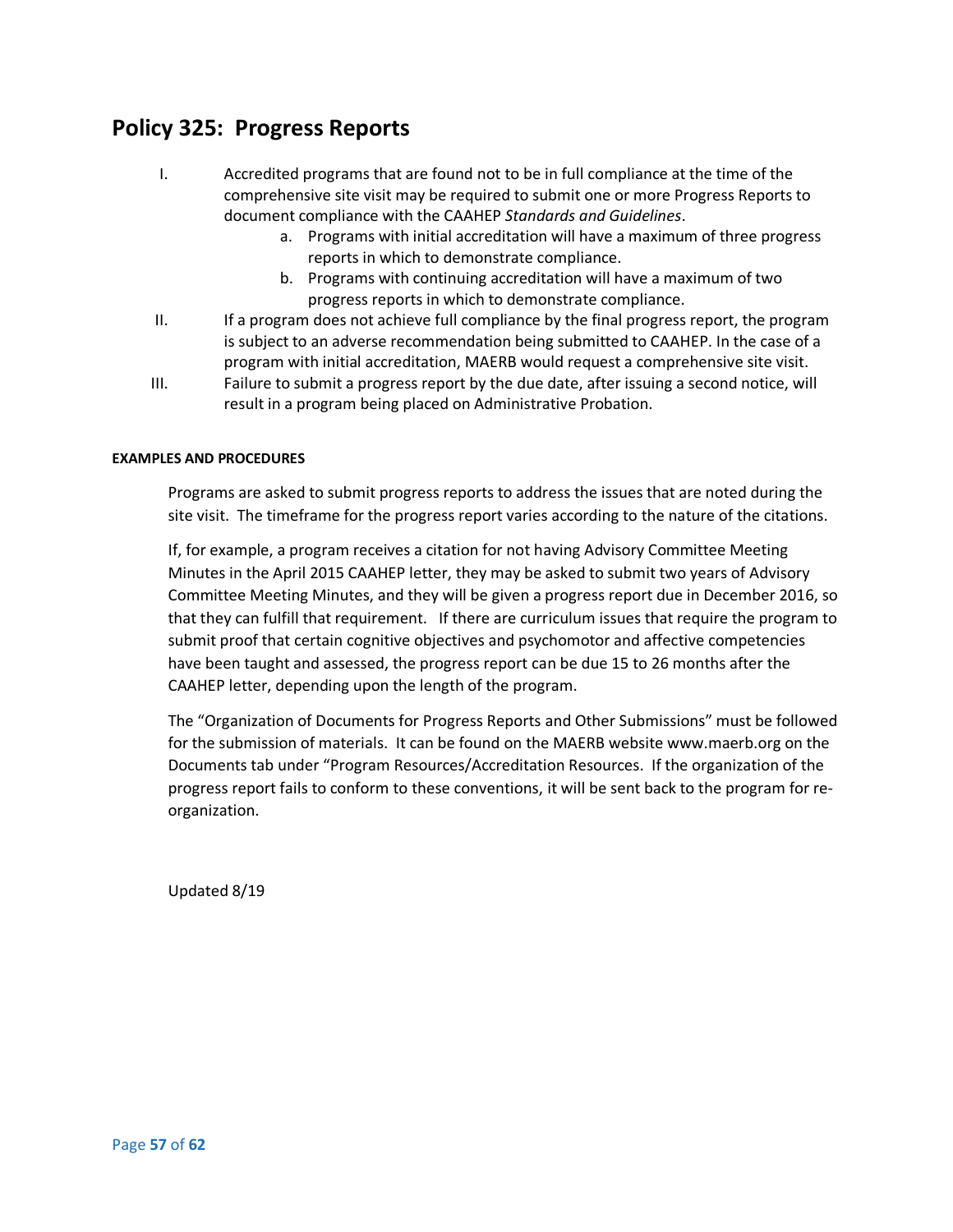### <span id="page-57-0"></span>**Policy 330: Administrative Probation**

OTHER POLICIES LINKED TO THIS POLICY AND PROCEDURE: Policy 115 "Accreditation Fees"

- I. Administrative Probation, a temporary status, is conferred by CAAHEP when a program has not complied with administrative requirements.
- II. Institutions may be put on Administrative Probation for not paying fees after two notices, not submitting progress reports in a timely fashion, not submitting the Annual Report, not confirming comprehensive site review dates, failing to notify MAERB of personnel and curriculum changes, program sponsorship transfers, along with other administrative omissions.
- III. If a program on Administrative Probation does not resolve the cited administrative concerns within the timeframe designated by MAERB, which will not exceed three months from date of notice, a recommendation to withdraw CAAHEP accreditation may be forwarded to CAAHEP.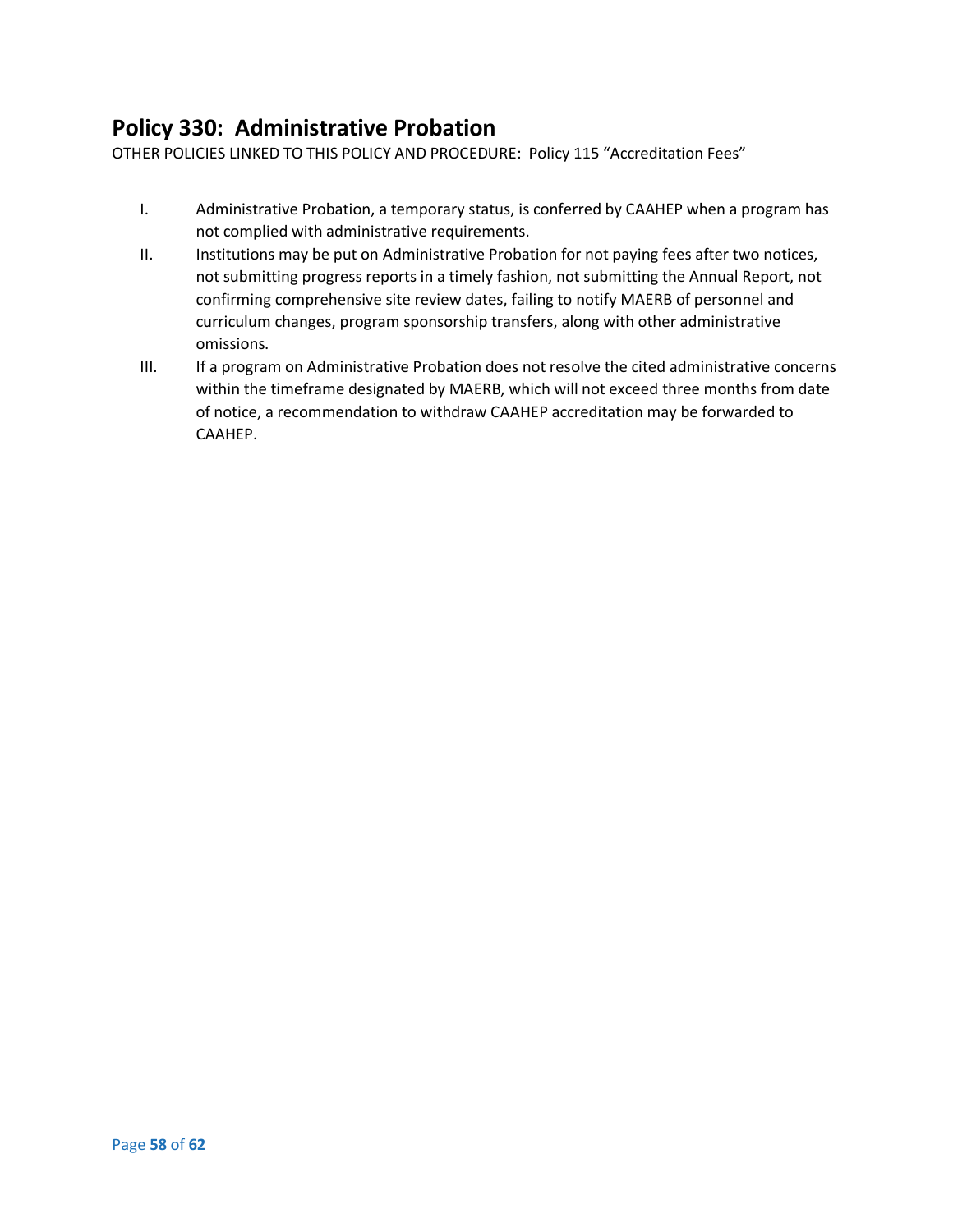### <span id="page-58-0"></span>**Policy 335: Adverse Recommendations: Probation and Withdrawal**

OTHER POLICIES LINKED TO THIS POLICY AND PROCEDURE: Policy 205 "Annual Report Form Processing," Policy 220 "MAERB Core Curriculum," Policy 240 "Program Director: Change and Appointment"

- I. Programs may be subject to probation based on a variety of different factors in regards to the program's compliance with the CAAHEP *Standards and Guidelines*, including, but not limited to, the following:
	- a. No fully qualified program director within the specified time period (see Policy 240)
	- b. Practicum Component not requiring 160 hours of experience and/or not in an ambulatory health care setting
	- c. A significant number of MAERB Core Curriculum cognitive objectives, psychomotor and/or affective competencies not being taught or assessed, quantified as, but not limited to that quantification, one-third or more of either the cognitive, psychomotor, or affective competencies.
	- d. Unmet citations after the specified time period and/or number of progress reports allowed
	- e. Unmet outcome thresholds (see Policy 205)
	- f. Unresolved and/or unapproved curriculum changes
- II. If any of the above-listed issues are not resolved within the established time period defined by the probation report, the program will be subject to a recommendation of withdrawal.
- III. Programs that do not have a qualified sponsor are subject to an automatic recommendation of withdrawal.
- IV. MAERB will follow due process, according to CAAHEP Policy 206.7, in notifying programs about MAERB's intent to recommend any adverse action to CAAHEP.

#### **EXAMPLES AND PROCEDURES**

Not assessing the MAERB Core Curriculum is one of the central reasons for an adverse recommendation. If it is found that a program is not assessing one-third of any of the domains, there is the potential for an adverse recommendation. That works out mathematically for the 2015 MAERB Core Curriculum as follows:

- 100 Cognitive Objectives: 33 cognitive objectives not assessed
- 73 Psychomotor Competencies: 24 psychomotor competencies not assessed
- 22 Affective Competencies: 7 affective competencies not assessed
- 195 total objectives and competences: 65 cognitive objectives, psychomotor and affective competencies not assessed

There are, of course, other reasons for adverse recommendations, and those are listed above.

In the case of an adverse recommendation, the MAERB office will send the sponsoring institution a letter of notification outlining the intent to submit an adverse recommendation. The notification will be sent by email, as well as via certified mail with a return receipt. The letter will highlight the due process for requesting reconsideration and voluntary withdrawal. In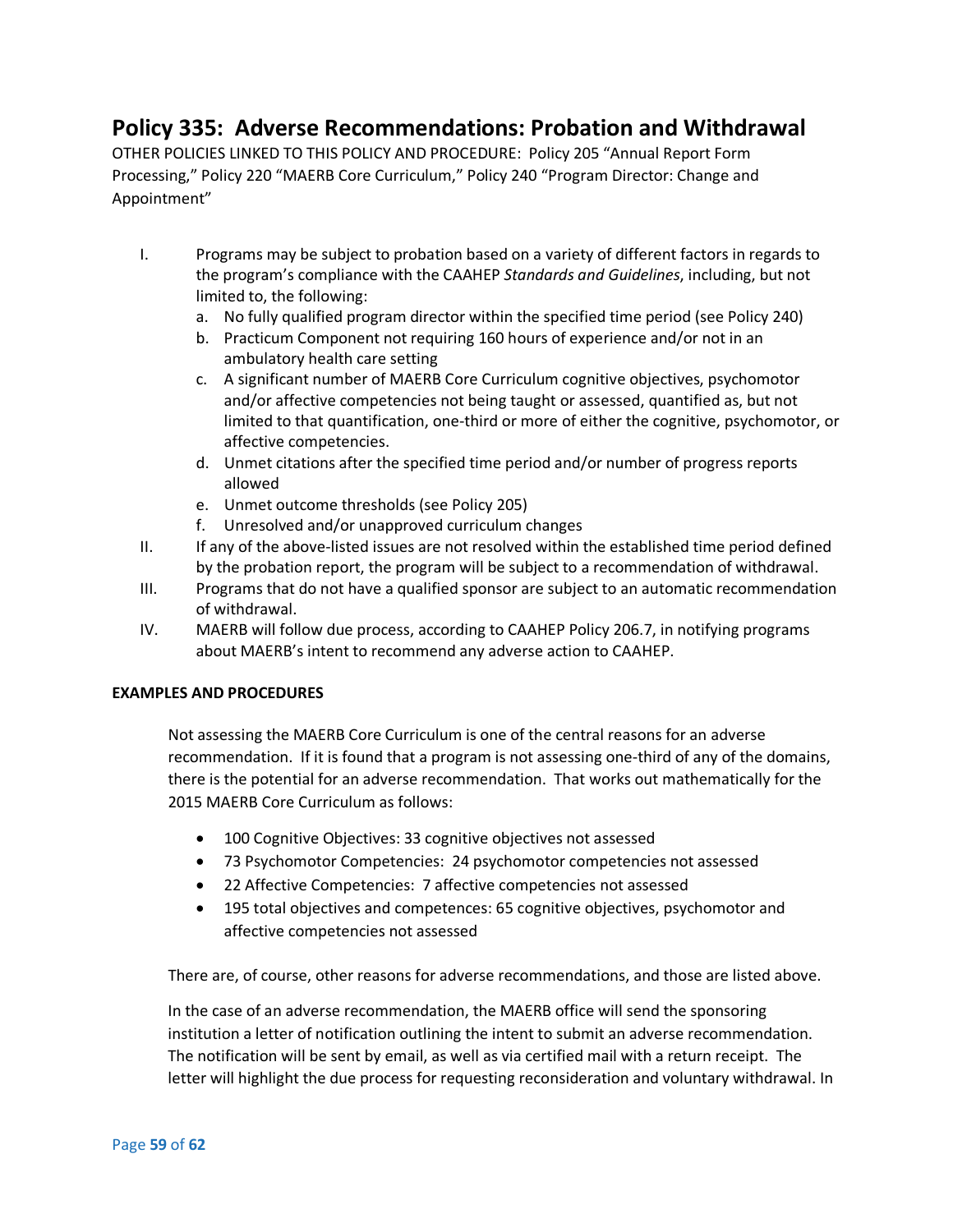addition, the institution will be informed of the areas in which the program is not compliant, as well as given details about documentation to demonstrate compliance.

The institution has seven days from the date of notification to submit a written request for reconsideration. Depending upon the reason for the recommendation, the program is given a timeframe to demonstrate compliance with the cited standard(s). The material is then reviewed by MAERB, and the program is informed of the Request for Reconsideration decision after the MAERB meeting.

### **Updated 2/17**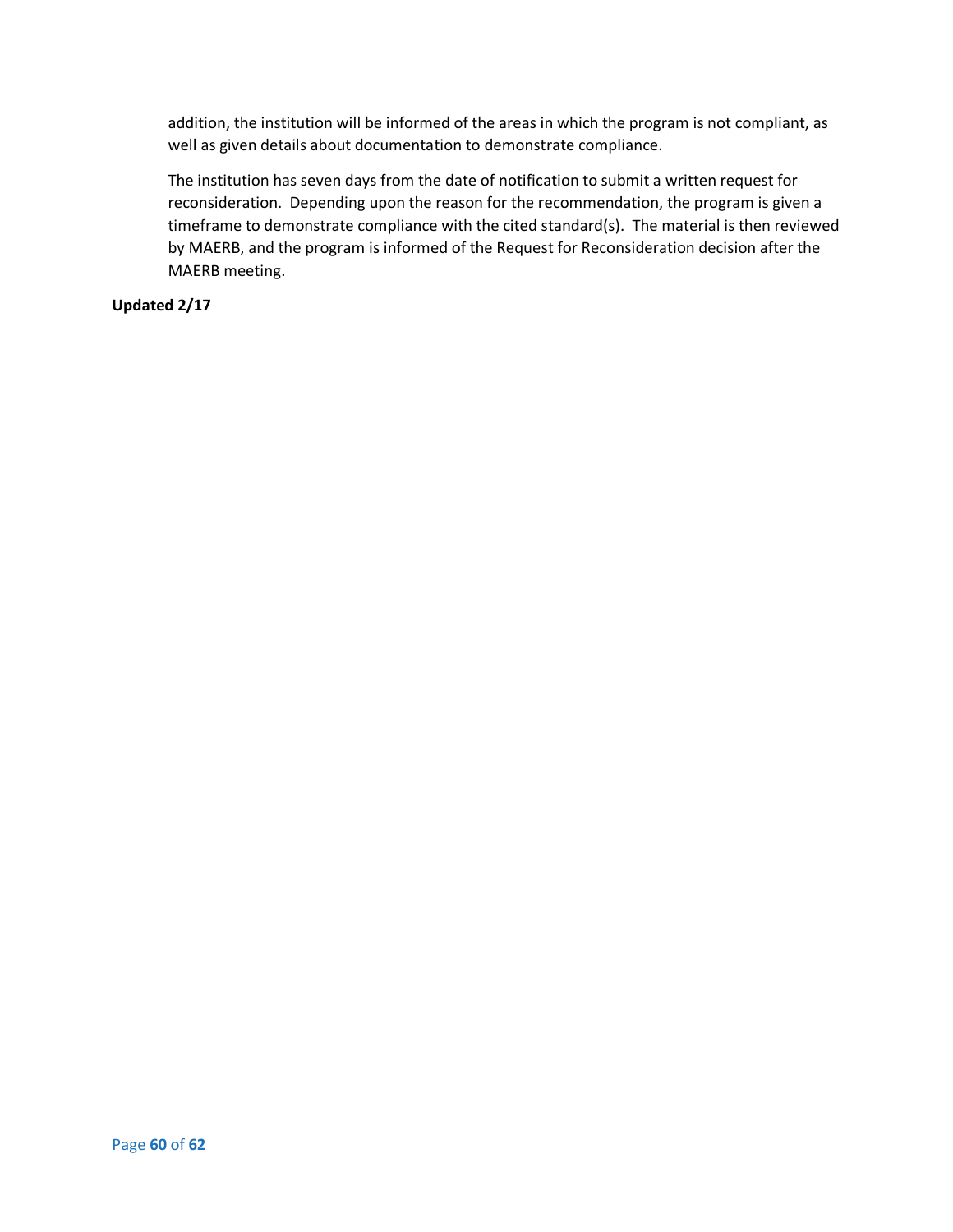### <span id="page-60-0"></span>**Policy 340: Inactivation and Reactivation of a Program**

- I. Involuntary Inactive Status: If a program does not enroll any students for two consecutive years, as indicated on its Annual Report Form, the program will be retroactively designated as inactive.
	- a. The program will need to submit a documented plan with timelines for reactivation within 14 days of notification of the inactive status.
	- b. If the plan is not satisfactory or if no plan is submitted, withdrawal of accreditation will be recommended.
- II. Voluntary Inactive Status: Continuing Accreditation Programs may voluntarily request an inactive status for up to two years as long as they no longer enroll students during this inactive period. They are required to pay all MAERB and CAAHEP fees during this inactive period, as well as submit Annual Reports.
	- a. To reactivate the program, the Chief Executive Officer or an officially designated representative of the sponsor must provide notice of its intent to do so in writing to both CAAHEP and MAERB. The sponsor will be notified by the MAERB of the additional requirements that must be met in order to restore the program to active status.
	- b. If the sponsor has not notified CAAHEP and MAERB of its intent to reactivate a program by the end of the two-year period, the program will be voluntarily withdrawn from CAAHEP.